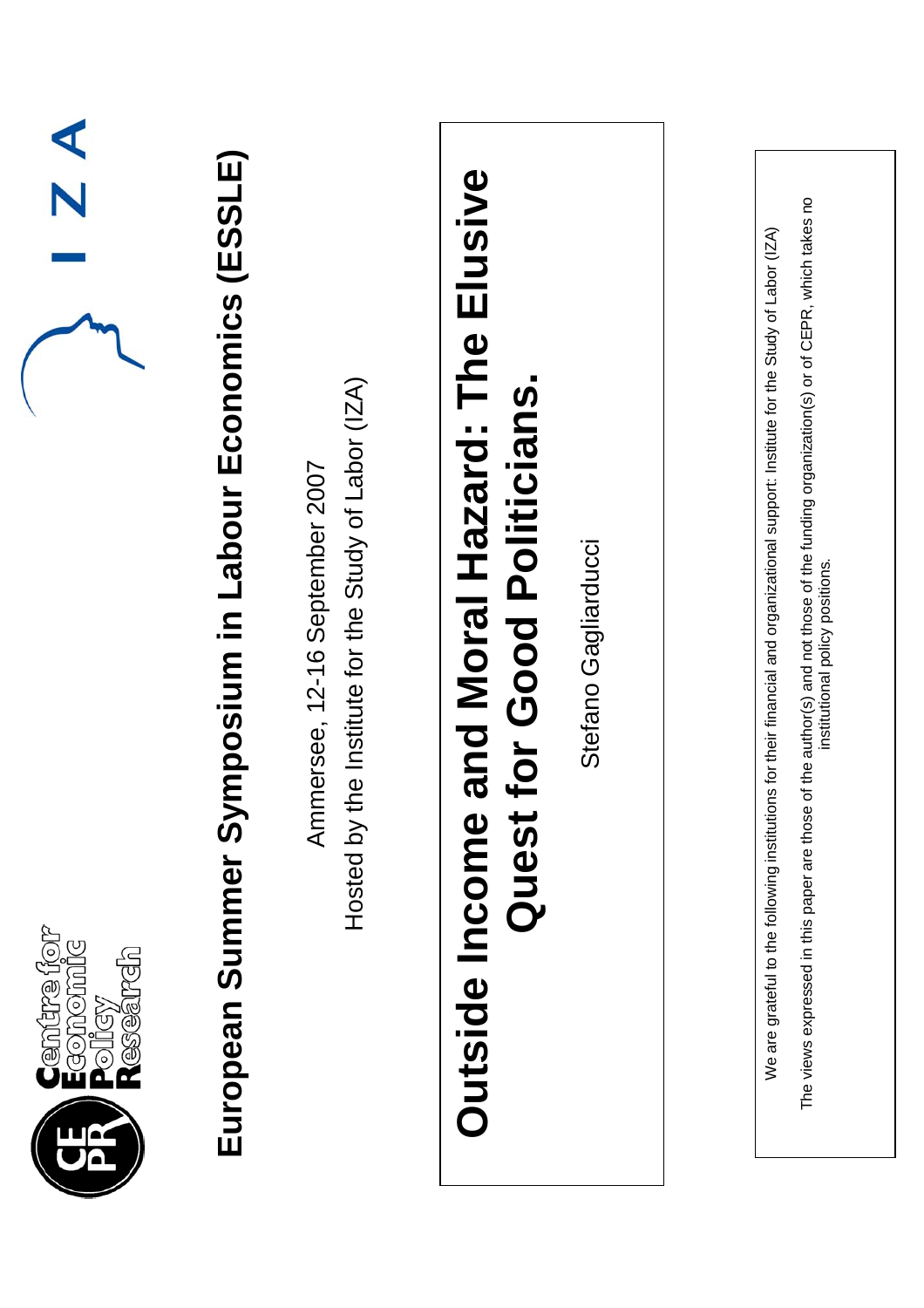# Outside Income and Moral Hazard: The Elusive Quest for Good Politicians<sup>∗</sup>

Stefano Gagliarducci† Tommaso Nannicini‡ Paolo Naticchioni§

April 14, 2007

#### **Abstract**

In most modern democracies elected officials can work in the private sector while appointed in parliament. We show that when the political and market sectors are not mutually exclusive, a trade-off arises between the quality of elected officials and the effort they exert in political life. If high-ability citizens can keep earning money outside of parliament, they will be more likely to run for election; for the same reason, they will also be more likely to shirk once elected. These predictions are confronted with a unique dataset about members of the Italian Parliament from 1996 to 2006. Empirical evidence shows that bad but dedicated politicians come along with good but not fully committed politicians. There is in fact a nonnegligible fraction of citizens with remarkably high pre-election incomes who are appointed in parliament. These citizens are those who gain relatively more from being elected in terms of outside income. Conversely, they show higher absenteeism rates in parliament votes.

JEL Classification: D72, J45, P16.

Keywords: politicians, moral hazard, adverse selection, absenteeism, outside income, moonlighting.

<sup>∗</sup>We gratefully acknowledge financial support for data collection from "ERE - Empirical Research in Economics" (www.empirical-economics.com). We thank Manuel Arellano, Andrea Brandolini, Decio Coviello, Francesco De Sinopoli, Juan Dolado, Simona Grassi, Luigi Guiso, Andrea Ichino, Kevin Lang, Robert Margo, Claudio Michelacci, and seminar participants at Aberdeen, Bologna, Boston University, Carlos III, CEMFI, EUI, LUISS, and Salerno for their insightful comments. We are also grateful to Antonella Mennella and Giuliana Zito for excellent research assistance. The usual caveat applies. Address correspondence to: gagliarducci@cemfi.es; tnannici@eco.uc3m.es; paolo.naticchioni@uniroma1.it.

<sup>†</sup>CEMFI.

<sup>‡</sup>Universidad Carlos III de Madrid.

 $\S$ Université Catholique de Louvain and University of Rome La Sapienza.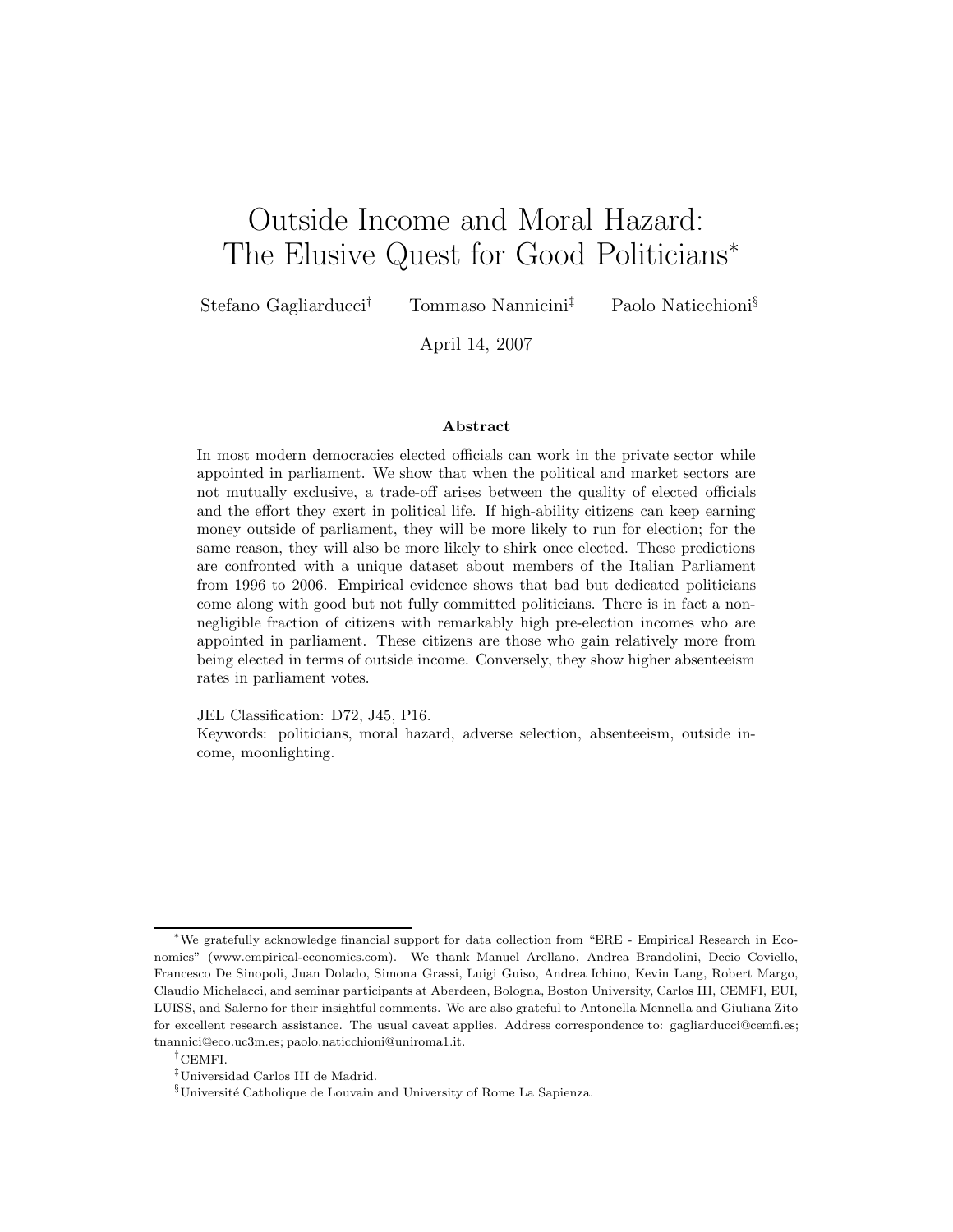### **1 Introduction**

In many countries members of parliament are allowed to work in the private sector, with outside employment being either the continuation of a previous job or something completely new. It is easy to think of an entrepreneur who keeps running a company while holding a seat in parliament; or a lawyer who still attends to his clients. It is harder to think of a civil servant doing this because some incompatibilities would apply; or any other dependent employee who would need to regularly show up to work. Nevertheless, even in countries with a strict system of regulations, politicians can still earn money outside of parliament by doing consulting, writing books or giving speeches and lectures, no matter what their previous job may have been.

In this paper, we argue that by removing the mutual exclusiveness between the political and market sectors, a trade-off arises between the quality of elected officials and the effort they exert while in public office. If high-ability citizens do not have to give up their private business, then they will be more likely to run for election. However, for the same reason, they will also be more likely to shirk once elected.

We frame this intuition in a simple theoretical model with two sectors: political and private. Individuals are characterized by a unique skill, ability, which is rewarded in the private but not in the political sector. The main novelty with respect to previous literature on political selection (e.g., Besley, 2004; Caselli and Morelli, 2004) is that politicians can work in either sector or in both. We call outside income the money a member of parliament receives for any work in the private sector. This departure comes with two main implications. First, the traditional assumption that the opportunity cost of running for office is higher for high-ability individuals may not be true anymore. In particular, if high-ability citizens have relatively larger market returns when they are appointed, then the upper tail of the ability distribution may also enter into politics. Second, a moral hazard problem arises because politicians with potentially higher outside income exert less effort in parliament. Voters may then find themselves constrained to the following two options: either vote for a low-ability but high-effort candidate, or for a high-ability but low-effort candidate.

The main ideas in the model are confronted with a unique dataset about the members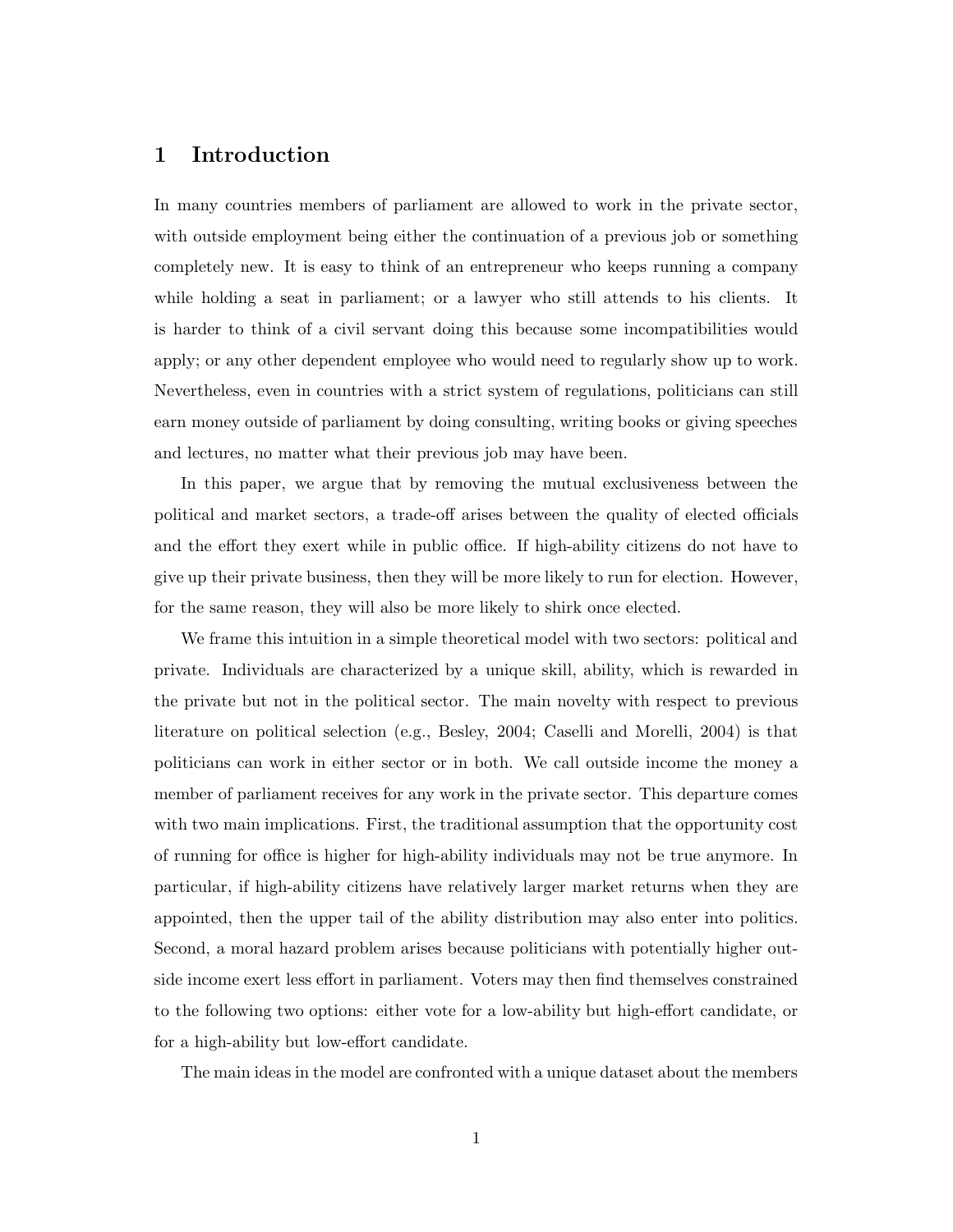of the Italian Parliament (Senate and House of Representatives) from 1996 to 2006. The dataset contains individual information on absenteeism in electronic votes and extensive details on pre-election and outside income. The main results show that although market income is lower following an election, politicians still earn a considerable amount of money by working in the private sector. The average outside income is 60,900 euros (33% of the total income). More importantly, outside income is relatively larger for politicians with higher pre-election income (74% for those in the highest quintile) in comparison to those with lower pre-election income (40% for those in the lowest quintile). This is also true when we control for previous job and other relevant covariates. We interpret this evidence as a relative advantage for high-ability citizens in terms of outside income. Accordingly, we find that when compared to the rest of the Italian population, citizens who become politicians once belonged to the upper tail of the income distribution, with an income gap varying from 7,000 to 67,000 euros over the quantiles of the joint distribution. Conversely, politicians with higher outside income are less committed to political activity in terms of parliament vote attendance. One standard deviation of observed outside income (213,000 euros) is associated with a +3.9% absenteeism in electronic votes (with respect to a 33% average). A similar effect is detected when outside income is replaced by pre-election income, which is a proxy for ability and a predictor of potential outside income while in office.

The paper is organized as follows. In Section 2, we review the public discussion on politicians' outside income and related economic literature. In Section 3, we present the theoretical framework. In Section 4, we describe the data. In Section 5, we present the estimation results concerning the link between absenteeism and outside income. In Section 6, we present empirical evidence on the selection into parliament. We conclude with Section 7.

### **2 Background Discussion and Related Literature**

Politicians' outside employment has received much attention in the public debate in almost every country, with voters and opinion makers being mostly concerned that elected officials who engage in significant private activities may be diverted from being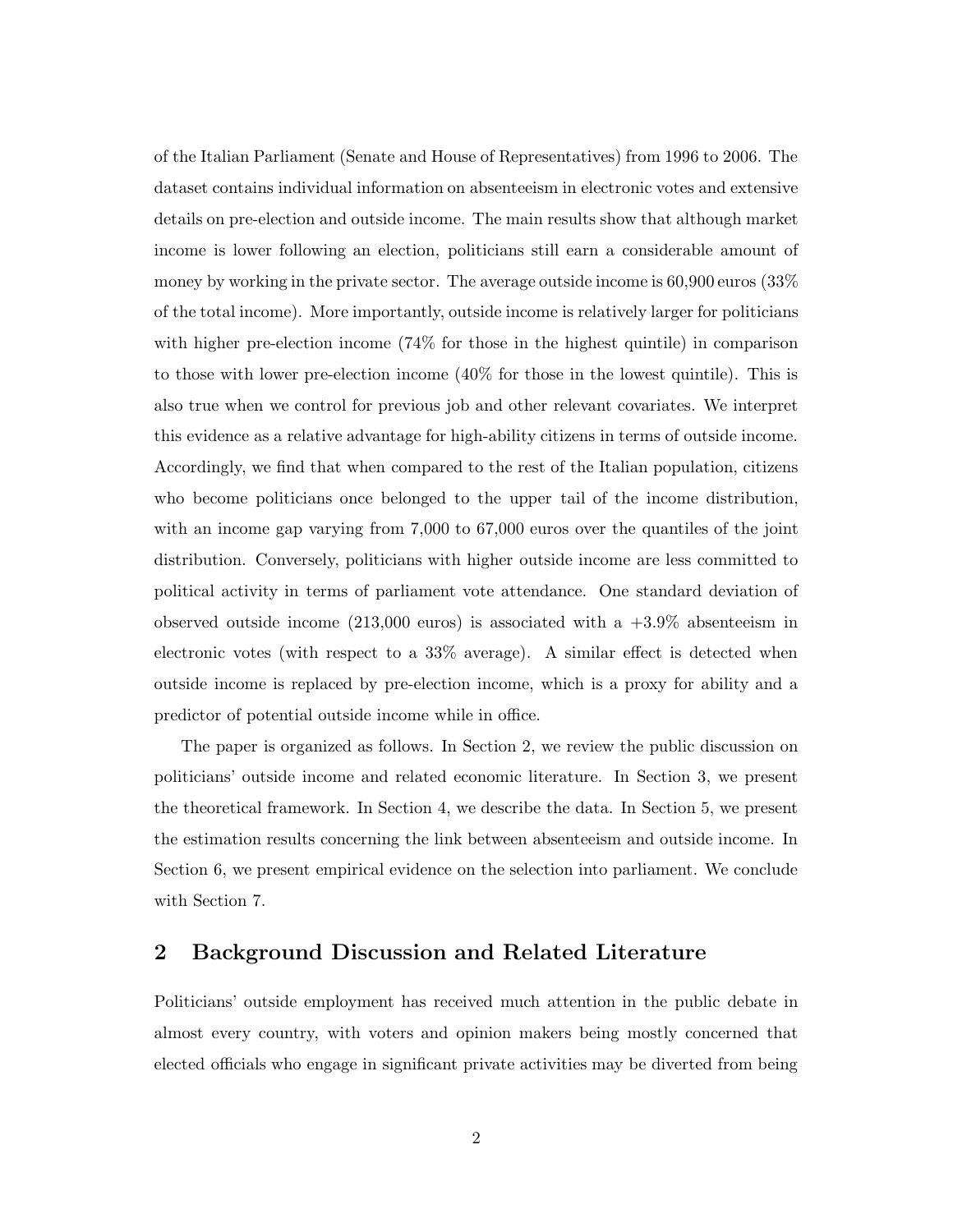full-time representatives. In the US, for instance, the law regulating outside employment was tightened in 1977 after a tough confrontation outside and inside Congress. As summarized at that time by Senator Bob Packwood (R) in his speech to the Senate, there were mainly two rationales for a strict limitation of outside income:<sup>1</sup>

"One, it is we ought to be full time Senators and we should not do anything that takes time away from this job. That is the time argument. Two, it is a conflict. If we go out and speak, it is indeed a conflict and that ought to be barred."

Other politicians opposed the tightening by arguing that citizens with remarkable market activity would choose not to run for elective office rather than give up their private business. Referring to his choice to run for Congress while maintaining an external source of income, Senator Edmund Muskie (D) declared:<sup>2</sup>

"I feel very strongly about this, and I say once more that maybe I did make a mistake 22 years ago. But I do know this, that the only thing that has made it possible for me to stay in public life 22 years was my choice - and I think it was an honorable choice - of this source of income for all of that time."

This topic is still harshly debated not only in the US. In the UK, following the 2005 public disclosure of the tax declarations of British members of parliament, one of the major newspapers wrote:<sup>3</sup>

"If MPs are permitted to moonlight, and if their salaries are paid whether they do their jobs well or not, they have a permanent incentive to spend as little time on them as possible, and as much time as they can making money elsewhere."

Basis on the same public disclosure, the political opponents of George Galloway, a member of parliament with a higher outside income and the leader of the political party "Respect", accused him of abridging his parliament attendance in favor of outside activities:<sup>4</sup>

"Considering Mr. Galloway barely attends the House of Commons, his earnings are as staggering as they are insulting to the hard-working residents of Tower Hamlets who, after all, pay him a more than generous basic salary as it is."

<sup>1</sup>Congressional Record, Senate, March 21 1977, pg. 8333, Official Conduct Amendments of 1977. <sup>2</sup>Congressional Record, Senate, March 18 1977, pg. 8158, Amendment n.93.

<sup>3</sup>"Paid-up Members", *The Guardian*, March 2005.

<sup>4</sup>"Absent Galloway pockets 200K in first six months as MP", Tower Hamlets Labour Party, Press Release, November 2005.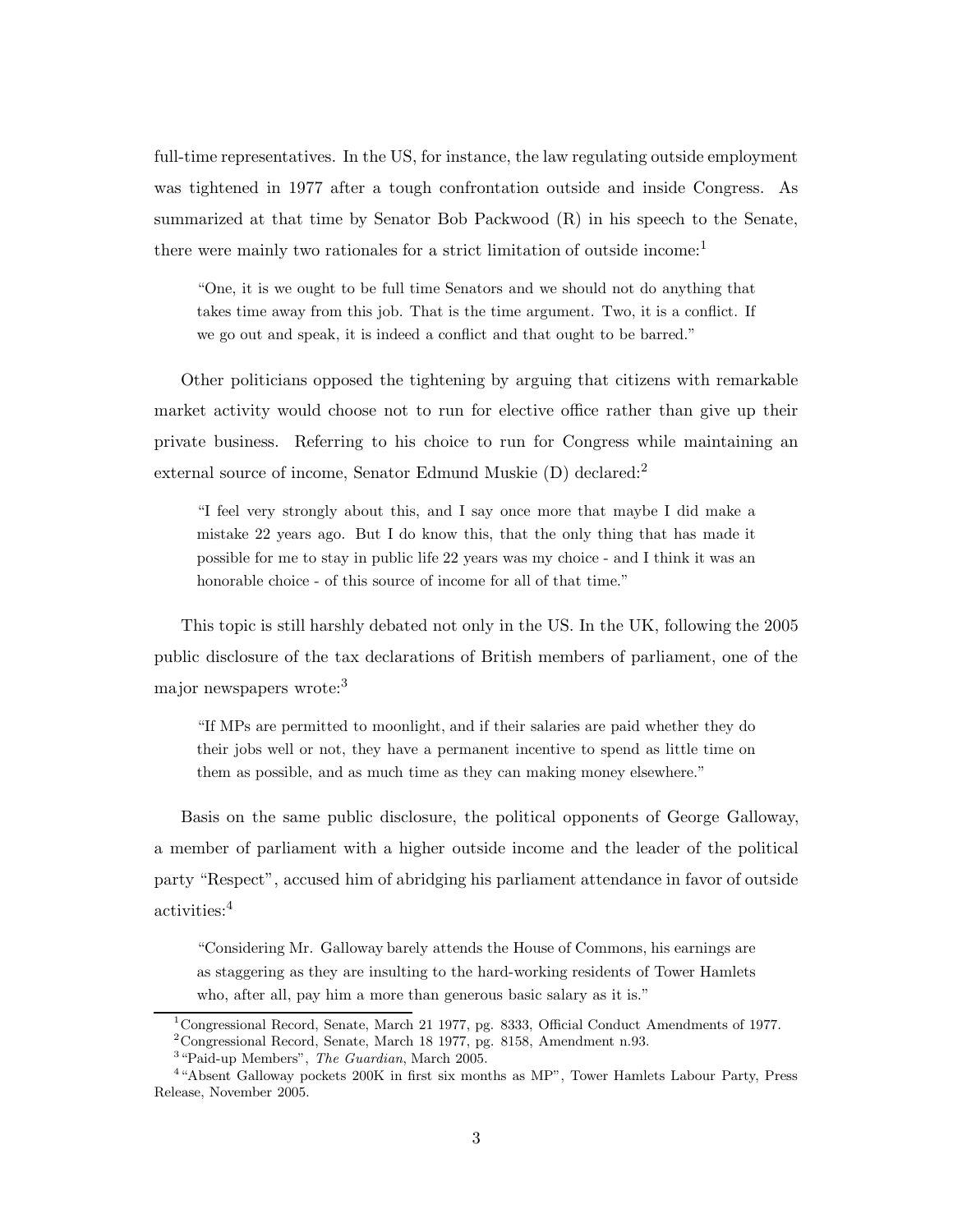Similar disputes have recently appeared in Italian national newspapers. Referring to Giulia Bongiorno, a well-known lawyer appointed in the House of Representatives in 2001, Aldo Grasso, a columnist for the *Corriere della Sera*, wrote:<sup>5</sup>

"Were you appointed by the voters? Are you a member of parliament? Well, then be a full-time representative. Please don't combine the prestige and the duties of being a representative with your private job."

In all of these examples, outside income is seen as a problem, since it causes representatives to give less than perfect commitment to their political duties. Different degrees of public confrontation have resulted in different regulation settings.<sup>6</sup> In most countries, outside employment is monitored by a special committee (e.g., France, Italy, the UK, and the US); in other countries there is an additional cap to the amount of money that can be earned (in the US, outside income cannot exceed 15% of the salary of an Executive Public Officer, which in 2006 was \$24,780). In most places, politicians' tax declarations are subject to public disclosure. Nevertheless, the idea is generally accepted that within the regulation of each country, representatives can allocate part of their time to some remunerative activity in the private sector.

Despite broad public debate, outside employment has not received much attention in the political economy literature. In this sense, our model (see Section 3) can be considered a partial extension of Caselli and Morelli (2004) and Messner and Polborn (2004) to the case where the private and political sectors are not mutually exclusive. In their framework, low-quality equilibria may exist because electors are rationed in high-quality candidates, for whom the opportunity cost of entering politics is too high. In our framework, instead, the fact that high-ability politicians can still have their skills rewarded in the market reduces the opportunity cost and, consequently, the adverse selection mechanism. Besley (2004) builds an agency model with adverse selection and moral hazard to emphasize that paying politicians better will improve their performance. If reelection is the main incentive mechanism, then the salary of a politician plays an efficiency-wage role. Poutvaara and Takalo (2007) also study how the compensation of elected politicians affects the set of citizens choosing to run, in a model with primaries

<sup>5</sup>"On. Bongiorno scelga: o fa il deputato o l'avvocato", *Corriere della Sera Magazine*, August 2006.  ${}^{6}$ See Appendix A for a detailed cross-country comparison.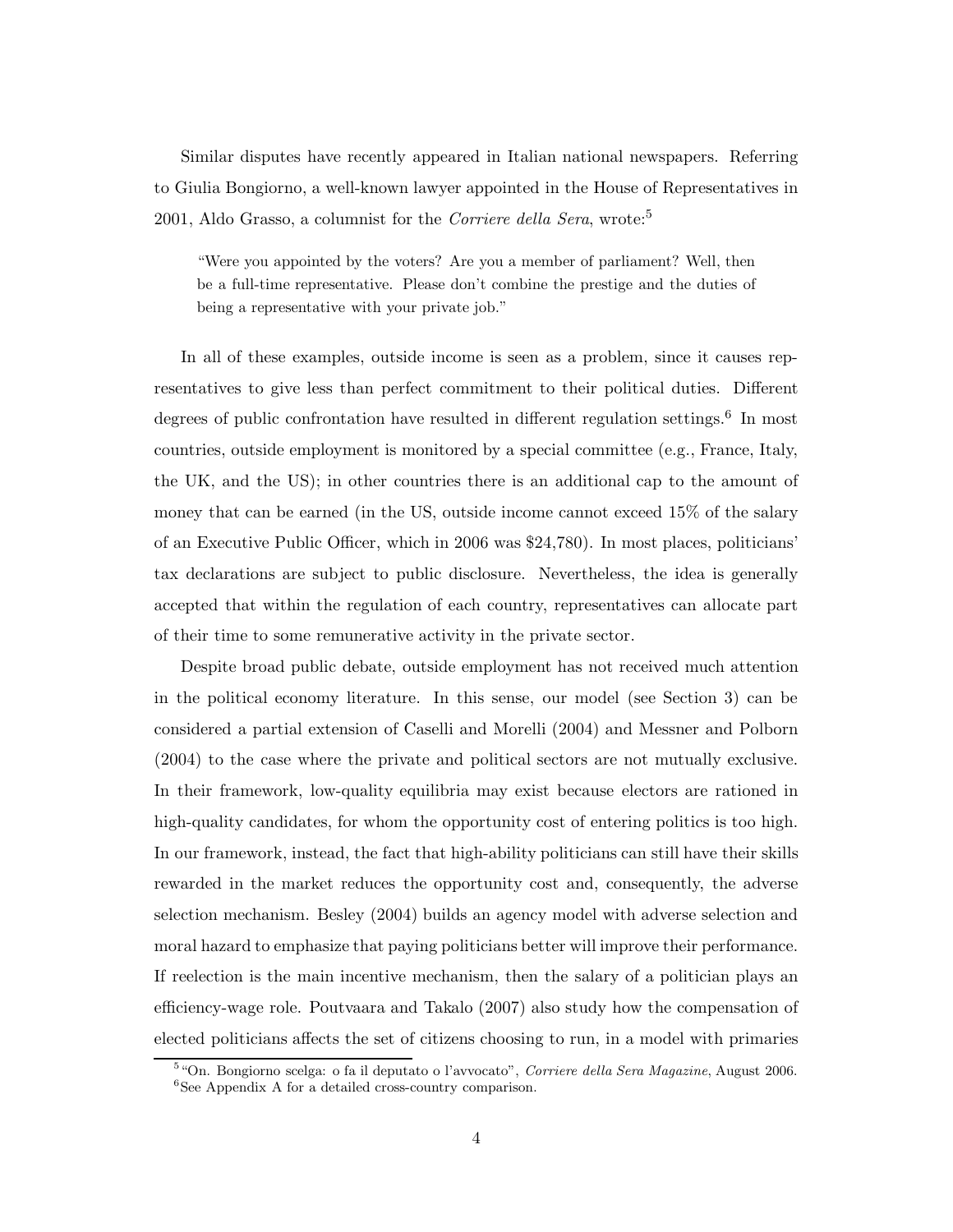and campaigning costs. They show that, when campaigning costs are sufficiently high, increasing the parliament reward may lower the quality of the average candidate. We also relate to Mattozzi and Merlo (2007a). They identify two main career patterns: politicians who work in the political sector until retirement ("career politicians"), and politicians who leave politics before retirement and work in the private sector ("political careers"). They abstract, however, from the possibility of citizens achieving success in the private sector and then moving into politics, or keeping a business running while appointed in parliament. Finally, our paper is conceptually related to the theoretical literature on dual job incentives in health care systems where public-service physicians refer patients to their private practices (Biglaiser and Ma (2007) call this moonlighting).

To the best of our knowledge, empirical work using individual-level data to analyze the behavior and quality of politicians is limited. Couch et al. (1992) find that the amount of public funding per college student is higher when state legislators are on the payroll of higher education institutions. Diermeier et al. (2006) use data for the member from members of the US Congress to quantify the returns to a political career. Gehlbach et al. (2006) use data from Russian gubernatorial elections to show that in immature democracies businessmen run for public office to gain direct control over certain policies. Golden et al. (2006) analyze the survival of politicians charged with malfeasance in the postwar Italian House of Representatives. Finally, Dal Bo' et al. (2006) use data from the US Congress to document patterns and profiles of political dynasties. However, there are neither theoretical or empirical studies that assess the effects of politicians' outside income.

### **3 Theoretical Framework**

The following model provides a framework for evaluating the consequences of outside income opportunities on politicians' *ex-ante* selection and *ex-post* behavior. It also sets the stage for the empirical analysis.

#### **3.1 Setup**

We study the determinants for citizens' decision to self-select into politics. Assume to observe a population of individuals with ability  $a$ , uniformly distributed in the interval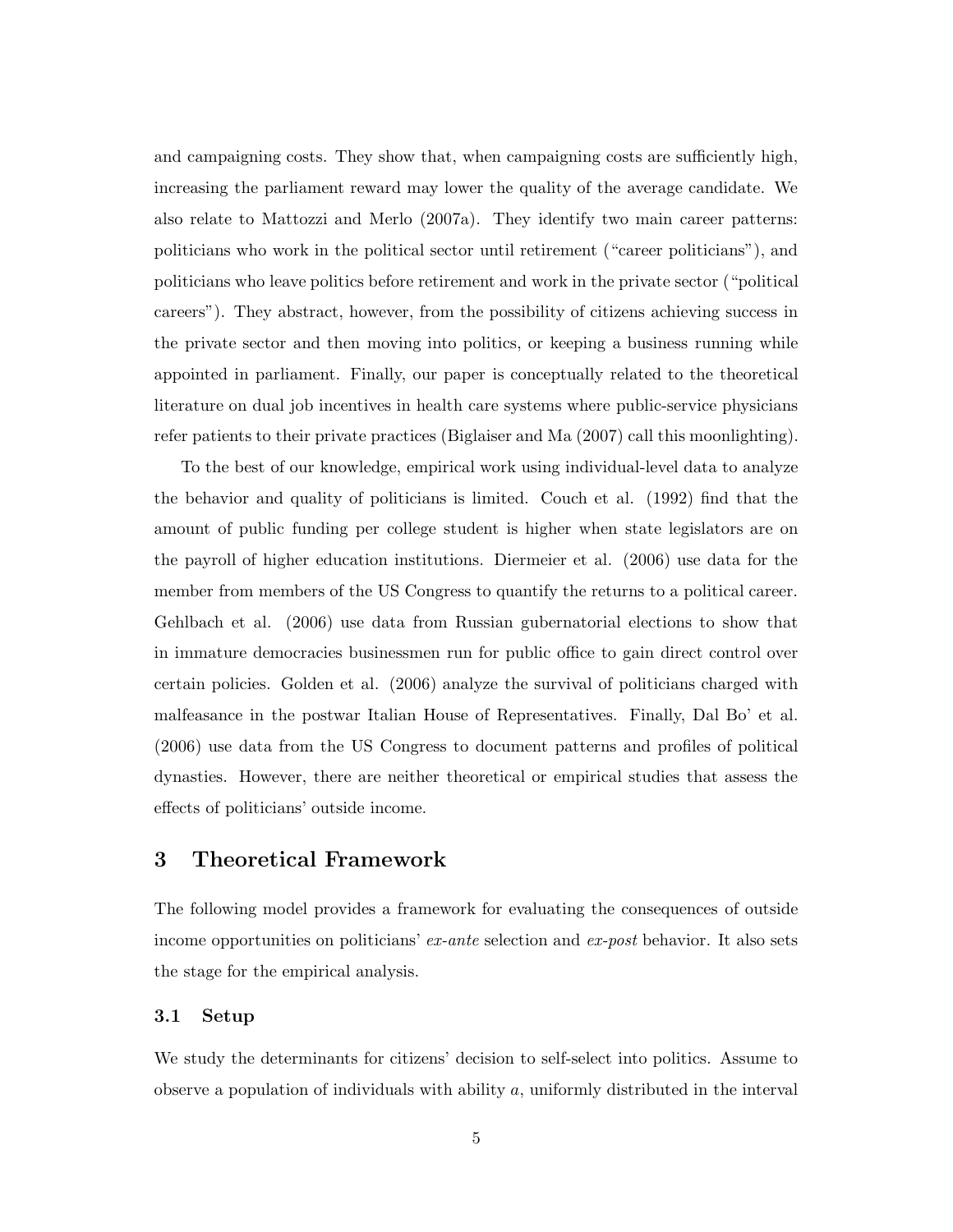$[0, \bar{a}]$ .<sup>7</sup> Ability (or skills) is valued by the market as  $M(a)$ : that is, every individual with ability  $\tilde{a}$  can get a market income equal to  $M(\tilde{a})$  if he decides to work full-time in the private sector. This sector is meritocratic and attaches a positive value to skills (i.e.,  $M'(.) > 0$ . The alternative option is to become a politician. In order to focus on this self-selection decision, like in Besley (2004), we make the simplified assumption that the set of elected politicians is a random draw from among those willing to serve. This abstracts from many institutional factors like the role of political parties and elections, but as long as parties and citizens are constrained by the pool of candidate politicians, our results can be generalized to more complex settings.<sup>8</sup>

The rewards from a political career in parliament are both financial and psychological. On the financial side, we assume that the remuneration is equal to  $W$  (the salary of the members of parliament) and independent of ability or performance, since we do not generally observe high-powered incentive schemes in politics (Besley, 2004). On the psychological side, positive payoffs (ego rents) accrue both from *being* a politician and from *doing* politics. Being a member of parliament gratifies people because of the influence, celebrity, and power consciousness that comes from being in office. Doing politics (i.e., devoting time to the political office) gratifies people because they can fulfill their ideological goals. Hence, we assume that ego rents from becoming a politician  $(R)$  are made up of both payoffs attached to the position itself  $(R_1)$  and payoffs attached to the things that can be done  $(R_2)$ . This distinction makes it evident that one can obtain some ego rents by simply becoming a member of parliament, while in order to obtain some additional rewards, one has to invest time and effort into political life.

The main departure of our model from the rest of the literature is that members of parliament can also earn money in the private sector while in office. Outside income is a function  $P(a)$  strictly increasing in ability  $(P'(.) > 0)$ . Since time is a scarce resource,

<sup>&</sup>lt;sup>7</sup>Another commonly recognized dimension of the quality of public officials is honesty. We do not consider this here, as far as we do not have an empirical counterpart for it.

<sup>&</sup>lt;sup>8</sup>In line with the assumption that political parties and voters may be supply constrained, Fiorina (1994) shows that the professionalization of the legislative office in the US (i.e., the fact that it became a full-time job) made it relatively harder for the Republican Party to recruit high-quality candidates, because it traditionally recruited businessmen and lawyers. Nevertheless, we are aware that parties and voters may play an important role in determining the quality of elected politicians, although their influence is not *a priori* clear. For example, using an alternative framework, Mattozzi and Merlo (2007b) show that political parties may deliberately choose to recruit only mediocre politicians. Conversely, one may assume that voters always prefer high-ability candidates (e.g., Caselli and Morelli, 2004).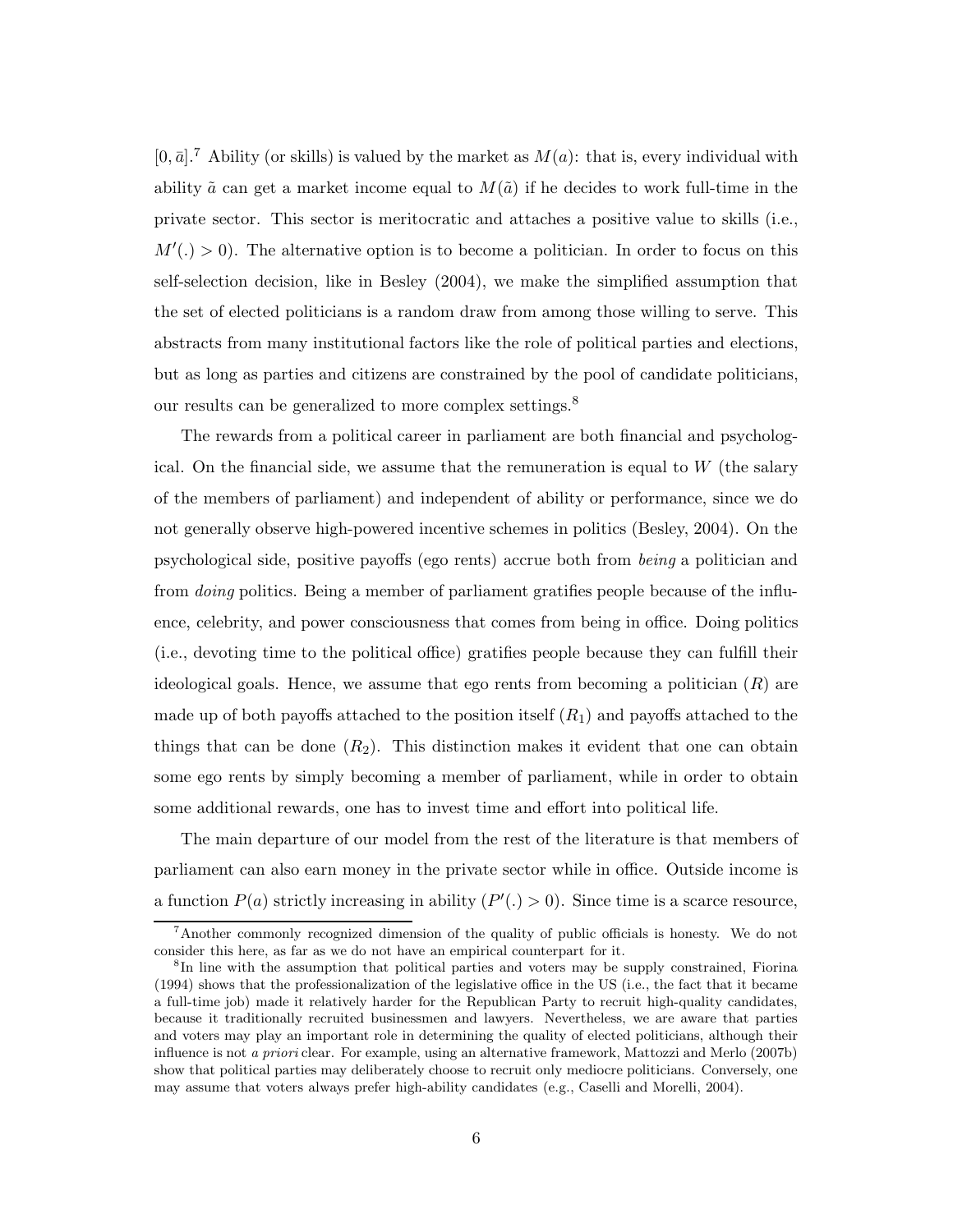if politicians are devoting part of their time to making outside income, their effort in political activities, as well as the rewards from doing politics  $R_2$ , will be lower. Formally, if we define  $e \in \{0,1\}$  as the effort put forth into parliamentary activities, the net payoff of becoming a politician is

$$
\pi(a) = R_1 + eR_2 + W + (1 - e)P(a) - M(a),\tag{1}
$$

which is equal to the sum of all financial and psychological rewards while in office minus the opportunity cost of becoming a politician  $M(a)$ .<sup>9</sup>

Decisions take place in two stages. In the first stage each individual, according to his own ability, decides whether to enter politics or not. In the second stage, each individual in the sample of those who chose to become politicians decides whether to put effort into parliament activities  $(e = 1)$  or not  $(e = 0)$ .

#### **3.2 Positive Predictions**

It is useful to derive a solution for the simple case where, like in traditional literature on political selection, the possibility of making outside income is ruled out (i.e.,  $P(a) =$  $0 \ \forall a$ ). In this situation, as long as there are positive ego rents from doing politics  $(R<sub>2</sub> > 0)$ , effort is always equal to 1; the payoff of becoming a politician is equal to its opportunity cost if  $R_1 + R_2 + W = M(a)$ . Clearly, only individuals with ability lower than  $a_1 = M^{-1}(R_1 + R_2 + W)$  decide to become politicians. Excluding the two trivial equilibria in which all citizens become politicians  $(a_1 > \bar{a})$  or nobody becomes a politician  $(a_1 \leq 0)$ , the adverse selection of bad politicians (i.e., negative hierarchical sorting) is the main prediction. This is one of the results of traditional models.<sup>10</sup> Highability individuals prefer to stay away from politics because of the high opportunity cost of becoming a politician.

Things change if P(a) is allowed. Outside income affects both the *ex ante* decision to enter politics and the *ex post* decision to put forth effort in political life. Let's start with the second-stage decision about e, which is relevant only for those who decide to become politicians. Clearly, only members of parliament with ability lower than  $a^* = P^{-1}(R_2)$ 

<sup>9</sup>For the sake of simplicity we only consider a binary effort; however, our results could be extended to include a continuous effort.

 $^{10}$ In particular, see Caselli and Morelli (2004) and Besley (2004).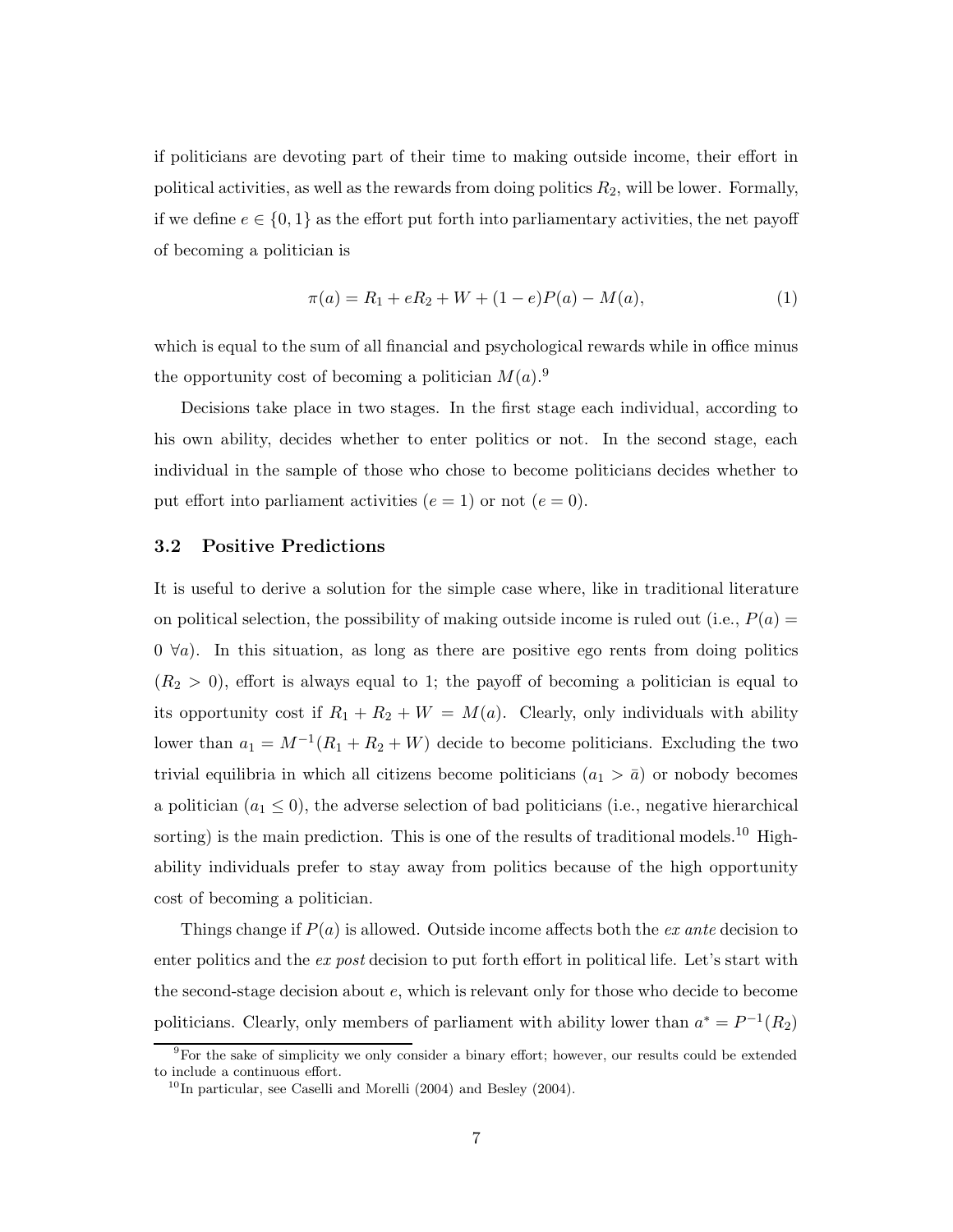put forth effort into legislative activity  $(e = 1)$ . This is a moral hazard problem due to the fact that a time constraint creates a trade-off between legislative effort and outside income. Because of higher outside opportunities, skilled individuals have an incentive to exert lower effort in political life and share their time between politics and the private  $\gamma$  sector.<sup>11</sup> This simple framework comes with a first testable prediction.

**Prediction 1** *High-ability politicians*  $(a \geq a^*)$  *exert lower effort in parliament activity than low-ability politicians*  $(a < a^*)$ *.* 

Going back to the first-stage decision of entering politics, it is useful to look separately at citizens with  $a \in [0, a^* )$  and citizens with  $a \in [a^*, \bar{a}]$ . The former weighs the benefit  $(R_1 + R_2 + W)$  against the opportunity cost  $M(a)$ . For them, the net payoff of becoming a politician is

$$
\pi_1(a) = R_1 + R_2 + W - M(a). \tag{2}
$$

Their decision is the same as under the traditional assumption of having no outside income, since a moral hazard problem does not arises.<sup>12</sup> These citizens become politicians only if  $a \in [0, a_1)$ , where again  $a_1 = M^{-1}(R_1 + R_2 + W)$ . In the interval  $a \in [0, a^*)$ ,  $\pi_1(a)$  has either no zeros or a unique zero at  $a_1$ , after which positive becomes negative. Hence, in this subsample of citizens we observe three cases:

- A. everybody becomes a politician (if  $a_1 > a^*$ );
- B. nobody becomes a politician (if  $a_1 \leq 0$ );
- C. there is negative hierarchical sorting (if  $0 < a_1 \leq a^*$ ), i.e., citizens in  $[0, a_1)$  become politicians and citizens in  $[a_1, \bar{a}]$  do not.

Now focus on the first-stage decision of entering politics made by citizens with  $a \in [a^*, \bar{a}]$ . For them, the moral hazard problem is at stake. They weigh the benefits of

<sup>&</sup>lt;sup>11</sup>We are assuming that voters cannot control politicians' effort (for instance because of an agency problem). As a consequence, effort can be positive only because of high ego rents from doing politics  $(R<sub>2</sub>)$  and not because of politicians' fears of being punished.

 $12$ <sup>To</sup> rule out the uninteresting case where moral hazard does not come into play for any individual, we assume that  $a^* \in (0, \bar{a})$ .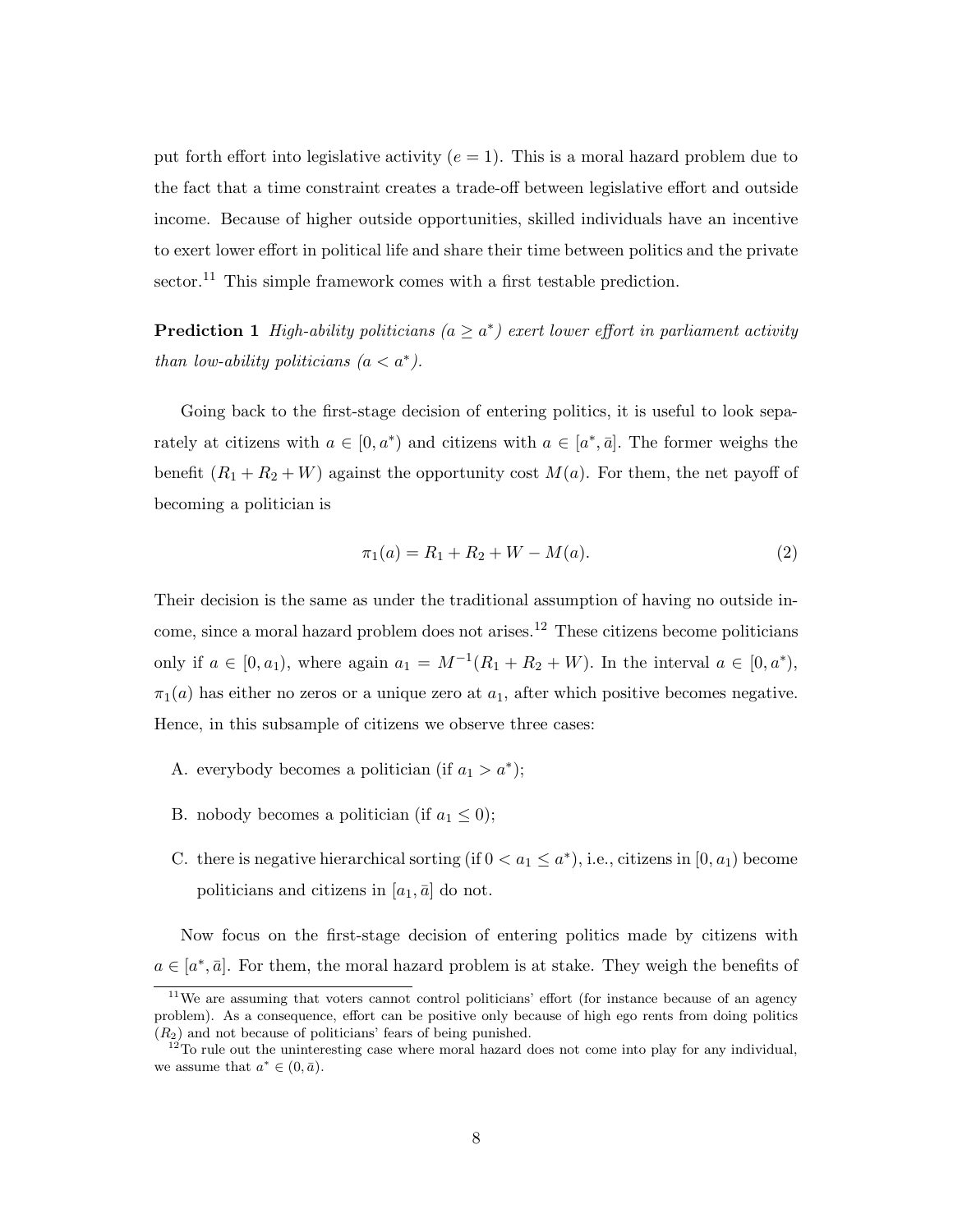becoming a politician  $(R_1 + P(a) + W)$  against the opportunity cost  $M(a)$ . Their net payoff of entering politics is

$$
\pi_2(a) = R_1 + P(a) + W - M(a),\tag{3}
$$

which increases (decreases) as long as  $P'(a) > M'(a) \ \forall a \ (P'(a) < M'(a) \ \forall a)$ . If the marginal return to ability for outside income is greater than the marginal return to ability for market income, the net payoff of becoming a politician increases with ability. The opposite holds true if the marginal return to ability for outside income is lower than the marginal return to ability for market income. Moreover, since  $P(a^*) = R_2$ , we observe that  $\pi_2(a^*) = R_1 + R_2 + W - M(a^*) = \pi_1(a^*).$ 

From the above discussion about individuals with  $a \in [0, a^*),$  we know that  $\pi_1(a^*)$ can be either positive (case A) or negative (cases B and C). In the interval  $a \in [a^*, \bar{a}]$ ,  $\pi_2(a)$  has either no zeros or a unique zero at  $a_2$ , which is defined as:  $R_1 + W + P(a_2) =$  $M(a_2)$ ; the above three cases are split into six possible self-selection equilibria:

- A1. everybody becomes a politician (if  $a_2$  does not exist);
- A2. citizens in  $[0, a_2)$  become politicians and citizens in  $[a_2, \bar{a}]$  do not (if  $a_2$  exists);
- B1. nobody becomes a politician (if  $a_2$  does not exist);
- B2. citizens in  $[0, a_2)$  do not become politicians and citizens in  $[a_2, \bar{a}]$  do (if  $a_2$  exists);
- C1. citizens in  $[0, a_1)$  become politicians and citizens in  $[a_1, \bar{a}]$  do not (if  $a_2$  does not exist);
- C2. citizens in  $[0, a_1)$  and  $[a_2, \bar{a}]$  become politicians and citizens in  $[a_1, a_2]$  do not (if  $a_2$  exists).

Excluding the trivial equilibria in which everybody becomes a politician (A1) or nobody does (B1), we can observe either positive hierarchical sorting (B2) or negative hierarchical sorting (A2 and C1), as well as an equilibrium in which citizens in the two tails of the ability distribution become politicians, while those in the middle do not  $(C2)$ .

The above four nontrivial equilibria are illustrated in Figures 1 through 4.<sup>13</sup> In case A2 (Figure 1), all low-ability (but high-effort) citizens enter politics as well as a

<sup>&</sup>lt;sup>13</sup>In all of these figures,  $\pi_1(a)$  and  $\pi_2(a)$  are drawn as lines for simplicity, but they do not need to be linear. The only assumption we need is that they are continuous and monotonic.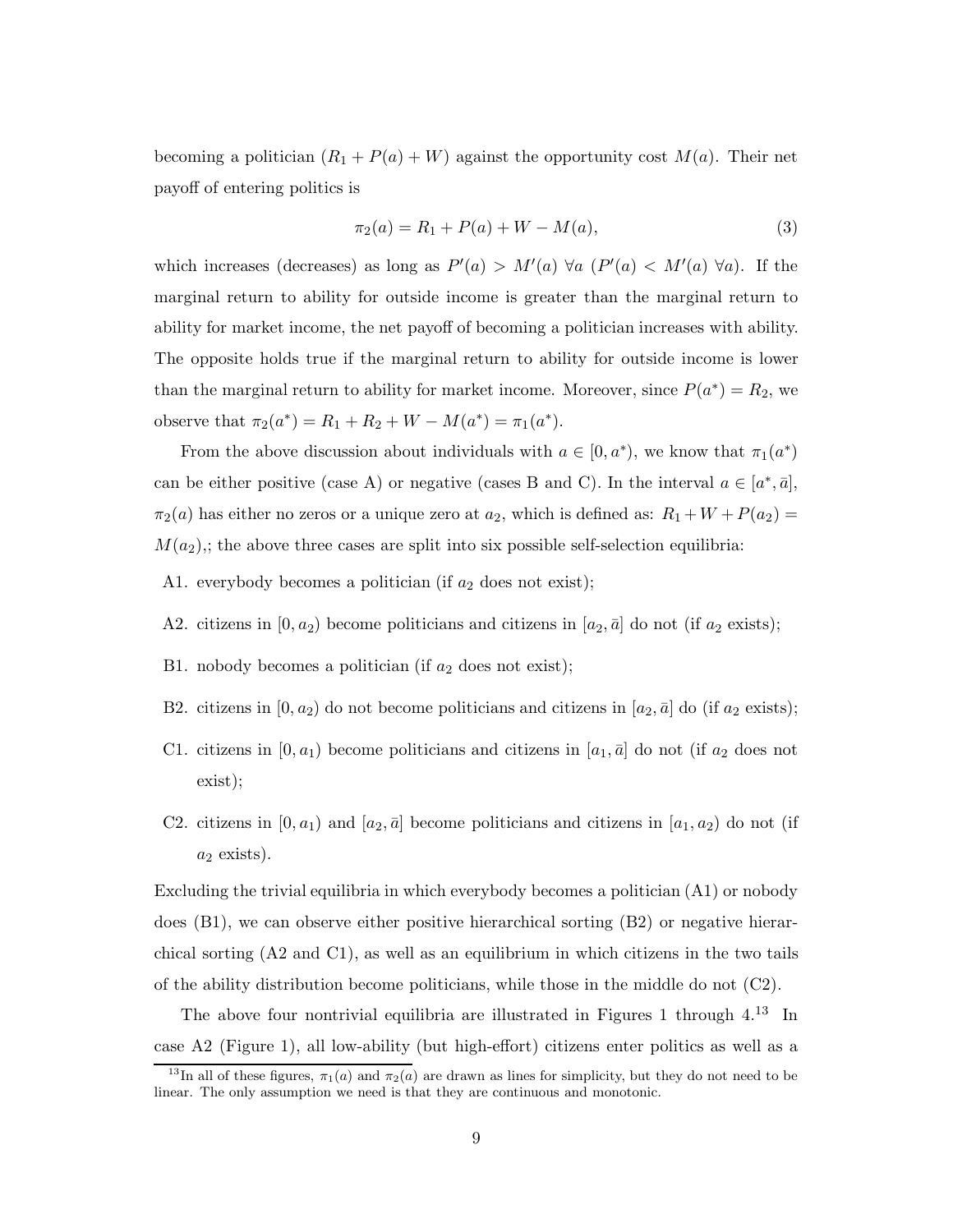fraction of high-ability (but low-effort) citizens. We observe an adverse selection as in the traditional literature (even though the cut-off ability level is  $a_2$  and not  $a_1$ ).<sup>14</sup> In case B2 (Figure 2), all low-ability (and potentially high-effort) citizens do not enter politics, since financial and psychological rewards are too low, but, thanks to outside income and an increasing  $\pi_2(a)$ , citizens in the upper tail of the ability distribution find it profitable to enter politics, even though they exert no effort in parliament activity. In case C1 (Figure 3), we have exactly the same situation as traditional literature. High-ability (and potentially low-effort) citizens stay away from politics, while only the lower tail of the distribution finds it profitable to enter politics because of its lower opportunity cost. The cut-off ability level is  $a_1$  as in the baseline case with no outside income. Finally, in case C2 (Figure 4), the trade-off between positive selection and moral hazard is even more apparent. Citizens in the lower tail of the distribution enter politics and exert positive effort, while citizens in the upper tail of the distribution enter politics but exert no effort. Cases B2 and C2 show us that a necessary condition for observing citizens in the upper tail of the ability distribution entering politics is  $P'(a) > M'(a)$ , i.e., the marginal remuneration to ability for outside income is greater than the marginal remuneration to ability for market income.

We can then derive two additional predictions.

**Prediction 2** If  $P'(a) < M'(a)$ , then we observe negative hierarchical sorting of citi*zens into politics, i.e., only citizens in the lower tail of the ability (or income) distribution enter politics.*

**Prediction 3** If  $P'(a) > M'(a)$ , then citizens in the very upper tail of the ability (or *income) distribution may enter politics.*

To sum up, our framework shows that as soon as outside income is introduced into the political selection mechanism, two main implications arise. First, there is a *moral-hazard effect*. High-ability individuals who choose to become politicians have an incentive not to exert effort in parliament activities, allowing them to grasp outside income opportunities. Second, there is a *selection effect*, where adverse selection of

<sup>&</sup>lt;sup>14</sup>Note that the greater the level of outside income with respect to ego rents from doing politics  $(R_2)$ , the higher the probability that  $a_2 > a_1$ .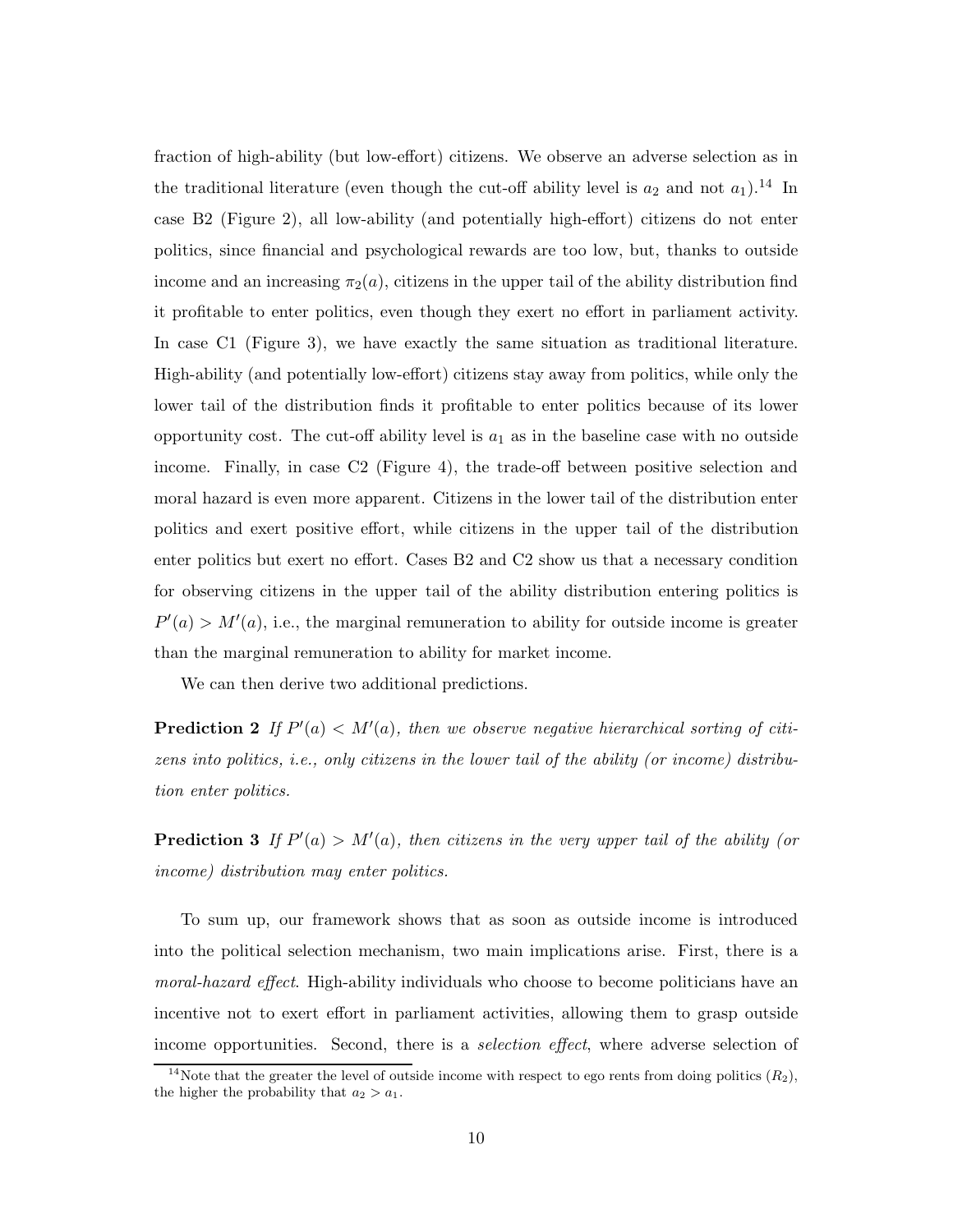bad politicians is no longer the only possible outcome. High-ability individuals may also find it convenient to enter politics if their outside income opportunities offset the greater opportunity cost.

As a final remark, note that we assumed  $R_2$  as constant, while the ego rents from doing politics may be thought of as an increasing function of ability (the more skilled you are, the better you accomplish your ideological goals). In this case, if  $R'_2(a) < P'(a)$ , the predictions of our framework remain unchanged. On the contrary, if  $R'_2(a)$  $P'(a)$ , positive sorting could be completely explained by ego rents  $R_2(a)$  instead of outside income opportunities  $P(a)$  and the prediction in terms of moral hazard would be reverted: high-ability citizens would exert more effort than low-ability citizens. This gives even greater relevance to Prediction 1. If high-ability citizens exert less effort once elected, then they entered politics because of greater outside income opportunities.

#### **3.3 Normative Thoughts**

The main purpose of the model is to set the stage for the empirical analysis, deriving some positive predictions to be tested in Section 5 and Section 6. Nonetheless, some normative and policy thoughts can be derived as well. In Appendix B, we formally discuss the normative implications of our framework. Here, two main points deserve to be mentioned. First, the welfare comparison of situations *with* and *without* outside income is ambiguous. If outside income comes with a selection gain (e.g., cases B2 and C2), it may more than compensate the cost of shirking, leading to a welfare improvement. If outside income comes with no selection gain (e.g., case C1), the cost of shirking always produces a welfare loss. From society's point of view, it is not *a priori* clear whether outside income increases or decreases welfare.

Second, a normative discussion about the selection effect of outside income is relevant only if political ability and market skills are positively correlated. We share this assumption with the literature on political selection reviewed in Section 2. We find it plausible to assume that political competence and market skills are positively correlated, even though such a correlation might be far from perfect.

The last normative thought regards the question of whether alternative policyinduced equilibria can be found, which always outperform the equilibria with outside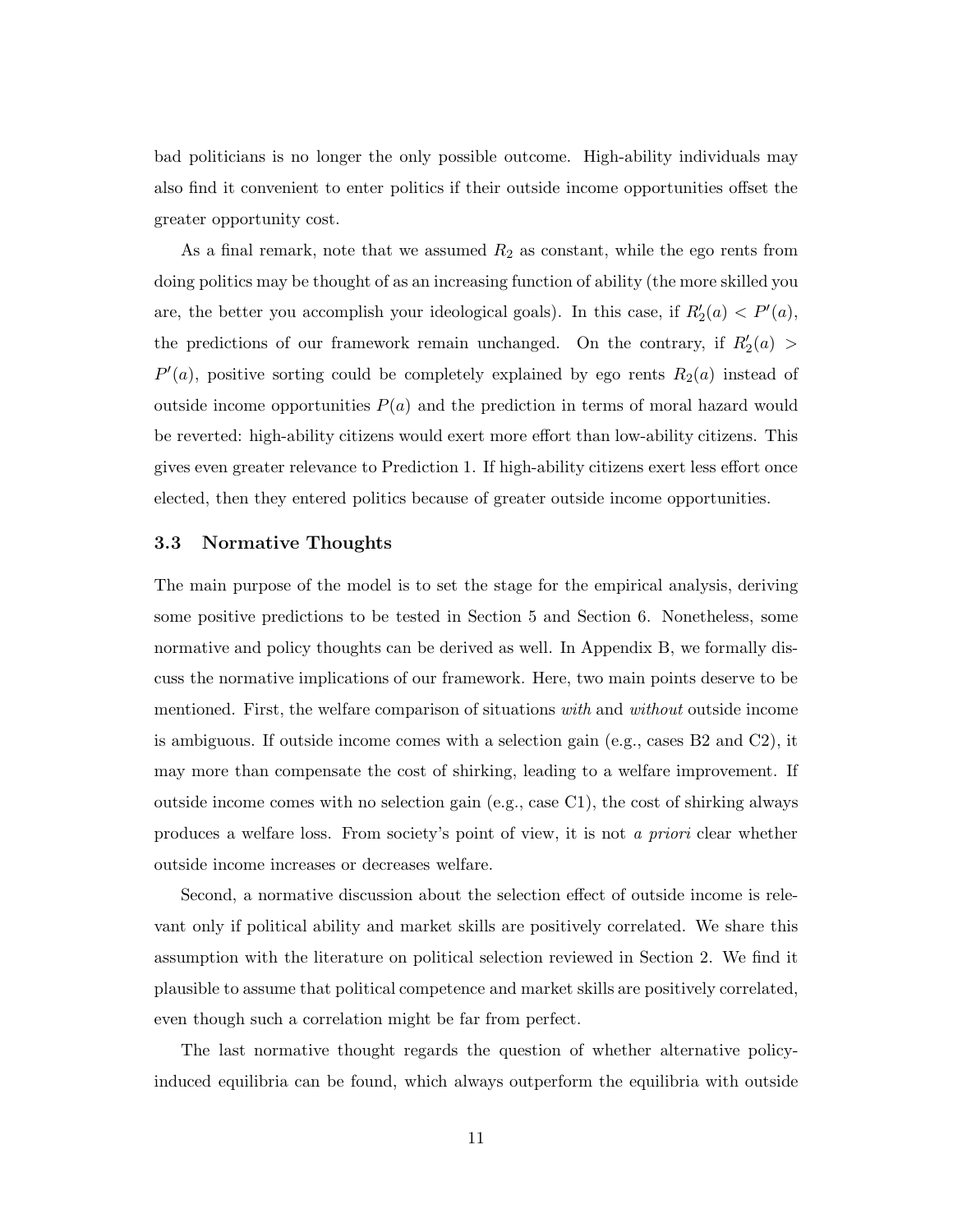income in terms of social welfare. For instance, would a policy increasing  $W$  (and thus convincing more skilled citizens to become politicians) and lowering  $P(a)$  (by strictly regulating outside income so as to reduce moral hazard) always be preferable?<sup>15</sup> Our framework shows that this is not necessarily the case. An increase in W would never convince citizens in the very upper tail of the ability distribution to enter politics, unless the parliamentary wage was set equal to  $M(\bar{a}) - R_1 - R_2$ , i.e., to the highest wage in the private market minus the ego rents from becoming a politician. This extremely high level of W may not be feasible for financial or political considerations; outside income would be the only way to make high ability citizens enter politics.

Of course, our framework only look at the time constraint problem of outside income and does not consider the additional problem of "conflict of interest" (i.e., the fact that members of parliament, in their political activity, might respond more to their private interests more than to their electoral constituencies). We made that choice because we can measure outside income and parliamentary effort, but not honesty (see the next sections). However, if outside income came with not only a shirking cost but also with an honesty cost, the previous policy conclusions might change.

### **4 The Data**

We use a unique dataset about the members of the Italian Parliament (House of Representatives and Senate) for the period 1996-2006 (legislatures XIII and XIV). Although the original dataset also included legislatures X (1987-1992), XI (1992-1994) and XII (1994-1996), we could not use XI and XII because they only lasted for two years and the information about outside income could not be recovered. We then dropped legislature X to avoid time discontinuities.

The dataset contains the following individual information: yearly income tax declarations (including gross total income, net tax, and gross parliament salary) from the year before the election until the year before the next election;<sup>16</sup> absenteeism (the num-

 $15$ See Besley (2004).

 $16$ Elections in Italy are usually held in the spring. In July, all members of parliament must submit their tax declaration referring to the previous fiscal year. For those with a second mandate or more, the year before the election corresponds to the last year in the previous legislature.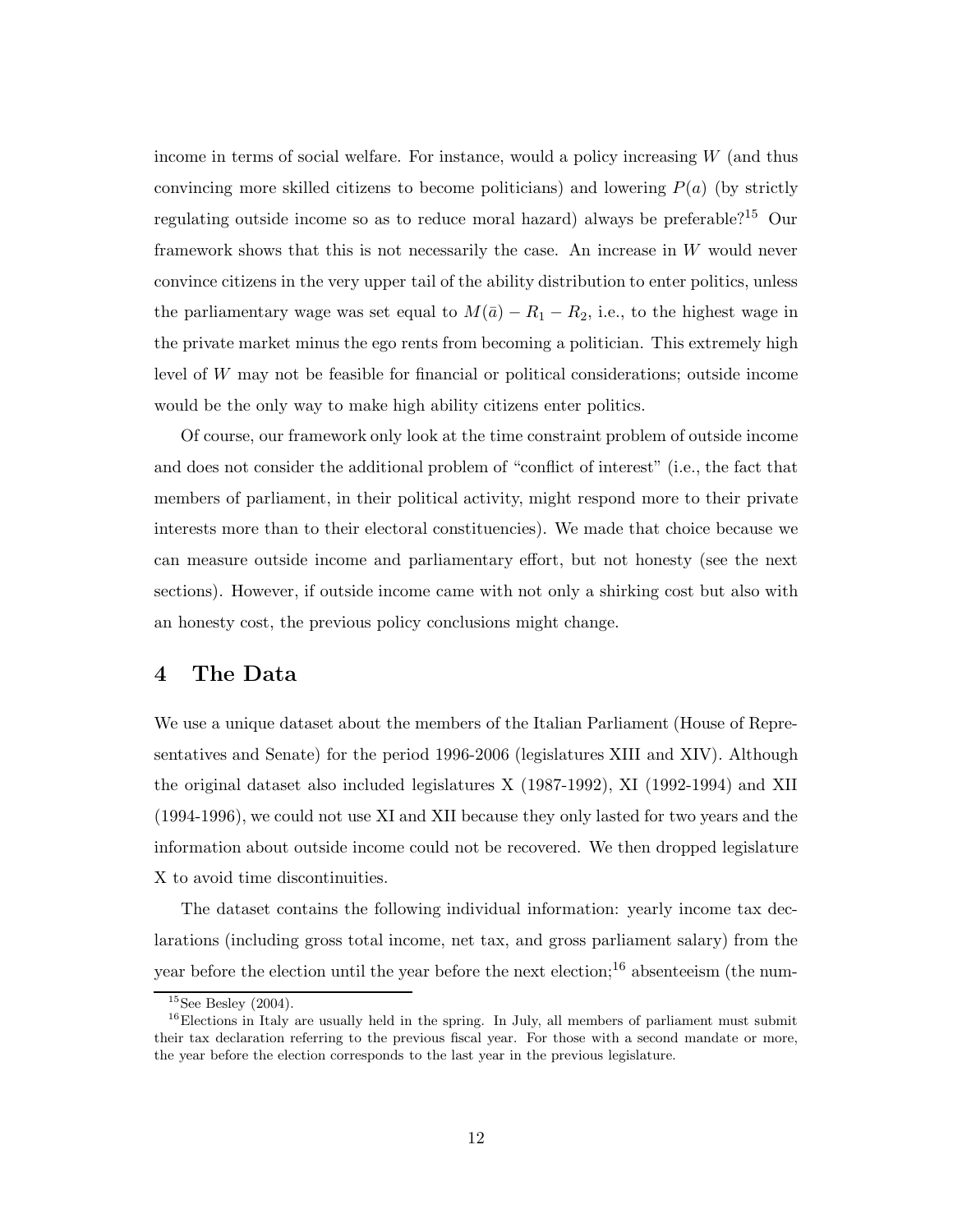ber of electronic votes not attended without legitimate reason);<sup>17</sup> appointments in the parliament (whether or not they are in a second committee and whether or not they are president or vice president of the parliament or one committee); $^{18}$  political experience (this includes being a member of the directive office of a party at the local, regional and national level; past and current appointments as minister or state secretary; past appointments at the local government level, such as municipality, province or region counselor; or past appointments in the Italian and the European parliament); political party; electoral system under which the politician was elected (majoritarian or proportional); their district of election; coalition (whether they support the government or not); and demographics (age, gender, place of birth, place of residence, level of education, field of education, self-declared previous job, marital status, and number of children).

The sources we used to collect this information included: the Annals of the Italian Parliament (*La Navicella*) for the demographic information;<sup>19</sup> the tax declarations' archive for members of Italian Parliament to find the individual income information (except the salary from the parliament); and the Italian Parliament Statistical Office for statistics on individual attendance and salaries.

A brief remark concerns the distinction between earned and unearned income. In the theoretical framework, we made the implicit assumption that outside income had to be intended as earned income, not unearned. The main force driving moral hazard is the possibility of allocating time otherwise devoted to public office to private activities. In the data, we only observe the total income, which is the sum of property rents, labor income from entrepreneurial and self-employed activities, and labor earnings for dependent employees.<sup>20</sup> We believe that property rents do not represent a significant share of individual income. Therefore, the total income we observe in the data can be

<sup>&</sup>lt;sup>17</sup>Attendance does not refer to any committee's activity.

<sup>18</sup>All the representatives have to seat at least one committee.

<sup>19</sup>*I Deputati e i Senatori del Parlamento Repubblicano*, edited by Editoriale Italiana. More information is available at http://www.editoriale.it/deputati/index.htm.

 $^{20}$ Dividends and capital gains are not reported in the tax declaration since they are taxed as they are realized. For some individuals, we also observe labor earnings separately; however, this does not include labor income from non-dependent employment. Furthermore, the information for those who used the form *Unico* instead of *730* for the tax declaration is missing. We have reason to believe that choice of the two forms not to be random. For this reason, we do not use this information.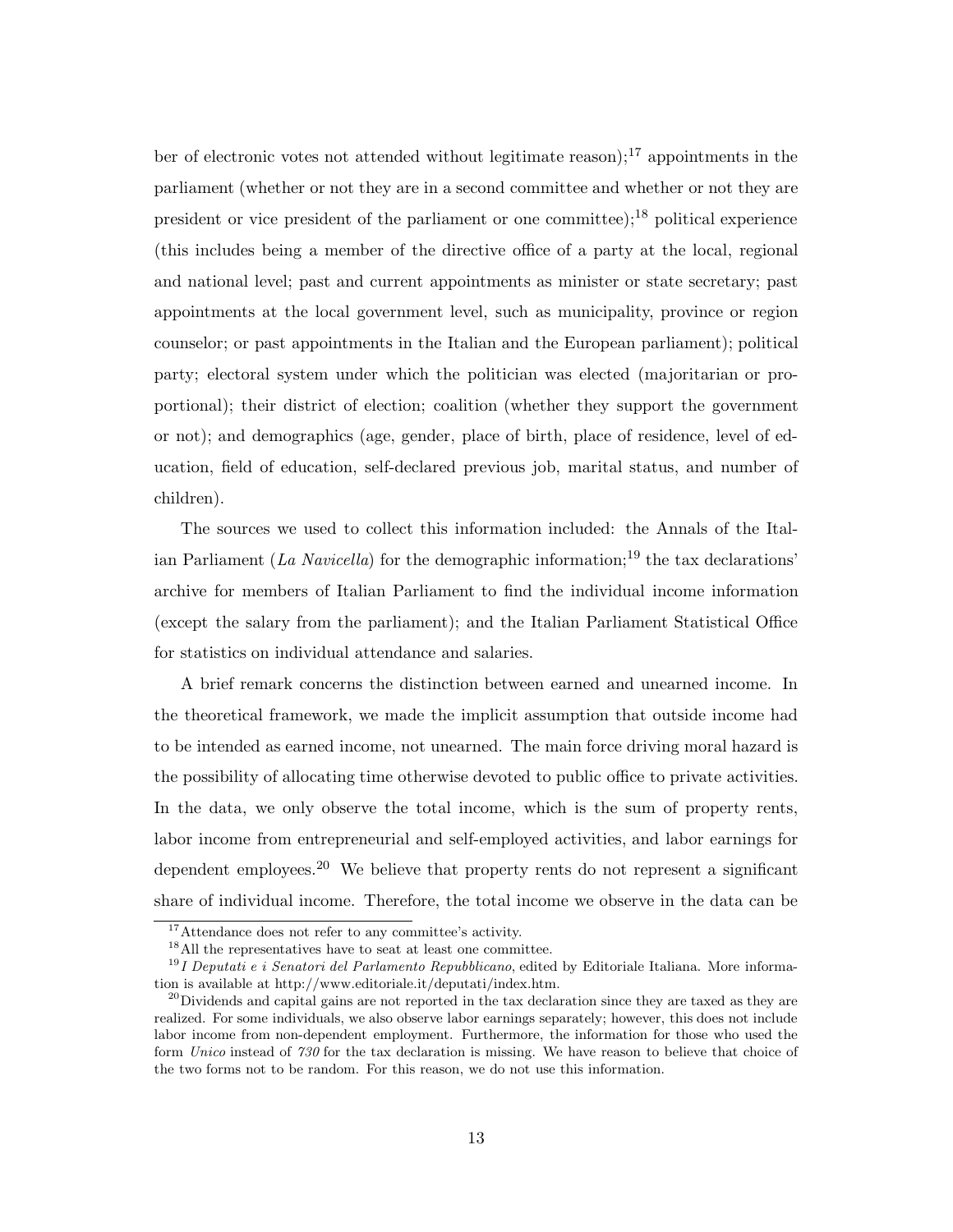taken as a good proxy for earned income.<sup>21</sup> Moreover, it is important to remark that even if total income were not a perfect proxy for earned income, it could still be a good measure of politicians' private activities because unearned income, like property rents, also requires some management time.

#### **4.1 The Italian Institutional Framework**

In 1994, there was a change in the Italian electoral system. While politicians in previous legislatures were elected through a proportional system, those in legislatures XII (1994- 1996), XIII (1996-2001), and XIV (2001-2006) were instead elected through a mixed system  $(25\%$  proportional and  $75\%$  majoritarian).<sup>22</sup> Legislatures XI and XII lasted less than the statutory duration (two years instead of five) and anticipated elections were called. In every legislature, the number of seats has remain unchanged (945); 630 are in the House of Representatives and 315 are in the Senate.

Another important point concerns the changes in the political parties' composition. Before 1994, when the majoritarian electoral system was introduced, most of the parties were polarized towards a strong but variable center-wing coalition who had run parliament with no interruption since 1948. After 1994, new political actors joined the party system as a result of the corruption scandal which reached many formerly established political leaders (the judicial investigation was called "Mani Pulite"). At the same time, many parties changed their names and compositions to adjust to the bipolar framework induced by the majoritarian system (the so-called "Seconda Repubblica"). Hence, since the data used in this paper only refer to Legislatures XIII and XIV, they are homogeneous with respect to both the electoral rule and the composition of the Italian party system.

<sup>&</sup>lt;sup>21</sup>The tax declarations' archive of the Italian Parliament contains information about the number of properties, but not their value. We checked on a random sample of politicians and we found that properties are not considerable in number. Of course, this could be because they were listed under the names of relatives.

 $^{22}$ For the Senate, the 25% proportional component was made up of the best second-placed candidates who were not elected in a majoritarian district.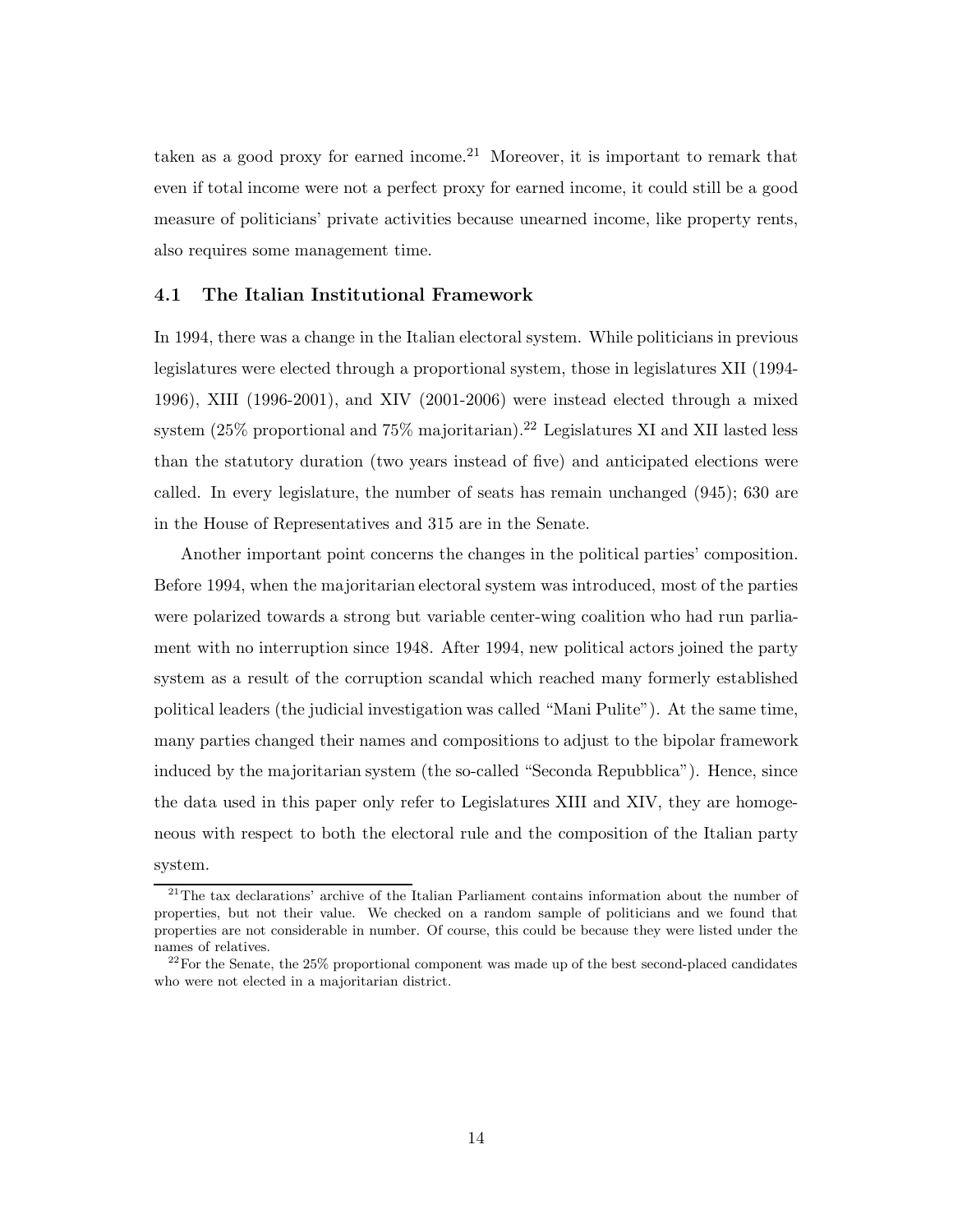#### **4.2 Descriptive Statistics**

Table 1 summarizes the characteristics of politicians in the dataset. The sample is made up of 1,763 members of parliament, with repeated observations for those who held two appointments. The majority are male (90%) and the mean age at the beginning of the legislative term is 51 years. Before being appointed, many politicians were lawyers (14%), professors (10%), entrepreneurs (10%), self-employed (9%), managers (9%) and teachers (9%).

Table 2 provides details about the educational levels of Italian representatives. It is worth noticing that the percentage of elected individuals with a university degree (70%) is considerably higher than for the rest of the Italian population (10% in 2002 for the 25 to 64 year-old population).  $23$ 

At the same time, 11% of politicians in the sample were completely new to politics when elected for the first time in parliament (see Table 3); for example, they had never before had any previous appointment in parliament, government, local government, or a political party. 55% had at least one previous appointment in parliament, 19% had been appointed in a government as a minister or vice minister, 57% had an appointment in a local government, and 51% had an executive appointment in a political party. However, persistence in parliament does not seem high (at least for the back-benchers): the average number of terms is 1.03 (2.03 including the term of election) and the number of years served is 3.26.<sup>24</sup>

### **5 Empirical Findings on Moral Hazard**

In this section, we explore the correlation between income measures and effort in parliament activity. First, following the assumption made in the theoretical framework, we should expect this correlation to be negative, i.e., moral hazard to be driven by the time conflict between political and outside activities. However, this is not necessarily the case at the empirical level. High-ability politicians may find a way to perform both

<sup>23</sup>Source: *Education at a Glance*, OECD, 2004.

<sup>&</sup>lt;sup>24</sup>This is probably because legislatures XI and XII lasted for two years only and because of the replacement of politicians induced by the turmoil in the shift brought about by the already mentioned "Seconda Repubblica".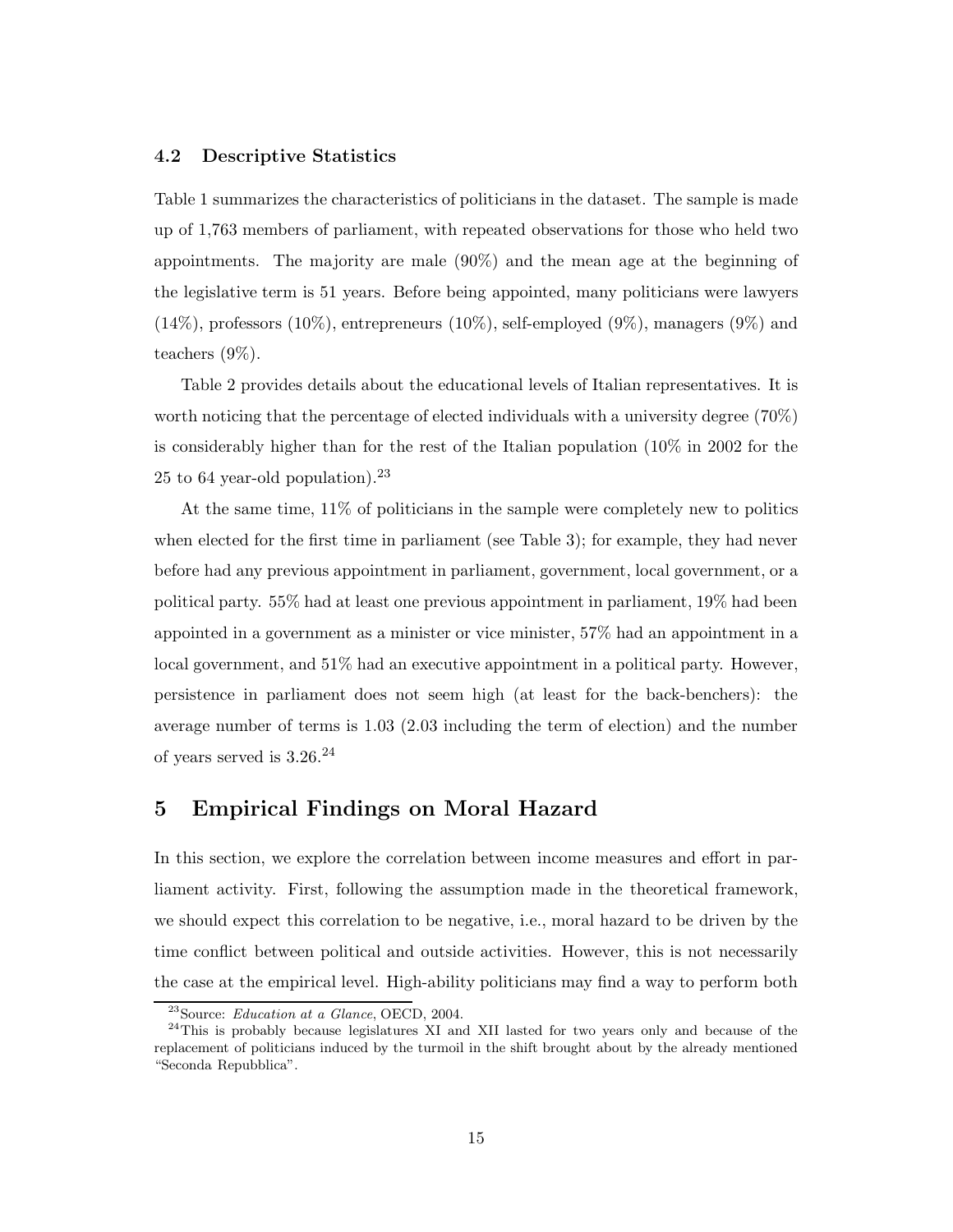activities (political and private) without interference; at that point, our theoretical predictions may be mitigated. At the same time, we test Prediction 1, i.e., high-ability politicians exerting a lower effort in parliament activity, by looking at the correlation between pre-election income (as a proxy for ability in the market) and effort.

As a measure of effort in parliament activity, we use absenteeism in electronic votes that lacked a legitimate reason.<sup>25</sup> Other measures could have been used, like the number of bills, the number of legislative achievements, or the number of appointments in parliament (as president or vice president of a branch of the parliament or a committee) or in government (like minister or vice minister). The problem with these measures is that they could be influenced by a bargaining process within the party or within the coalition to which the politician belongs. This is not the case with absenteeism. Table 4 reports summary statistics for absenteeism standardized by the total number of votes.<sup>26</sup> The average rate of absenteeism in the scheduled votes is 33%. Absenteeism seems to be particularly high for lawyers (37%), bureaucrats (35%), managers (34%), journalists  $(36\%)$ , entrepreneurs  $(34\%)$ , magistrates  $(36\%)$ , and professors  $(36\%)$ . With the exception of bureaucrats and magistrates, absenteeism is higher for those professions for which formal or substantial incompatibilities do not apply. On the other side, political party officials (27%), white collars (27%), teachers (27%), and blue collars (23%) seem particularly committed to parliament activity.

The dataset contains the following information for individual income of all members of parliament:

- the gross salary from serving in parliament, which is fixed within a legislature unless some inflation adjustments are applied;
- the gross total income, from the first to the fourth year in the legislature (for those serving a second mandate or more, we also observe the income in the fifth year of the legislature).

For freshmen, we also observe:

<sup>&</sup>lt;sup>25</sup>Cases of non-attendance because of parliament missions and cabinet meetings are not counted as absenteeism.

<sup>&</sup>lt;sup>26</sup>Some values are missing when self-declared previous job was not reported. Absolute values range from 0 to 34,577, over a total number of votes varying from 6,418 to 34,966 depending on the legislature and the branch of the parliament.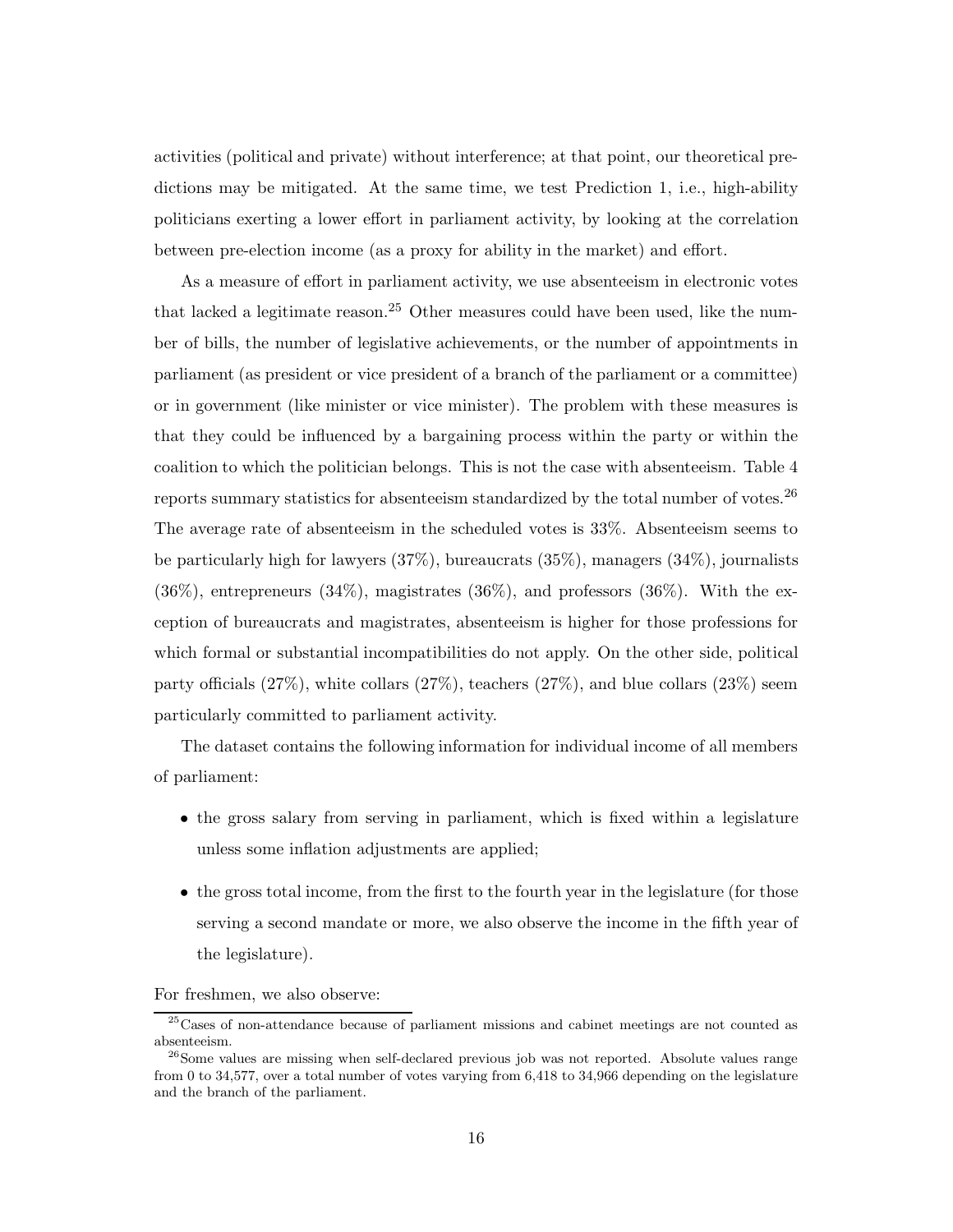• the gross total income for one year before being elected.

We then compute a measure of outside income as the difference between the total income and the parliament salary in a specific year.

Each income variable is observed per year. However, since absenteeism is measured per legislature, we take the average of the outside income between the second and the fourth year.<sup>27</sup> Table 5 summarizes these variables. The average total income of a representative is 185,700 euros; 124,800 euros come as the parliament salary, but outside income is not an irrelevant component (60,900 euros, 32.8% of total income).<sup>28</sup> The standard deviation of outside income is particularly high (212,900 euros), with a maximum value of 5,419,100 euros. In the second part of the table, we restrict the sample to freshmen only, for whom we also have information about the income one year before the election. On average, citizens who then became politicians could count on 103,300 euros per year, with a standard deviation of 138,000 euros and a maximum value of 2,663,600 euros. Table 6 also shows that politicians with higher outside income were lawyers (113,500 euros), entrepreneurs (106,600 euros), and professors (109,300 euros).

In Table 7 we present the OLS estimates for the correlation between: (I) outside income and absenteeism; (II) pre-election income and absenteeism. After controlling for individual error components and a large set of characteristics (previous job, gender, age, education, political experience, political party, region of election, and legislature) absenteeism significantly increases along the outside income distribution (see column I). In particular, one standard deviation of outside income (212,900 euros) is associated with an increase of 3.9 percentage points in absenteeism, which corresponds to  $12.1\%$ of the mean absenteeism (33%). We are aware that this estimate could be biased by an unobservable component not included in the regression. High-ability politicians might

 $27$ Tax declarations refer to the fiscal year, which is from January to December. For this reason, we cannot recover the information for the first six months in the legislature (a legislature usually starts in the late Spring). The fifth year is only available for those who are reelected in the next legislature.

 $^{28}$ In addition to the salary, a politician receives from the parliament 206.58 euros (2006 value) for each day of voting. This is meant to be a reimbursement for accommodation expenses in Rome. For this reason, it does not appear in the tax declaration. Considering that the average number of voting days per month is 12, the variable component of the remuneration of an elected official in Italy amounts to 29,747 euros per year (23.7% of the fixed salary). However, given that this component effectively accounts for accommodation expenses, we believe it cannot be considered as a proper pay-incentive scheme.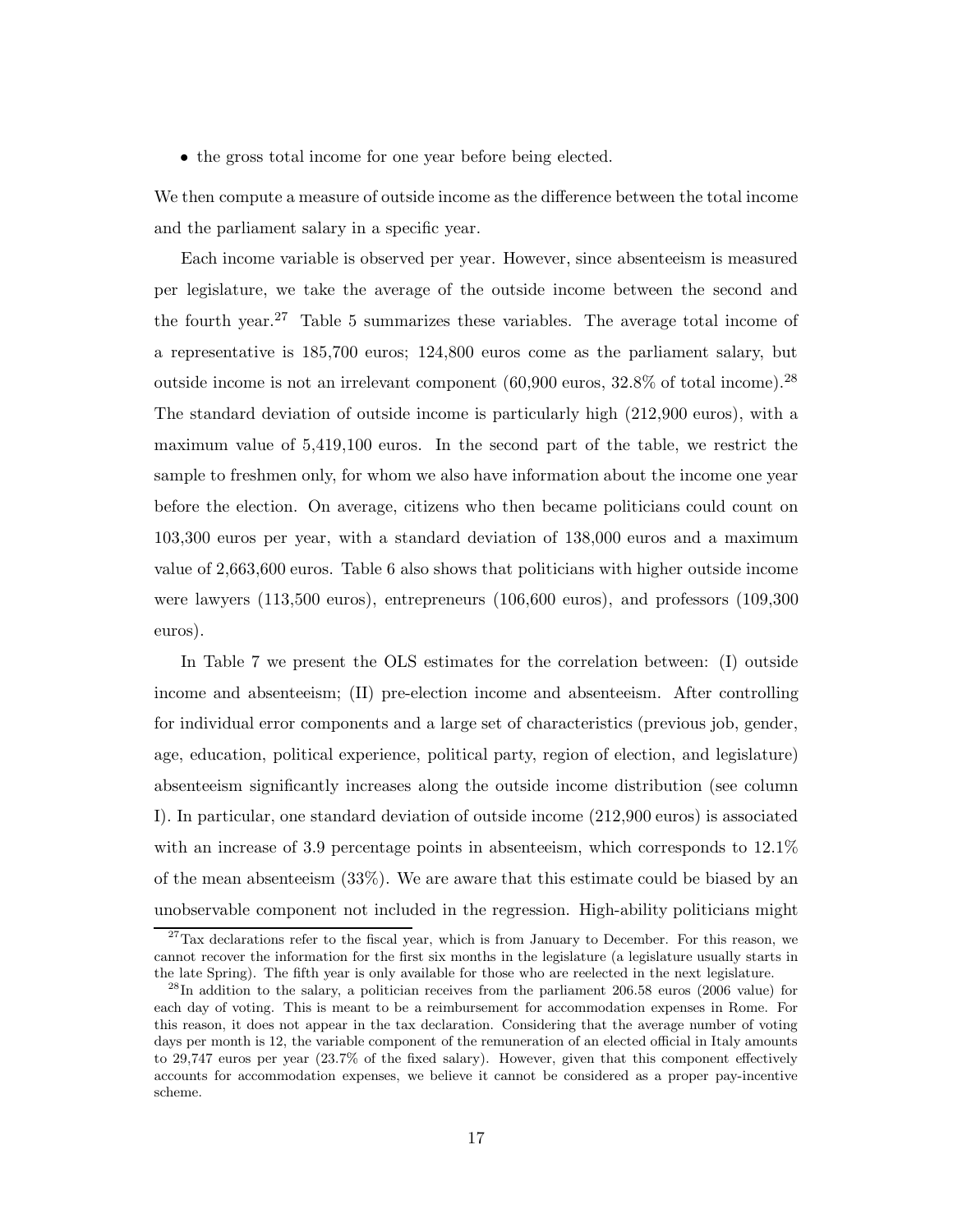be able to earn an equal amount of outside income in a shorter time than others. If this is true, we can then consider our estimate as a lower bound of the true effect of outside income on absenteeism.<sup>29</sup>

In column II of Table 7, we test the correlation between pre-election income and absenteeism.<sup>30</sup> One standard deviation of pre-election income (138,000 euros) is again associated with an increase of 3.9 percentage points in absenteeism. A shift from the pre-election income of white collars to that of lawyers is associated with an increase of 2.3 percentage points in absenteeism (7% with respect to the mean). These results confirm Prediction 1 of the theoretical framework. Citizens with potentially higher outside opportunities have a lower attendance in votes.

In order to detect heterogeneity in the correlation between absenteeism and income measures, we perform quantile regressions using the same control variables as shown in Table 7. Figure 5 shows the estimated coefficients of the outside income variable at different quantiles. The moral hazard actually increases across the absenteeism distribution. An additional amount of outside income is more likely to reduce the participation in voting when absenteeism is already high; at lower levels, instead, additional outside income does not come with a reduction in attendance to parliament votes. This suggests that the time constraint becomes particularly binding when the time otherwise not devoted to parliament activity is no longer sufficient. Figure 6 shows the estimated coefficients of the pre-election income variable at different quantiles. The moral hazard does not arises for the lower third of the absenteeism distribution (i.e., the estimated coefficient is not statistically different from zero in that region). This means that there is a relevant fraction of hard-working politicians for whom outside income opportunities have no effect on parliament effort (e.g., because their ego rents from doing politics,  $R_2$ , are considerably higher with respect to the other politicians). However, for two-thirds of the sample (and in particular, for politicians with higher absenteeism rates), we still observe a moral hazard problem.

 $^{29}$ Since absenteeism rate is bounded between 0 and 1, we also tried with the quasi-likelihood method proposed by Papke and Wooldridge (1996). Results were qualitatively identical.

<sup>30</sup>This estimate is available for freshmen only.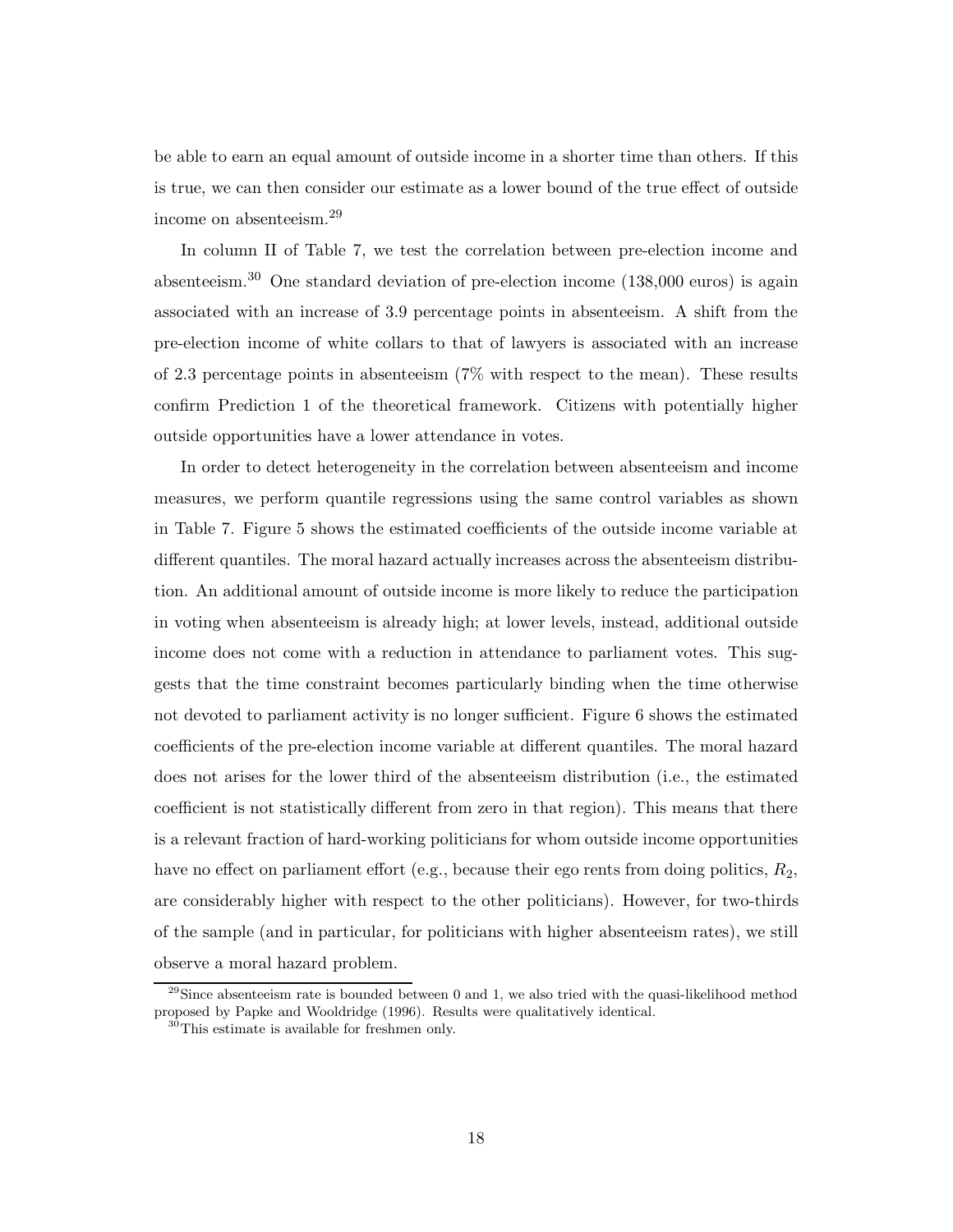### **6 Stylized Evidence on Sorting**

Given the nature of our dataset, we cannot test the selection implications of our model in a straightforward way. In fact, we miss two main counterfactuals: citizens who did not run for election and candidates who were not elected. Furthermore, the regulation of outside income in Italy never changed during the period of time covered by the dataset. However, something interesting can still be extracted from our data. Far from being able to show that positive sorting is a dominant equilibrium in the selection into parliament, in this section we present some stylized evidence that we believe is not easy to reconcile with the standard adverse selection argument.

As a first exercise, we compare the pre-election income distribution for politicians in our sample with the income distribution of the Italian population (for the period 1995- 2004). The latter comes from the Bank of Italy Household Survey (SHIW), which is a representative sample of the Italian population. As we can see in Figure 7, politicians' income distribution is always located to the right with respect to the Italian population, meaning that on average those who have become politicians had a higher market income. This is also true when we control for age, education and gender (see Figure 8). We test the significance of these distributional differences in Table 8, which reports a quantile regression over a joint distribution of the two samples with a dummy *Pol* equal to one if the individual is a politician, and zero otherwise.<sup>31</sup> The dummy is always positive and significant, although the premium for future politicians declines as far as we test its significance at lower quantiles (from 41,379 euros in the 90th quantile to 6,019 euros in the 10th quantile). To control under-reporting in the SHIW survey (see Brandolini, 1999), in column III we run the same quantile regressions after increasing the net income of the Italian population by 30% (half an increment for dependent employees). In this case, the gap is lower, but still positive and statistically significant at highest quantiles. As far as pre-election income can be interpreted as a proxy for ability, it is difficult to conclude that citizens appointed in parliament were the outcome of an adverse selection mechanism. Our theoretical framework offers a possible explanation to this evidence.

<sup>&</sup>lt;sup>31</sup>Following Mansky and Lerman (1977), in order to control for choice-based sampling, we use the *Pesofl* weights (the inverse of the sampling probability) available in the SHIW dataset, and a weight equal to one for the politicians (the whole universe of members of parliament).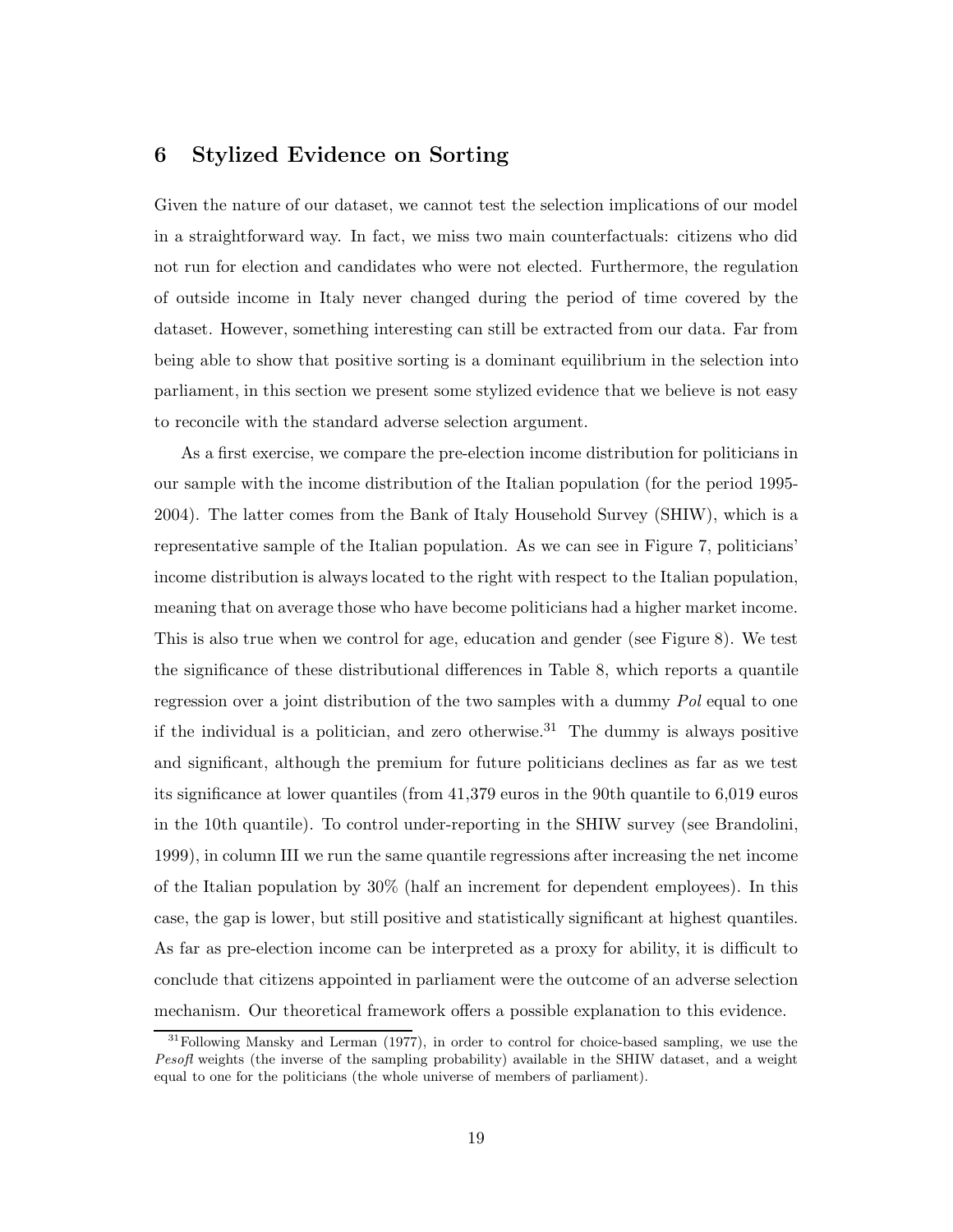In the following, we decompose the gain from election (excluding the ego rents, which we do not observe) into its two main financial components: the parliament salary and outside income. Table 9 summarizes pre-election income, total income while in office, parliament salary, and outside income by quintiles of the income distribution before election. In every quintile, the average total income while in office exceeds the pre-election income, i.e., all members of parliament (except 68) had a pecuniary gain from being elected (from  $+346\%$  in the first quintile to  $+19\%$  in the highest quintile). However, the absolute value and composition of this gain are significantly different at different levels of pre-election income. As can be seen in Figure 9, citizens with a low income before the election gain the most because of the salary they receive once in office (+306% for citizens in the lowest quintile), which more than offsets the drop in market income (outside income being only 45% of pre-election income, with only 88 individuals experiencing an increase). On the contrary, citizens with a high income before the election gain because they can keep running their private business (for citizens in the highest quintile outside income is  $75\%$  of pre-election income). In fact, if they had had to rely on parliament salary only, they would have experienced a 55% income loss.

What is particularly important is that the ratio between outside income and preelection income increases as we move up in the pre-election income distribution, which is empirical evidence in favor of Prediction 3. High-ability citizens (those with higher pre-election income) have a relative advantage over election in terms of outside income, i.e., the marginal remuneration to ability for market income is greater when appointed than when not appointed  $(P'(a) > M'(a))$ . This is a necessary condition for observing citizens of the upper tail of the income distribution entering politics and a reasonable explanation for the puzzle we observe when we compare the politicians in our dataset with the rest of the Italian population.

In order to control for incompatibilities between previous job and current public office, in Table 10 we run a regression of the log of the outside income on the log of preelection income to estimate the elasticity between the two. This is equivalent to testing the relationship between the shape of pre-election and outside income in a multivariate framework. As from column I, the elasticity is significantly higher than one even after controlling for the previous job and the standard set of controls. A 1% increase in pre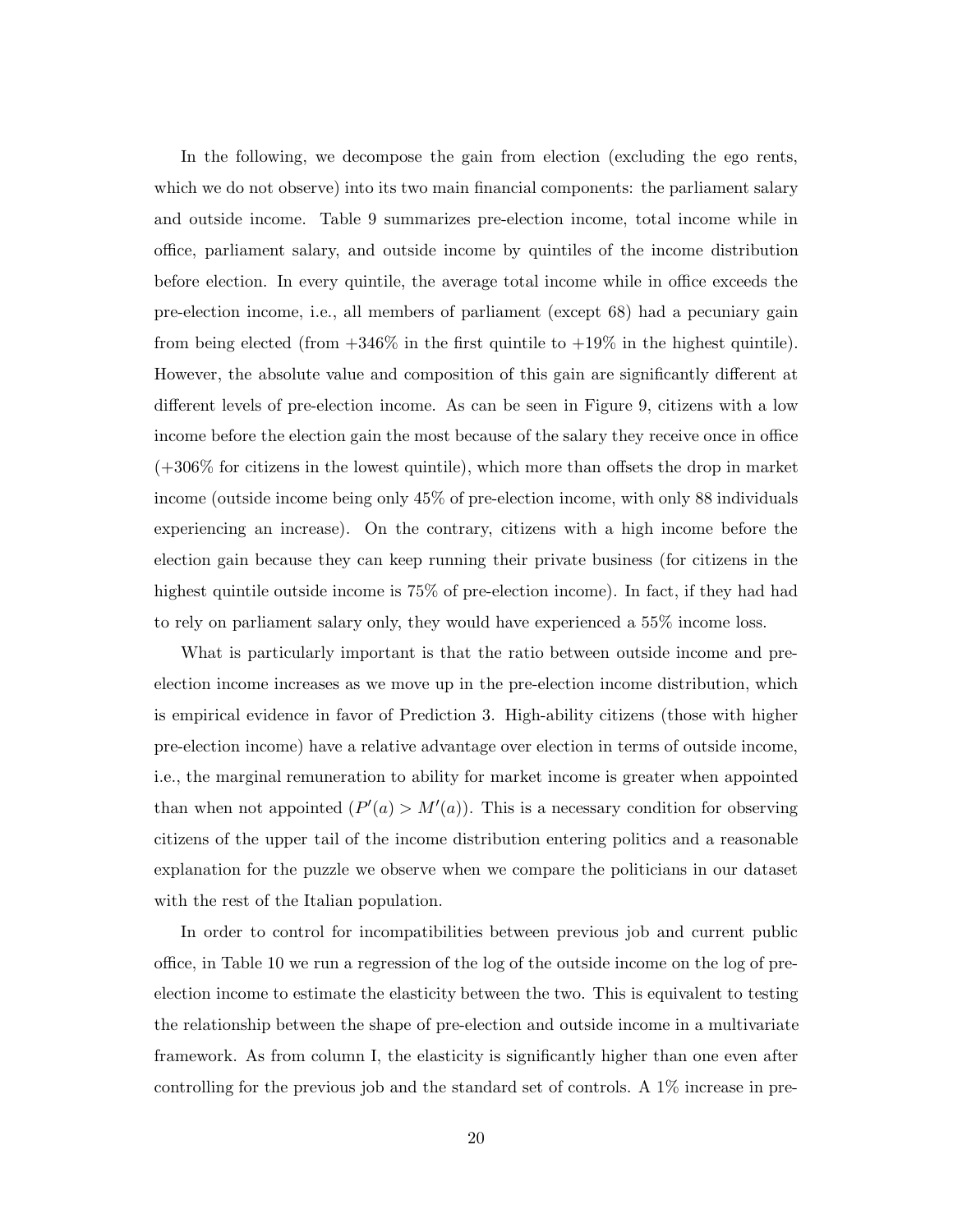election income is associated with a more than proportional (1.19%) increase in outside income.

One main problem with the estimate in column I, as well as with Figure 9, is that we do not actually observe outside income opportunities  $P(a)$ , but instead observe outside income conditional to effort  $(1 - e) * P(a)$ . For this reason, in column II, we include absenteeism as an additional control. Since absenteeism is potentially endogenous with respect to outside income (which will likely bias the rest of the estimates), we instrument it with a variable indicating whether the politician belongs to the government coalition or not. This variable is very likely to affect absenteeism, given that in Italy, all government legislative actions have to be approved by parliament. At the same time, it is reasonable to assume that individual outside income (through its correlation with pre-election income) is irrelevant in determining the victory of a candidate coalition against the other: the right-wing coalition lost the 1996 election but won the 2001 election, despite the average market income of its candidates always being significantly higher than for left-wing coalition politicians.<sup>32</sup> At the same time, the *ex-ante* uncertainty surrounding the electoral results makes it difficult for a candidate to choose the winning coalition in advance.<sup>33</sup> It is more difficult, however, to assume that being in a government coalition only affects the outside income trough of absenteeism and then to exclude it from the second stage. Being in the majority coalition might increase politicians' bargaining power in the market sector, as well as with their acquaintances. However, we have reason to believe that the direct effect of being in the majority coalition is not remarkable. In the last decade, the Italian parliament has been alternately controlled by both coalitions (left-wing and right-wing), a fact that reduces the possibility of extracting significant short-run rents from being in power.

The first-stage estimates in column II show that being in a government coalition has a significant and negative impact on absenteeism: politicians supporting the government are more likely to attend votes because they have to support the government legislative activity. At the same time, second-stage estimates confirm the results in column I, although the elasticity between pre-election and outside income is now slightly

 $3277,533$  euros against 56,082 euros in 1996; 110,311 euros against 71,506 euros in 2001.

<sup>&</sup>lt;sup>33</sup>The margin between the two coalitions was small, both in 1996 (44.9% against 40.3%) and in 2001 (45.5% against 43.7%). Source: Ministry of Interior (http://politiche.interno.it/).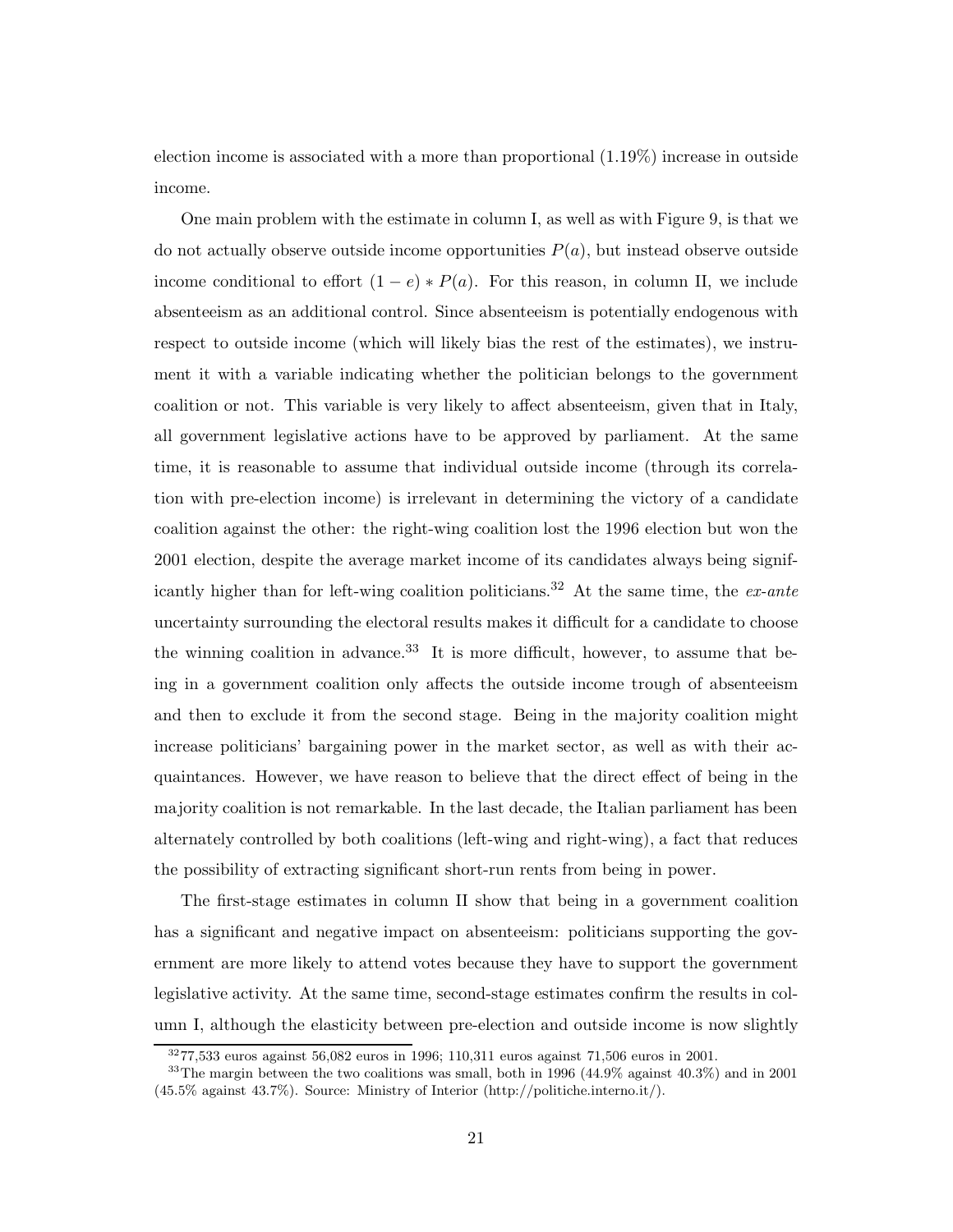lower (1.17). This evidence supports the possibility that  $P'(a) > M'(a)$ ; then, our theoretical framework offers a possible explanation to the fact that many members of parliament belonged to the upper tail of the income distribution before election. It is the opportunity to earn outside income that make high-ability citizens willing to stand for election.

### **7 Conclusions**

In this paper, we have investigated the possibility of elected officials working in the private sector while appointed in parliament. We have shown, both theoretically and empirically, that after removing the mutual exclusiveness between the elective office and outside work, a moral hazard problem arises which was not identified in the previous literature. At the same time, as long as high-ability citizens do not have to give up their private business, they are more likely to run for election and adverse selection into politics is no longer the only possible outcome.

The possibility for members of parliament to earn outside income produces a tradeoff between moral hazard and adverse selection. Bad but dedicated politicians come along with good but not fully committed politicians. Normative conclusions about the desirability of outside income depend on how much ability compensates for effort and vice versa.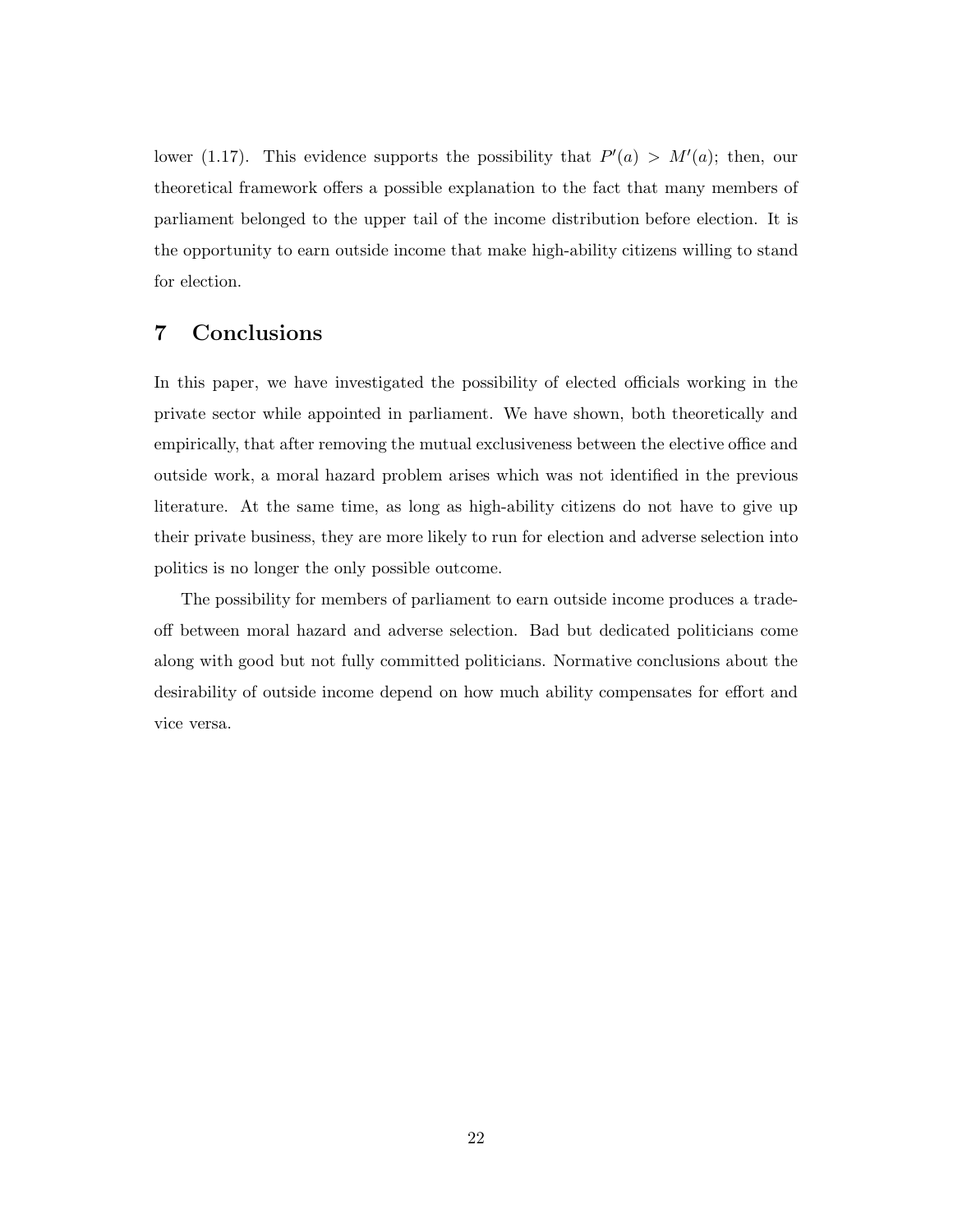### **References**

- Biglaiser G. and Ma C.A. (2007), "Moonlighting: Public Service and Private Practice", forthcoming in *The Rand Journal of Economics*.
- Besley T.J. (2004), "Paying Politicians: Theory and Evidence", *Journal of the European Economic Association*, Vol.2, 2-3, 193-215.
- Besley T.J. (2005), "Political Selection", *Journal of Economic Perspectives*, Vol.19, 3, 43-60.
- Brandolini A. (1999), "The Distribution of Personal Income in Post-War Italy: Source Description, Data Quality, and the Time Pattern of Income Inequality", *Giornale degli Economisti e Annali di Economia*, Vol.58, 2, 183-239.
- Caselli F. and Morelli M. (2004), "Bad Politicians", *Journal of Public Economics*, Vol.88, 3-4, 759-782.
- Couch J.F., Atkinson K.E. and Shughart II W.F. (1992), "Ethic Laws and the Outside Earnings of Politicians: the Case of Alabama's "Legislator-Educators"", *Public Choice*, Vol.73, 2, 135-145.
- Dal Bo' E., Dal Bo' P. and Snyder J. (2006), "Political Dynasties", unpublished paper.
- Diermeier D., Merlo A. and Keane M. (2005), "A Political Economy Model of Congressional Careers", *American Economic Review*, Vol.95, 1, 347-373.
- Fiorina M.P. (1994), "Divided Government in the American States: A Byproduct of Legislative Professionalism?", *American Political Science Review*, Vol.88, 2, 304- 316.
- Gehlbach S., Sonin K. and Zhuravskaja E. (2006), "Businessmen Candidates", CEPR Discussion Paper No. 5985.
- Manski C.F. and Lerman S.R. (1977), "The Estimation of Probabilities from Choice Based Samples", *Econometrica*, Vol.45, 8, 1977-1988.
- Mattozzi A. and Merlo A. (2007a), "Political Careers or Career Politicians", NBER Working Paper No. W12921.
- Mattozzi A. and Merlo A. (2007b), "Mediocracy", NBER Working Paper No. W12920.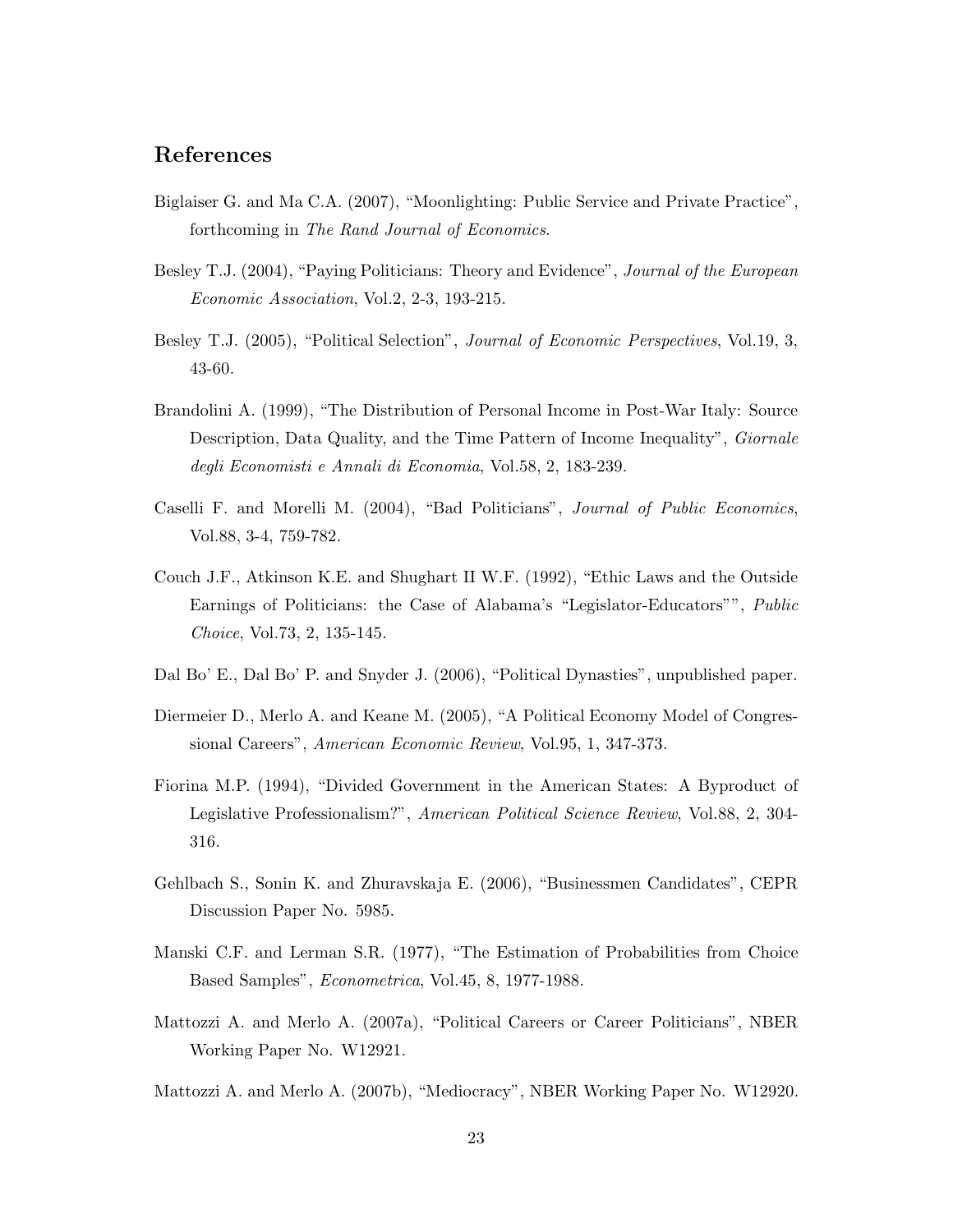- Messner M. and Polborn M. (2004), "Paying Politicians", *Journal of Public Economics*, Vol.88, 12, 2423-2445.
- Papke L.E. and Wooldridge J. (1996), "Econometric Methods for Fractional Response Variables with an Application to 401(k) Plan Participation Rates", *Journal of Applied Econometrics*, Vol.11, 619632.
- Poutvaara and Takalo (2007), "Candidate Quality", *International Tax and Public Finance*, Vol.14, 1, 7-27.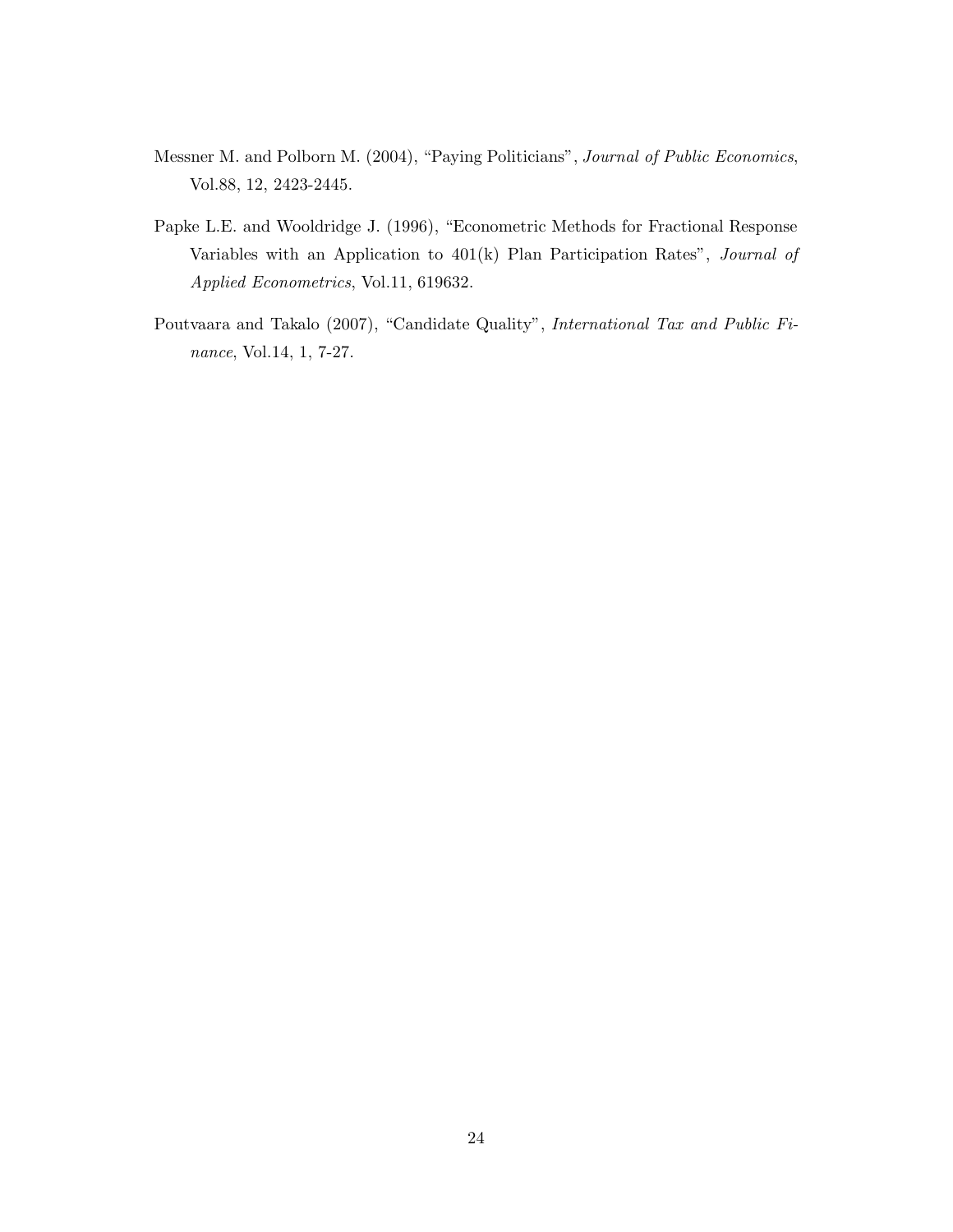## **A Appendix. Outside Income Regulation and Incompatibilities: Cross-Country Comparison**

In this appendix we describe the regulation of outside income in the following three countries: US, UK, and Italy.

#### **A.1 US - House of Representatives and Senate**

In 1992 the House of Representatives adopted a strict ethic code, which incorporated the contents of previous related bills, mainly in 1977, 1989 and 1991. According to these guidelines, the amount of outside earned income that representatives and senior staff can have in any calendar year is limited. The limit per year is 15% of the rate of pay for Level II of the Executive Schedule in effect on January 1 of that year. The rate of pay for Executive Level II in 2006 was \$165,200. Accordingly, the outside earned income limit for calendar year 2006 was \$24,780.

These restrictions apply only to earned income, that is, employment, rather than investment income. The rule defines the term outside earned income as "wages, salaries, fees, and other amounts received or to be received as compensation for personal services actually rendered.". The rule specifically excludes: a) the individual's congressional salary; b) compensation for services rendered prior to coming to Congress or before the effective date of the rule; c) amounts paid to a qualified pension, profit-sharing, or stock bonus plan; d) in the case of a family-controlled business or farm, amounts received in connection with protecting or managing one's investment as long as the personal services rendered do not in themselves generate a significant amount of income; e) copyright royalties received from established publishers under usual and customary contractual terms.

As for honoraria, until 1991 all the representatives, officers, and employees were free to accept honoraria of up to \$2,000 per speech, appearance, or article, subject only to the outside earned income cap then effective for representatives. The Ethics Reform Act of 1989 prohibited all members, officers, and employees of the House (as well as all executive branch employees) from receiving any honoraria, as of January 1 1991. Similar restrictions apply to teaching activities: members and covered employees may not teach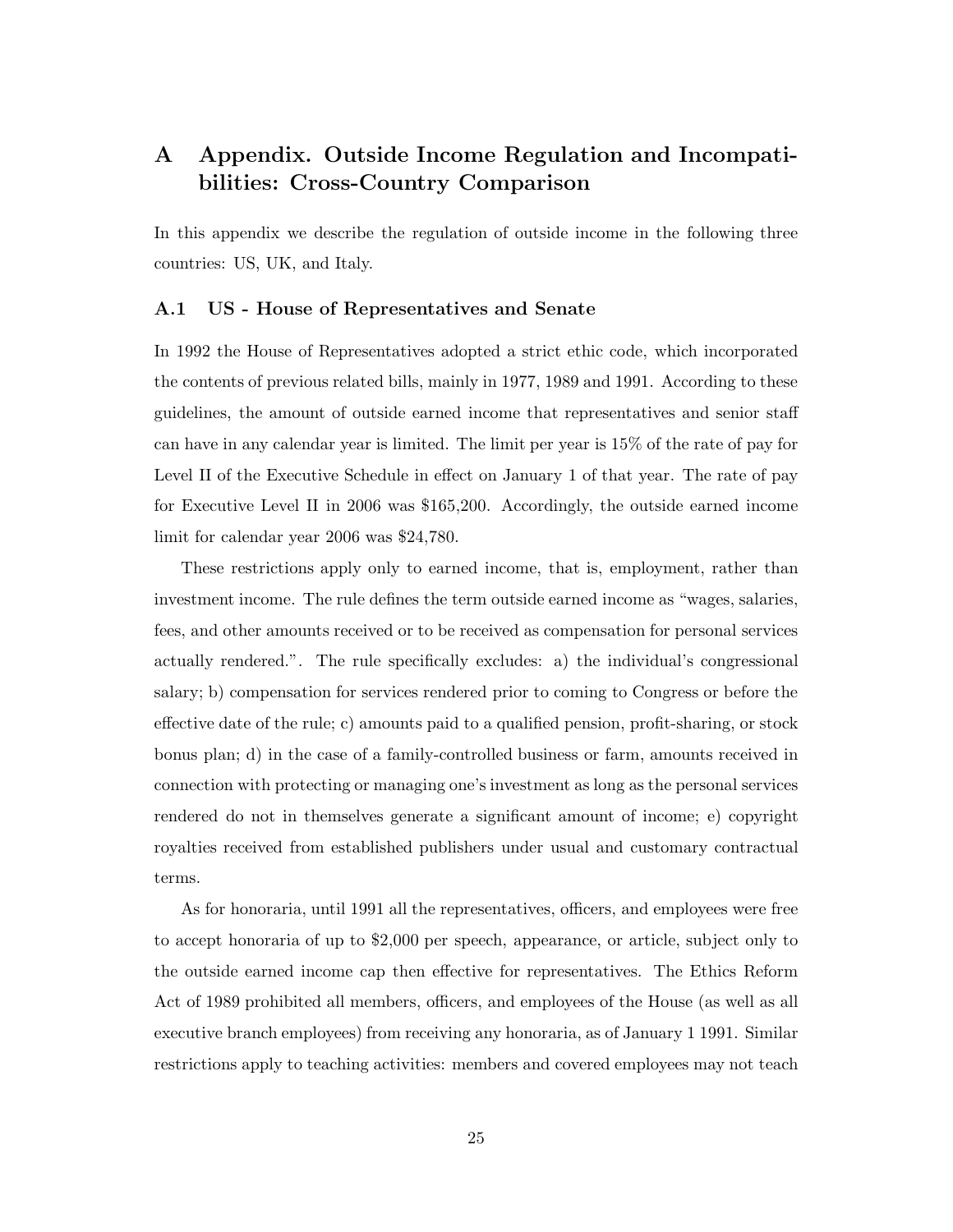for compensation, unless they receive prior written permission from the Committee on Standards.

Violation of these laws may lead to disciplinary action in the House and/or civil fines of up to \$10,000 or the amount of compensation for the prohibited conduct, whichever is greater. However, the statute specifically provides that any House Member or employee who acts in good faith in accordance with a written advisory opinion from the Committee on Standards shall not be subject to any sanction.

Identical restrictions apply to the US Senate.

#### **A.2 UK - House of Commons and House of Lords**

The UK system is based on the principles stated in the Code of Conduct, adopted by the House of Commons on July 2005 and by the House of Lords in March 2002. These two set of rules are quite similar. The set of incompatibilities is quite narrow and mainly concerns public occupations. In particular, members may not simultaneously occupy the following posts: membership in the armed forces, policemen, civil servants, certain judicial offices, clergymen (except of non-conformist churches), peers, membership in a large number of public boards and tribunals.

As for the possibility to carry out outside activities, the UK system provides for a high degree of transparency. Members are required to register their pecuniary interests in a Register of Members' Interests. The duty of compiling the Register now rests with the Parliamentary Commissioner for Standards. The main purpose of the Register of Members' Interests is to provide information of any pecuniary interest or other material benefit which a Member receives which might reasonably be thought by others to influence his or her actions, speeches or votes in Parliament, or actions taken in his or her capacity as a Member of Parliament.

According to the House of Lords Rule of Conduct, the following financial interests are always relevant and therefore must be registered: any consultancy agreement under which Members of the House provide parliamentary advice or services; employment or any other financial interest in businesses involved in parliamentary lobbying on behalf of clients, including public relations and law firms but Members of the House involved with organizations that offer commercial lobbying services are not obliged to refrain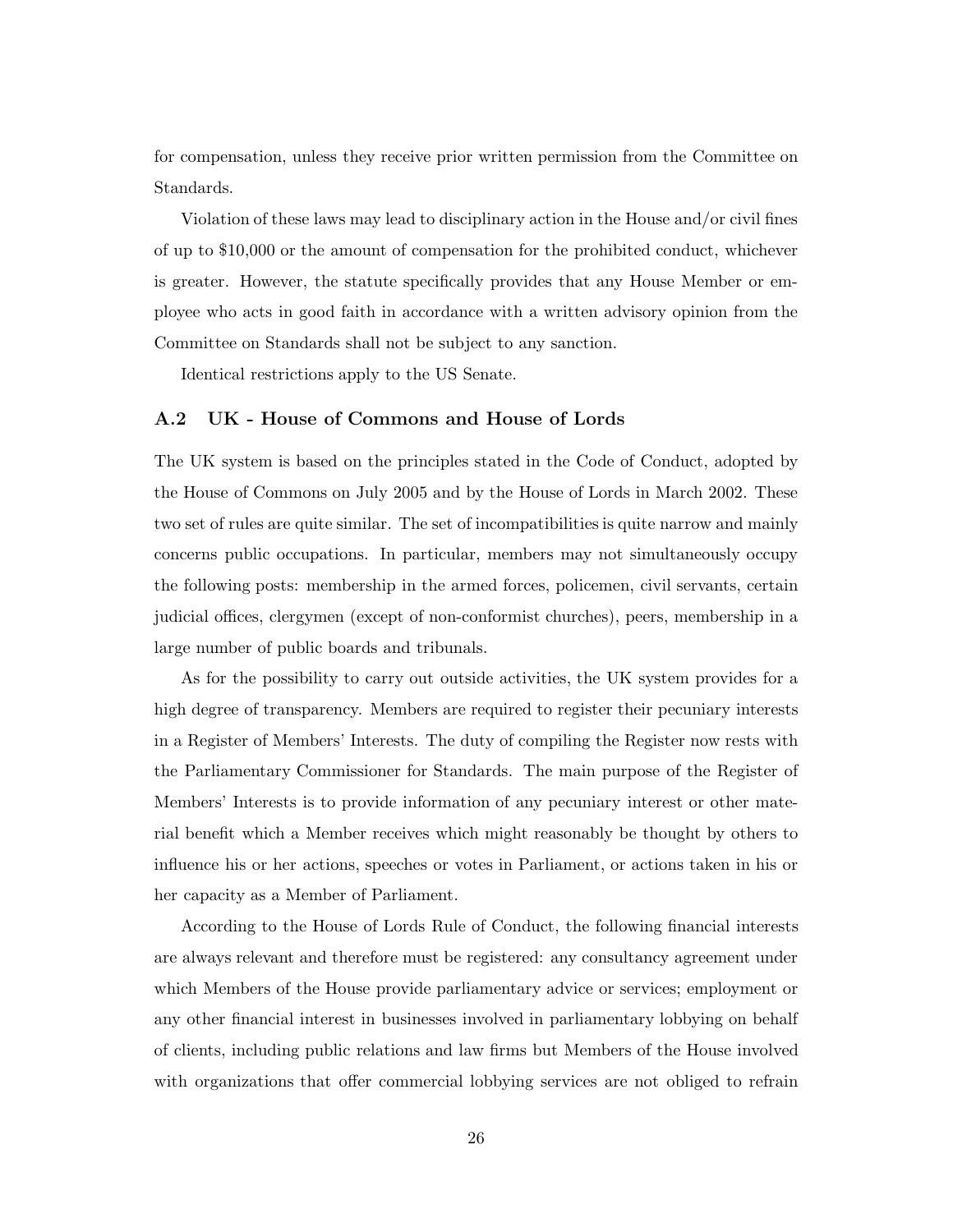from participating in parliamentary business in connection with all clients of that organization but only their personal clients; any remunerated service which Members of the House provide by virtue of their position as members of Parliament, and the clients of any such service; employment as a non-parliamentary consultant; remunerated directorship; regular remunerated employment (excluding occasional income from speeches, lecturing, broadcasting and journalism); shareholdings amounting to a controlling interest; provision by an outside body of secretarial and research assistance; visits with costs paid in the United Kingdom and overseas, made as a member of Parliament, except any visits paid for from public funds.

Further, the list above is not exhaustive. Relevant financial interests may also include (depending on their significance): shareholdings not amounting to a controlling interest; landholdings (excluding Members' homes); the financial interests of a spouse or relative or friend; hospitality or gifts given to a Member which could reasonably be regarded as an incentive to support a particular cause or interest.

Interests that do not exceed 1% of the current parliamentary salary do not have to be registered. Further, except for remuneration received by Members for advice in relation to parliamentary matters, Members of the House are not required to disclose how much they earn from the financial interests set out in paragraphs 12 and 13, but they may do so if they wish.

No limits are set for outside earnings (no salary cap, no ban for speeches, etc.).

#### **A.3 Italy -** *Senato* **and** *Camera dei Deputati*

In Italy there are several incompatibilities with non elective public offices. Members of parliament cannot simultaneously hold the following positions: ordinary magistrate, magistrate of the Supreme Court and of the Supreme Committee of the Magistracy, member of the National Council of Economy and Labor, executive manager of a stateowned or state-assisted company. Ministers cannot receive any compensation for the functions they exercise in companies or other entities that pertain to their ministries.

The Committee on Elections (*Giunta per le Elezioni*) is the institutional body in charge for the decision concerning incompatibilities. In the first thirty days of the legislature, representatives have to declare all their public, institutional and private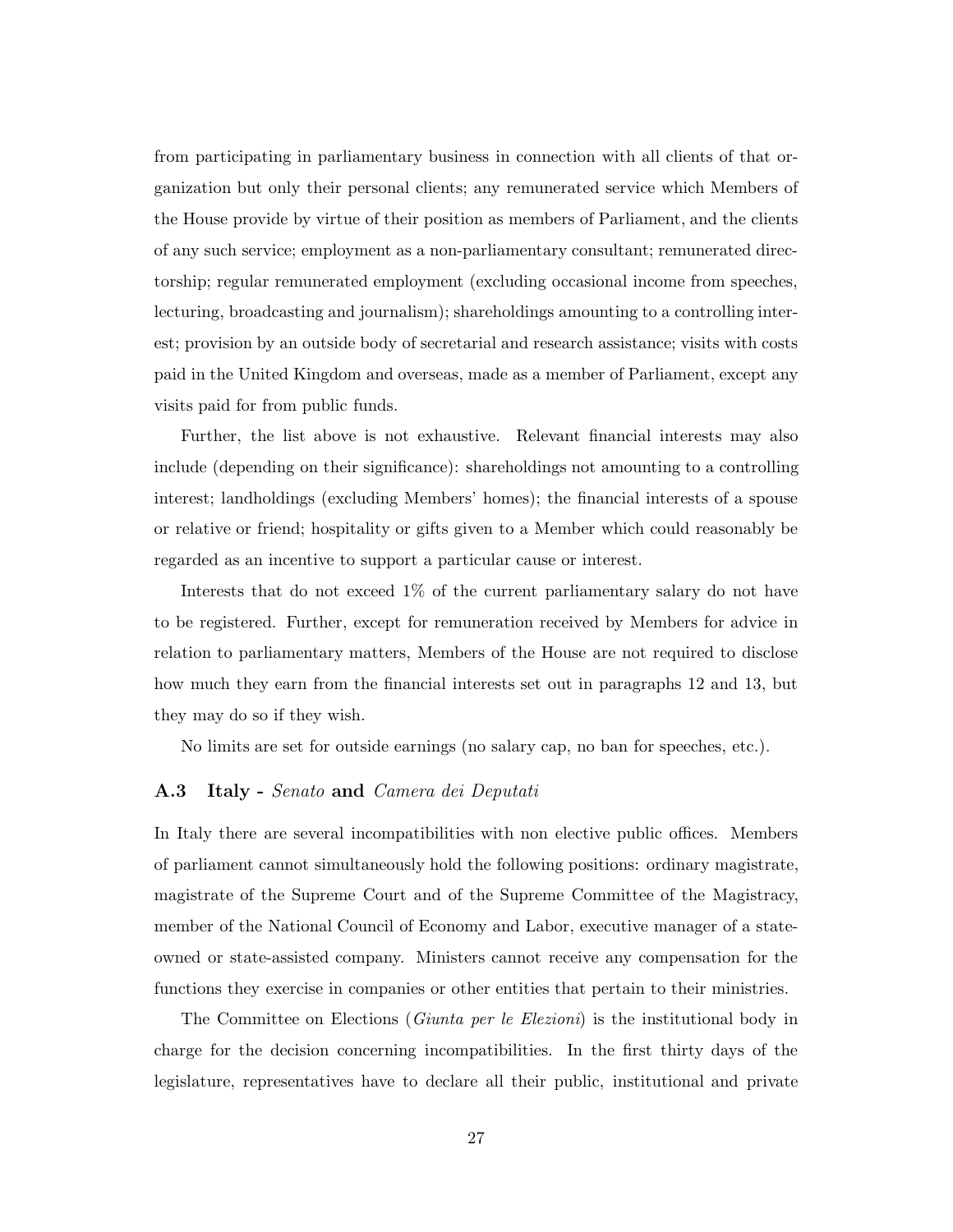positions to the Committee on Elections. They are asked to update this information over time when changes occur. They also have to declare personal estate properties as well as any shareholding and directorship. In case an incompatibility is detected, representatives must choose whether they want to keep the public office or the private activity. They have thirty days to take a decision.

No limits are set for outside earnings, as in the UK.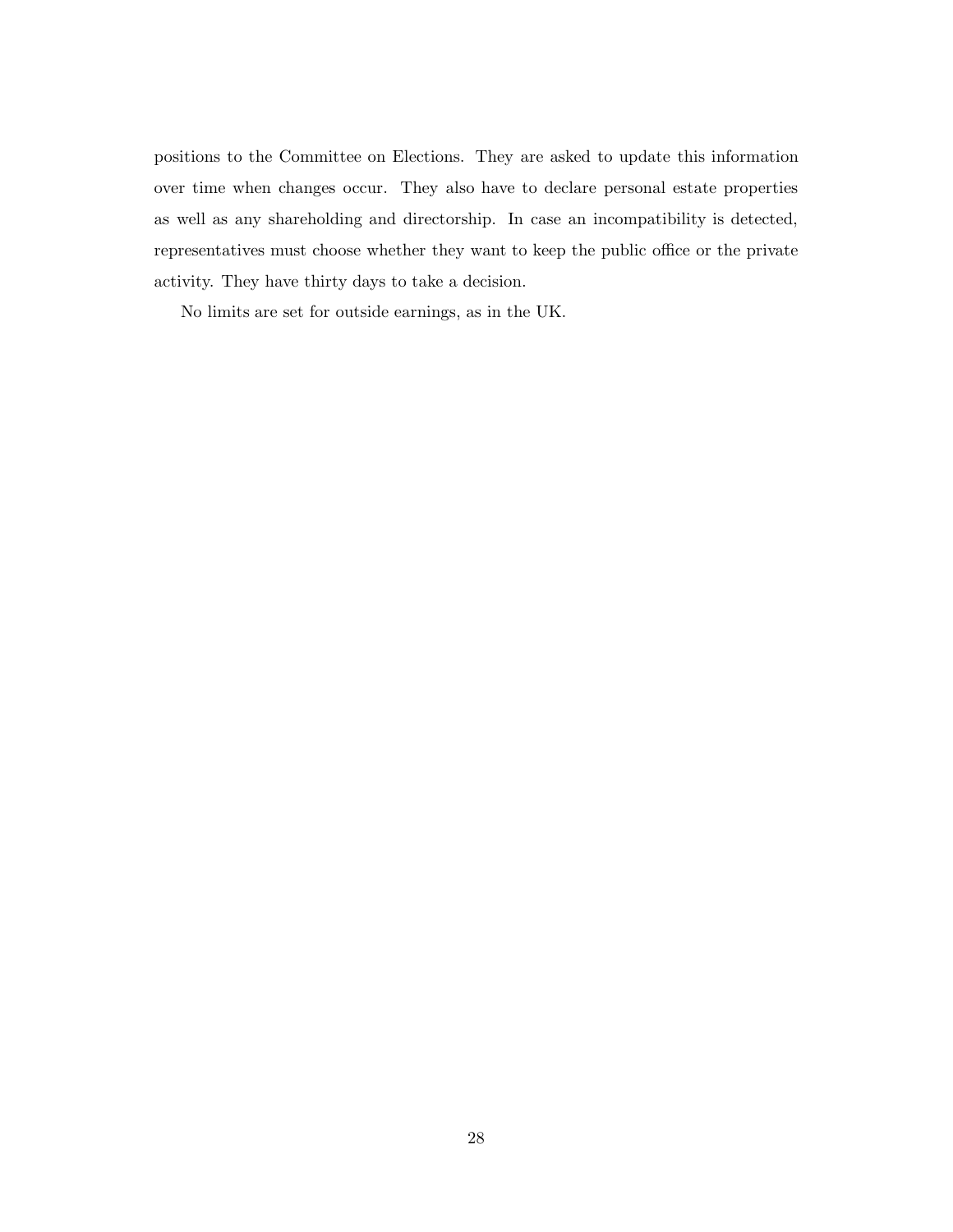## **B Appendix. Normative Implications of the Theoretical Framework**

The model presented in Section 3 highlights a trade-off between political selection and moral hazard, which is driven by the possibility of making outside income when elected in parliament. On the one hand, outside income may induce high-ability citizens to selfselect into politics, when they would never do it if  $P(a)$  were not allowed. On the other hand, since time is a scarce resource, outside income reduces the effort in parliament activity. We now make these normative implications more transparent. First, we assume that policy-making competence is positively correlated with market skills, which is the standard assumption used throughout the literature on political selection.<sup>34</sup> We also assume that the output of a politician is a function of ability and effort:

$$
F(a,e) = e\tilde{F}(a) + (1 - e)[\tilde{F}(a) - \gamma]
$$
\n(4)

with  $\tilde{F}'(a) > 0 \ \forall a, \ \tilde{F}(a) - \gamma > 0$  for some a, and  $\gamma > 0$ . Politicians with higher skills are more valuable because of their greater competence in problem solving. Politicians who shirk produce a fixed social cost equal to  $\gamma$ .

How do the four nontrivial equilibria in Section 3.3 compare with the baseline case of no outside income? Remember that the set of elected politicians is a random draw from the pool of citizens who self-selected into politics. The reference case is the baseline equilibrium with no-outside-income, where the average output is

$$
\bar{F} = \frac{1}{a_1} \int_0^{a_1} \tilde{F}(a) da.
$$
 (5)

In case A2 (Figure 1), the average output is

$$
\bar{F}_{A2} = \frac{1}{a_2} \int_0^{a_2} \tilde{F}(a)da - \frac{(a_2 - a^*)\gamma}{a_2},\tag{6}
$$

i.e., the average productivity of a politician in the interval  $[0, a_2)$  minus the shirking cost of politicians in the interval  $[a^*, a_2]$ . The welfare comparison with the baseline nooutside-income situation depends on the relative position of  $a_1$  and  $a_2$ . If  $a_1 = a_2$ , we have that  $\bar{F}_{A2} < \bar{F}$ , since the average productivity is the same but outside income comes

<sup>34</sup>See Caselli and Morelli (2004), Besley (2005), and Poutvaara and Takalo (2007).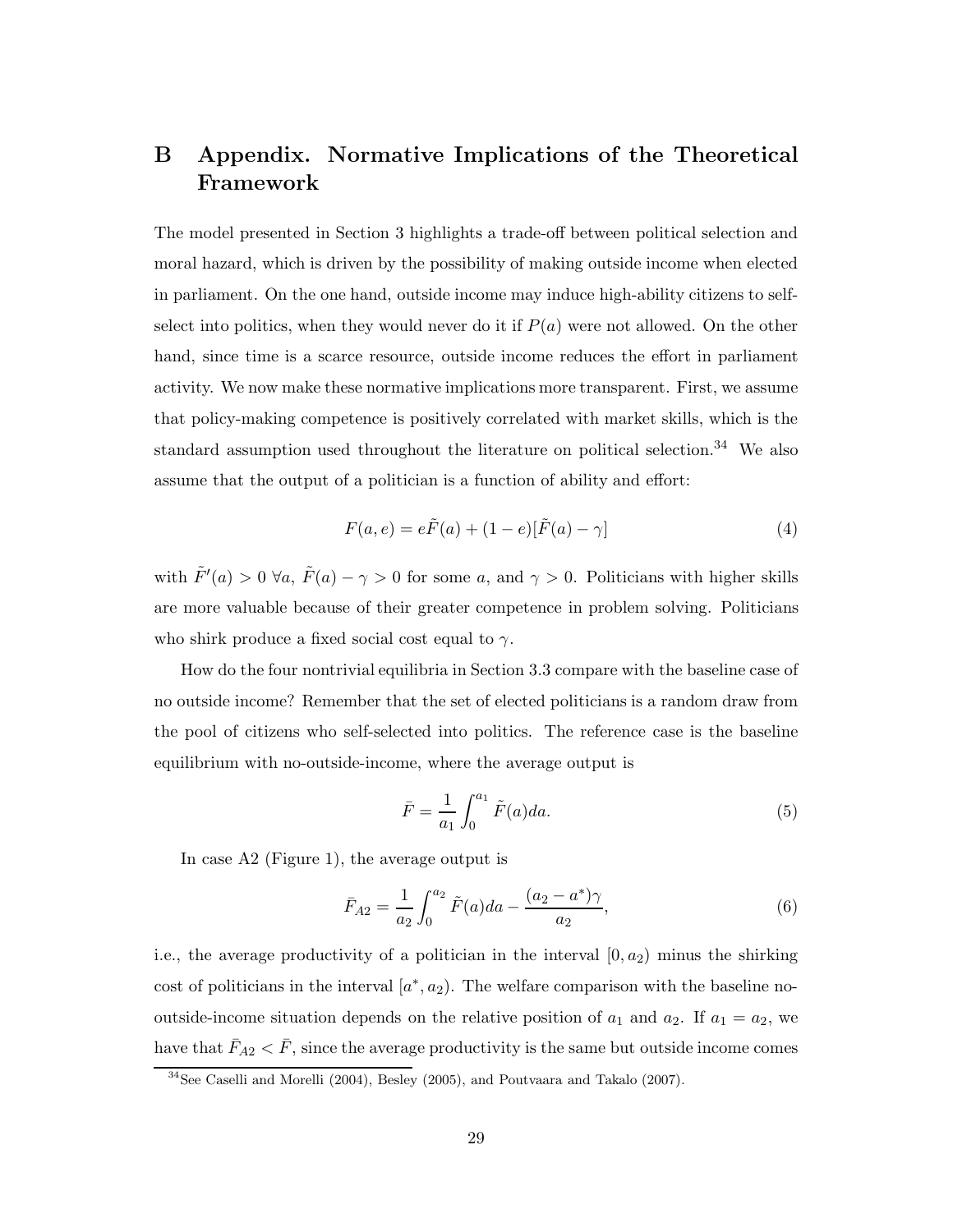with a shirking cost. If  $a_1 > a_2$ , we have that  $\bar{F}_{A2} < \bar{F}$ , since outside income comes with an adverse selection and a shirking cost. If  $a_1 < a_2$ , the comparison between  $\bar{F}_{A2}$ and  $\bar{F}$  depends on the primitive parameters, since outside income comes with a better selection that may (or may not) compensate for the shirking cost.

In case B2 (Figure 2), the average output of self-selected politicians is

$$
\bar{F}_{B2} = \frac{1}{\bar{a} - a_2} \int_{a_2}^{\bar{a}} \tilde{F}(a) da - \gamma.
$$
 (7)

In this case,  $a_1 < 0$ , since low-quality (and potentially high-effort) citizens stay away from politics. Hence,  $\bar{F}_{B2} > \bar{F}$ , as long as high-ability politicians who shirk are not a cost for society  $(F(a, 0) > 0, \forall a \in [a_2, \bar{a}]).$ 

In case C1 (Figure 3), the average output is exactly equal to the no-outside-income counterfactual:

$$
\bar{F}_{C1} = \frac{1}{a_1} \int_0^{a_1} \tilde{F}(a) da,\tag{8}
$$

so that  $\bar{F}_{C1} = \bar{F}$ . Finally, in case C2 (Figure 1), the average output is

$$
\bar{F}_{C2} = w_1 \left[ \frac{1}{a_1} \int_0^{a_1} \tilde{F}(a) da \right] + w_2 \left[ \frac{1}{\bar{a} - a_2} \int_{a_2}^{\bar{a}} \tilde{F}(a) da - \gamma \right] = w_1 \bar{F} + w_2 \hat{F}, \qquad (9)
$$

with  $w_1 = a_1/(a_1 + \bar{a} - a_2)$  and  $w_2 = (\bar{a} - a_2)/(a_1 + \bar{a} - a_2)$ . Hence, the comparison between  $\bar{F}_{C2}$  and  $\bar{F}$  depends again on the primitive parameters. If the selection gain of equilibrium C2 with respect to the baseline no-outside-income case  $(\hat{F} - \bar{F})$  is greater than the shirking cost  $(\gamma)$ , then  $\bar{F}_{C2} > \bar{F}$ , or vice versa.

The bottom line is that the welfare comparison of situations *with* and *without* outside income is ambiguous. If outside income comes with a selection gain (case B2, case C2, and case A2 with  $a_2 > a_1$ , this gain may more than compensate the shirking cost, leading to a welfare improvement. If outside income comes with no selection gain (case C1 and case A2 with  $a_2 \le a_1$ , shirking always produces a loss. From society's point of view, it is not *a priori* clear whether outside income increases or decreases welfare. There is a trade-off between adverse selection and moral hazard.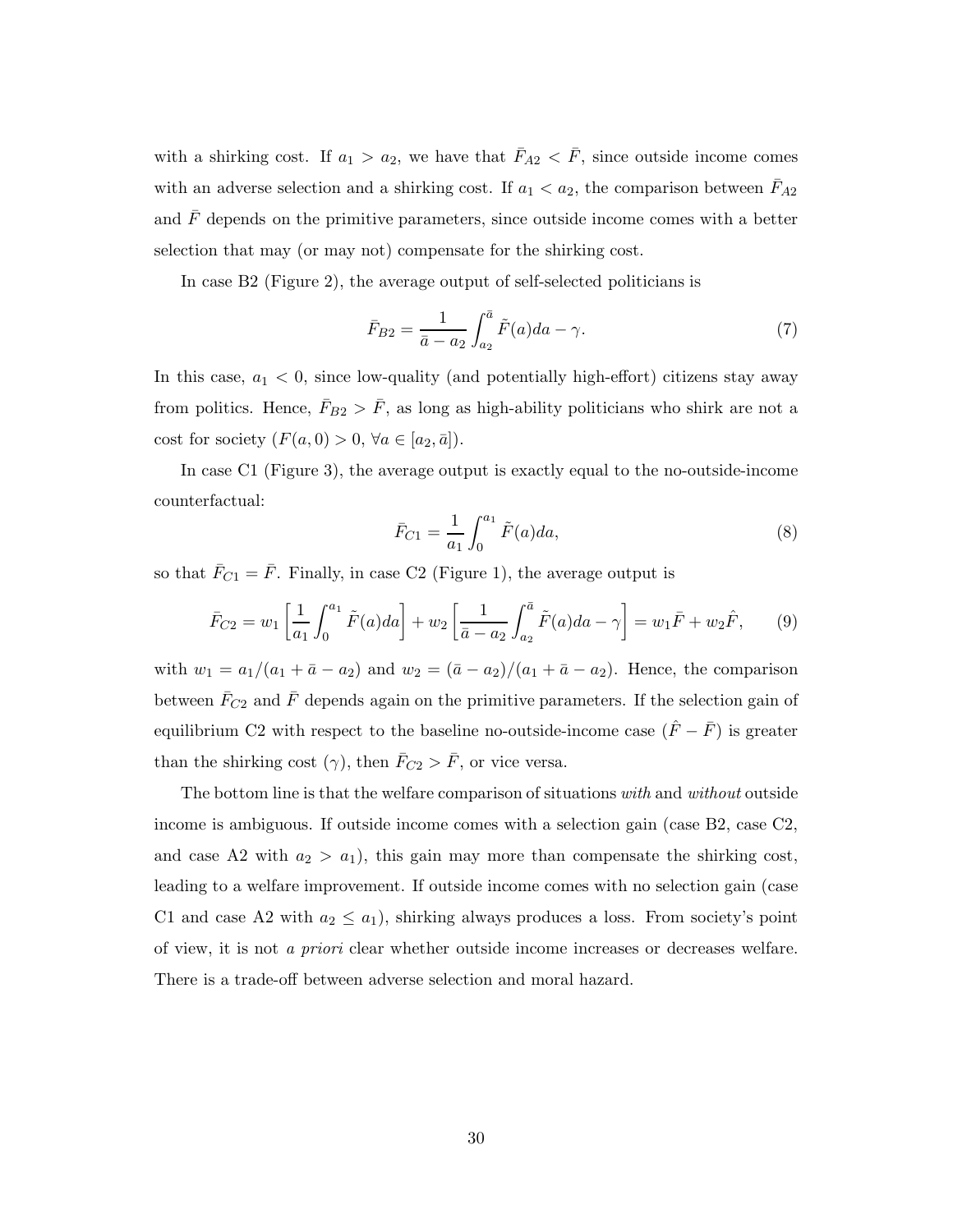# **Tables and Figures**

|                          | Obs.  | Mean              | St. Dev. | Min            | Max            |
|--------------------------|-------|-------------------|----------|----------------|----------------|
| Male                     | 1,763 | $\overline{0.90}$ | 0.30     | $\overline{0}$ | 1              |
| Age                      | 1,763 | 50.95             | 9.34     | 27             | 88             |
| Years of Schooling       | 1,707 | 16.09             | 2.36     | 5              | 20             |
| Age at the Entry         | 1,763 | 47.27             | 9.22     | 26             | 88             |
| Lawyer                   | 1,725 | 0.14              | 0.35     | $\overline{0}$ | $\mathbf{1}$   |
| <b>Bureaucrat</b>        | 1,725 | 0.07              | 0.25     | $\overline{0}$ | 1              |
| Manager                  | 1,725 | 0.09              | 0.28     | $\overline{0}$ | $\mathbf{1}$   |
| Political Party Official | 1,725 | 0.07              | 0.26     | $\overline{0}$ | $\mathbf{1}$   |
| Journalist               | 1,725 | 0.08              | 0.27     | $\overline{0}$ | $\mathbf{1}$   |
| Entrepreneur             | 1,725 | 0.10              | 0.30     | $\overline{0}$ | $\mathbf{1}$   |
| Self Employed            | 1,725 | 0.09              | 0.29     | $\overline{0}$ | $\mathbf 1$    |
| Teacher                  | 1,725 | 0.09              | 0.28     | $\overline{0}$ | $\mathbf{1}$   |
| White Collar             | 1,725 | 0.04              | 0.20     | $\overline{0}$ | $\mathbf{1}$   |
| Magistrate               | 1,725 | 0.02              | 0.15     | $\overline{0}$ | $\mathbf{1}$   |
| Physician                | 1,725 | 0.08              | 0.27     | 0              | $\mathbf{1}$   |
| <b>Blue Collar</b>       | 1,725 | 0.00              | 0.06     | $\theta$       | $\mathbf{1}$   |
| Professor                | 1,725 | 0.10              | 0.30     | $\overline{0}$ | $\mathbf{1}$   |
| Union Representative     | 1,725 | 0.02              | 0.15     | $\overline{0}$ | $\mathbf{1}$   |
| Army Officer             | 1,725 | 0.01              | 0.08     | $\overline{0}$ | 1              |
| Student                  | 1,725 | 0.00              | 0.03     | $\overline{0}$ | $\mathbf{1}$   |
| House of Representatives | 1,763 | 0.66              | 0.47     | $\overline{0}$ | $\mathbf{1}$   |
| Government Coalition     | 1,763 | $0.53\,$          | 0.50     | $\overline{0}$ | $\mathbf{1}$   |
| Parliament Appointments  | 1,763 | 0.15              | 0.36     | $\overline{0}$ | $\mathbf{1}$   |
| Legislature XIII         | 1,763 | 0.51              | 0.50     | $\theta$       | 1              |
| Legislature XIV          | 1,763 | 0.49              | 0.50     | $\overline{0}$ | $\mathbf{1}$   |
| Majoritarian Election    | 1,763 | 0.75              | 0.43     | $\overline{0}$ | $\mathbf{1}$   |
| North-West District      | 1,763 | 0.26              | 0.44     | $\overline{0}$ | $\overline{1}$ |
| North-East District      | 1,763 | 0.18              | 0.39     | $\overline{0}$ | $\mathbf{1}$   |
| Center District          | 1,763 | 0.18              | 0.39     | $\theta$       | $\mathbf{1}$   |
| South District           | 1,763 | 0.25              | 0.43     | $\overline{0}$ | $\mathbf 1$    |
| Islands District         | 1,763 | 0.12              | 0.32     | $\overline{0}$ | $\mathbf{1}$   |

Table 1: Sample Characteristics

Note. Life senators and ministers excluded. Self-declared previous job.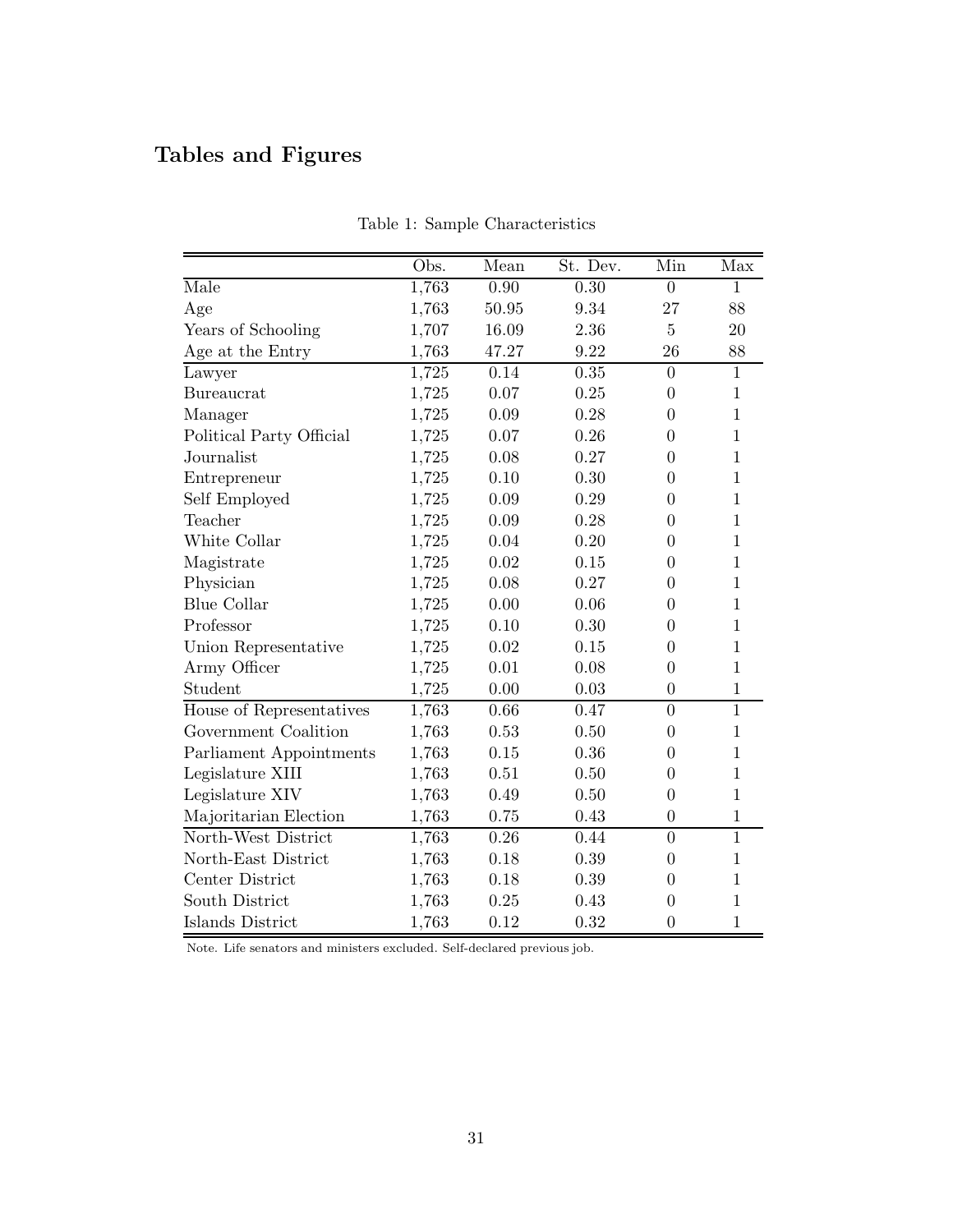|                        |                                 | Freq.           | $(\%)$            | Freq.           | $(\%)$ |
|------------------------|---------------------------------|-----------------|-------------------|-----------------|--------|
| Primary                |                                 | $\overline{2}$  | 0.11              |                 |        |
| Lower Secondary        |                                 | 25              | 1.42              |                 |        |
| <b>Upper Secondary</b> |                                 | 446             | $25.30\,$         |                 |        |
|                        | General (Liceo)                 |                 |                   | 189             | 42.38  |
|                        | Vocational                      |                 |                   | 204             | 45.74  |
|                        | Missing                         |                 |                   | 53              | 11.88  |
|                        | Total                           |                 |                   | 446             | 100.00 |
| B.A.                   |                                 | 1,075           | 60.98             |                 |        |
|                        | Natural Sciences                |                 |                   | 39              | 3.63   |
|                        | Economics and Statistics        |                 |                   | 95              | 8.84   |
|                        | Law                             |                 |                   | 463             | 43.07  |
|                        | Political Science and Sociology |                 |                   | 152             | 14.14  |
|                        | Engineering                     |                 |                   | 49              | 4.56   |
|                        | Literature                      |                 |                   | 195             | 18.14  |
|                        | Architecture                    |                 |                   | 29              | 2.70   |
|                        | Medicine                        |                 |                   | 47              | 4.37   |
|                        | Missing                         |                 |                   | $6\phantom{.}6$ | 0.56   |
|                        | Total                           |                 |                   | 1,075           | 100.00 |
| M.A. or Ph.D.          |                                 | 159             | 9.02              |                 |        |
|                        | Natural Sciences                |                 |                   | $\overline{2}$  | 1.26   |
|                        | Economics and Statistics        |                 |                   | $\overline{5}$  | 3.14   |
|                        | Law                             |                 |                   | 21              | 13.21  |
|                        | Political Science and Sociology |                 |                   | 7               | 4.40   |
|                        | Engineering                     |                 |                   | 7               | 4.40   |
|                        | Literature                      |                 |                   | $\overline{4}$  | 2.52   |
|                        | Architecture                    |                 |                   | $\overline{0}$  | 0.00   |
|                        | Medicine                        |                 |                   | 112             | 70.44  |
|                        | Missing                         |                 |                   | $\mathbf{1}$    | 0.63   |
|                        | Total                           |                 |                   | 159             | 100.00 |
| Missing                |                                 | $\overline{5}6$ | $\overline{3.18}$ |                 |        |
| Total                  |                                 | 1,763           | 100.00            |                 |        |

### Table 2: Highest Educational Level

Note. Self reported highest educational level completed. Life senators and ministers excluded.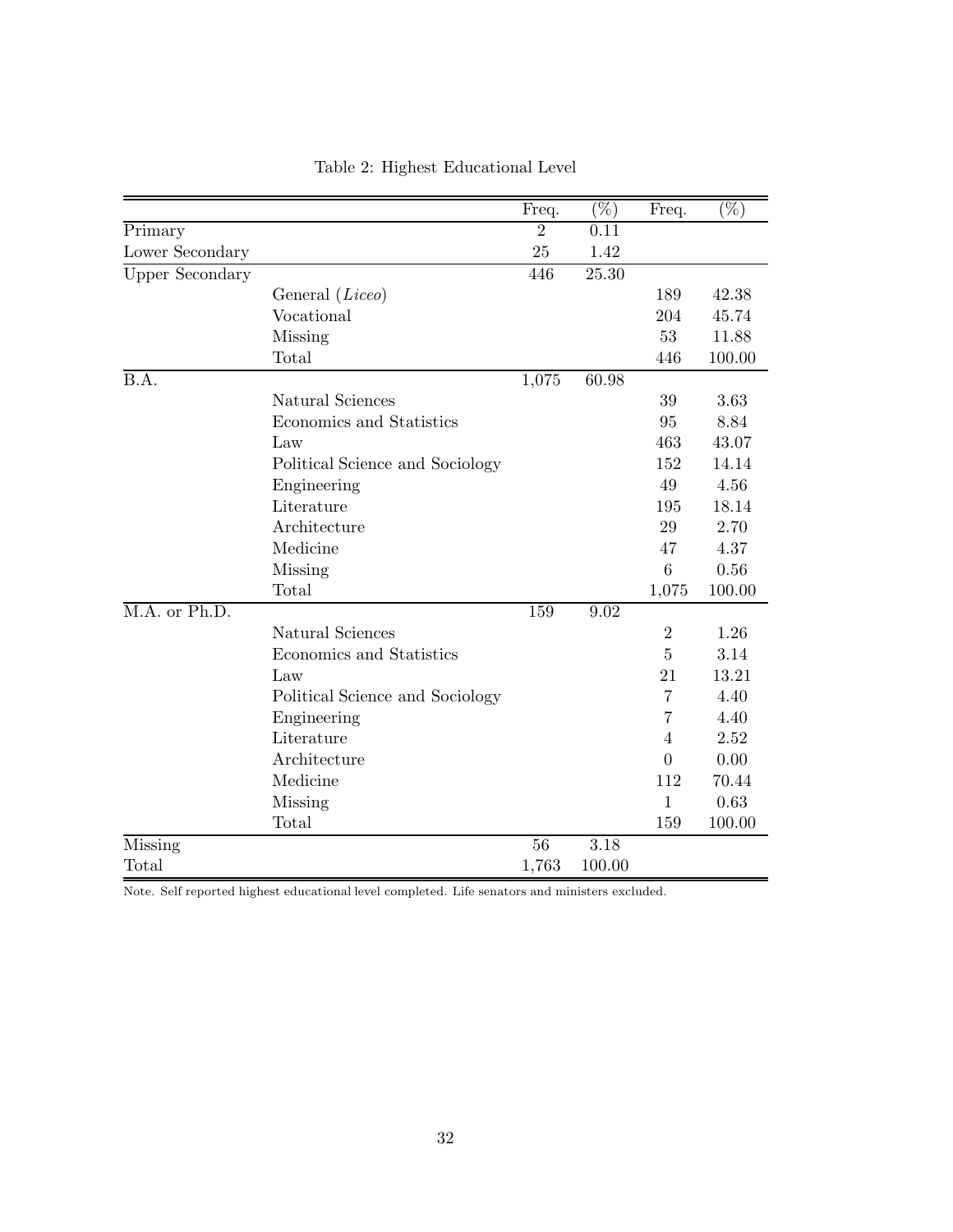Table 3: Political Experience

|                           | All   |      |          |  | Freshmen |      |          |  |
|---------------------------|-------|------|----------|--|----------|------|----------|--|
|                           | Obs.  | Mean | St. Dev. |  | Obs.     | Mean | St. Dev. |  |
| Parliament (n. terms)     | 1,763 | 1.03 | 1.38     |  |          |      |          |  |
| Parliament (years)        | 1,763 | 3.26 | 4.90     |  |          |      |          |  |
| <i>Ever</i> appointed in: |       |      |          |  |          |      |          |  |
| Parliament                | 1,763 | 0.55 | 0.50     |  |          |      |          |  |
| Government                | 1,763 | 0.19 | 0.39     |  | 788      | 0.02 | 0.15     |  |
| Local Government          | 1,763 | 0.57 | 0.50     |  | 788      | 0.55 | 0.50     |  |
| Political Party           | 1,763 | 0.51 | 0.50     |  | 788      | 0.48 | 0.50     |  |
| Any                       | 1,763 | 0.89 | 0.32     |  | 788      | 0.74 | 0.44     |  |

Note. *Any* means they held at least one of the appointments listed above. Life senators and ministers excluded.

Table 4: Absenteeism by Previous Job

|                          | Obs.         | Mean | St. Dev. | Min. | Max. |
|--------------------------|--------------|------|----------|------|------|
| Army Officer             | 10           | 0.39 | 0.30     | 0.02 | 0.83 |
| Lawyer                   | 230          | 0.37 | 0.27     | 0.00 | 0.99 |
| Professor                | 157          | 0.37 | 0.29     | 0.01 | 0.91 |
| Journalist               | 126          | 0.36 | 0.24     | 0.00 | 0.96 |
| Magistrate               | 40           | 0.36 | 0.27     | 0.03 | 0.87 |
| Bureaucrat               | 107          | 0.35 | 0.29     | 0.01 | 0.95 |
| Entrepreneur             | 163          | 0.34 | 0.28     | 0.00 | 0.97 |
| Manager                  | 141          | 0.34 | 0.27     | 0.00 | 0.90 |
| Union Representative     | 36           | 0.33 | 0.31     | 0.01 | 0.86 |
| Self Employed            | 152          | 0.32 | 0.26     | 0.00 | 0.96 |
| Physician                | 127          | 0.32 | 0.26     | 0.00 | 0.95 |
| Political Party Official | 114          | 0.27 | 0.26     | 0.00 | 0.98 |
| White Collar             | 70           | 0.27 | 0.24     | 0.00 | 0.86 |
| Teacher                  | 147          | 0.27 | 0.26     | 0.01 | 0.99 |
| <b>Blue Collar</b>       | 6            | 0.23 | 0.29     | 0.02 | 0.79 |
| Student                  | $\mathbf{1}$ | 0.23 | 0.00     | 0.23 | 0.23 |
| Total                    | 1,627        | 0.33 | 0.27     | 0.00 | 0.99 |

Note. Percentage of votes non attended without justification. Life senators and ministers excluded.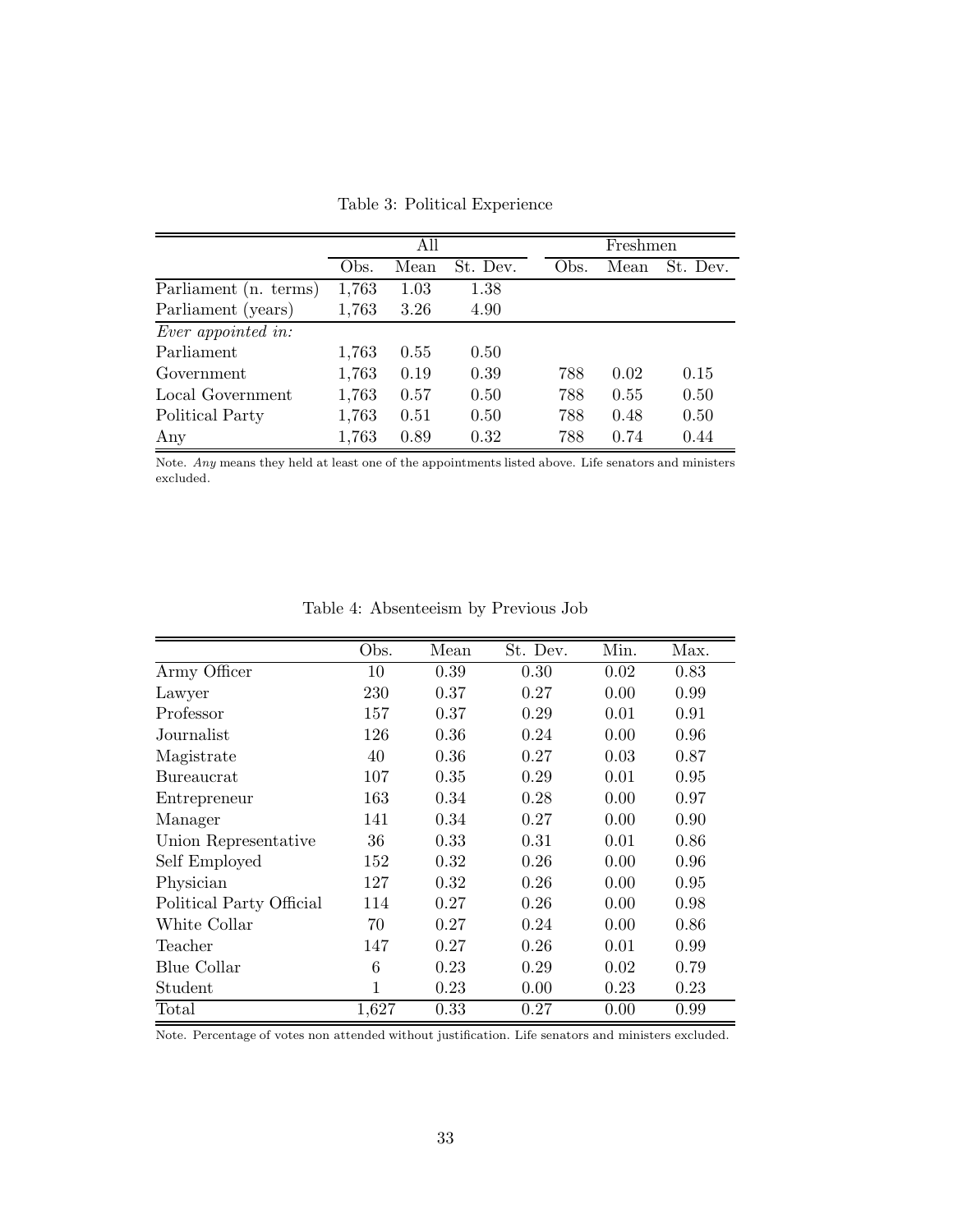Table 5: Income Measures

|                     | Obs.  | Mean  | Median | St. Dev. | Min.  | Max.   |
|---------------------|-------|-------|--------|----------|-------|--------|
| All:                |       |       |        |          |       |        |
| Total Income        | 1,688 | 185.7 | 142.7  | 213.0    | 123.3 | 5542.4 |
| Parliament Salary   | 1,763 | 124.8 | 123.3  | 1.5      | 123.3 | 126.4  |
| Outside Income      | 1,688 | 60.9  | 17.9   | 212.9    | 0.0   | 5419.1 |
| <i>Freshmen:</i>    |       |       |        |          |       |        |
| Pre-Election Income | 859   | 103.3 | 70.6   | 138.0    | 0.0   | 2663.6 |
| Total Income        | 863   | 179.3 | 140.2  | 150.2    | 123.3 | 3150.9 |
| Parliament Salary   | 891   | 124.9 | 126.4  | 1.5      | 123.3 | 126.4  |
| Outside Income      | 863   | 54.4  | 15.5   | 150.2    | 0.0   | 3024.5 |

Note. All income measures are gross, in thousand of euros (2004 prices), and averaged between the second and the fourth year in the legislature (except *Pre-Election Income* which refers to the last fiscal year before election). *Outside Income* normalized to zero when negative. Life senators and ministers excluded.

|                          | Obs.           | Mean  | Median  | St. Dev.  | Min.           | Max.    |
|--------------------------|----------------|-------|---------|-----------|----------------|---------|
| Lawyer                   | 240            | 113.5 | 54.3    | 179.1     | $\theta$       | 1,183.5 |
| Professor                | 161            | 109.3 | 28.1    | 393.4     | $\overline{0}$ | 3,804.5 |
| Entrepreneur             | 161            | 106.6 | 24.7    | 452.7     | $\overline{0}$ | 5,419.1 |
| Army Officer             | 9              | 82.8  | 95.7    | 36.0      | $\overline{0}$ | 124.2   |
| Magistrate               | 42             | 60.6  | 28.1    | 74.0      | $\overline{0}$ | 296.3   |
| Manager                  | 141            | 58.1  | 11.5    | 181.8     | $\overline{0}$ | 1,508.4 |
| Bureaucrat               | 111            | 49.5  | 10.3    | 121.0     | $\overline{0}$ | 1,058.2 |
| Self Employed            | 151            | 44.4  | 16.2    | 90.5      | $\overline{0}$ | 930.5   |
| Physician                | 126            | 41.5  | 24.2    | 55.9      | $\overline{0}$ | 445.3   |
| Journalist               | 127            | 37.6  | 11.1    | 63.5      | $\overline{0}$ | 401.7   |
| Union Representative     | 38             | 17.8  | 7.9     | 20.1      | $\theta$       | 73.1    |
| Teacher                  | 148            | 17.2  | 8.4     | 22.2      | $\theta$       | 147.7   |
| White Collar             | 71             | 14.9  | $3.0\,$ | 27.2      | $\theta$       | 127.6   |
| Political Party Official | 118            | 12.5  | 2.2     | 21.9      | $\theta$       | 142.9   |
| Blue Collar              | 6              | 2.1   | 0.2     | 3.2       | $\Omega$       | 7.8     |
| Student                  | $\mathfrak{2}$ | 0.0   | 0.0     | 0.0       | $\overline{0}$ | 0.0     |
| Total                    | 1,652          | 61.4  | 17.6    | $215.1\,$ | $\overline{0}$ | 5,419.1 |

Table 6: Outside Income by Previous Job

Note. Gross *Outside Income* in thousand of euros (2004 prices), averaged between the second and the fourth year in the legislature, and normalized to zero when negative. Life senators and ministers excluded.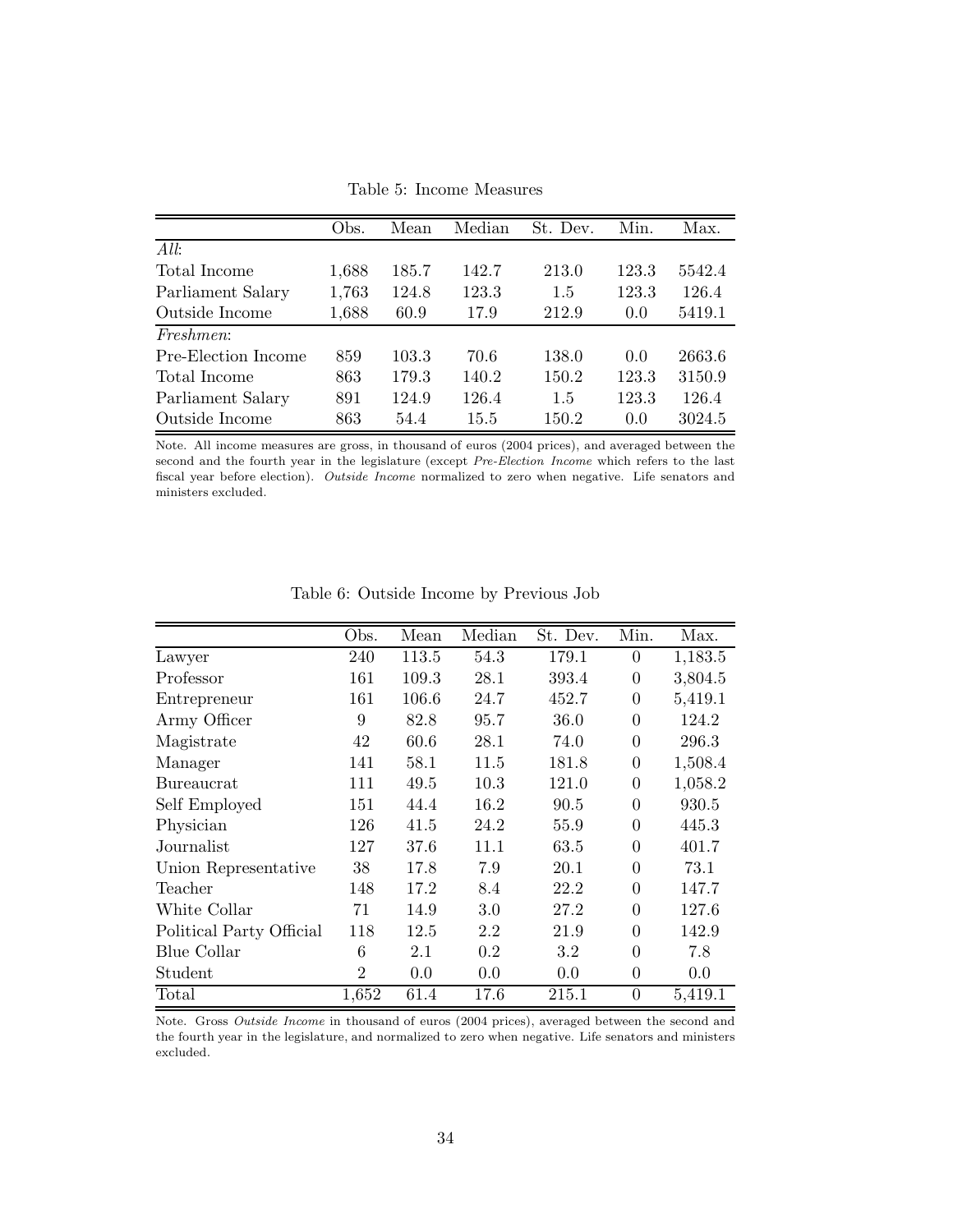|                          | $\rm I$      |         | $\mathbf{II}$ |         |
|--------------------------|--------------|---------|---------------|---------|
|                          | Coeff.       | P-Value | Coeff.        | P-Value |
| Outside Income           | $0.0185***$  | 0.000   |               |         |
| Pre-Election Income      |              |         | $0.0280***$   | 0.001   |
| Lawyer                   | 0.0317       | 0.233   | 0.0395        | 0.340   |
| Bureaucrat               | 0.0059       | 0.830   | 0.0052        | 0.900   |
| Manager                  | 0.0403       | 0.133   | 0.0265        | 0.523   |
| Political Party Official | 0.0431       | 0.144   | 0.0431        | 0.332   |
| Journalist               | 0.0098       | 0.727   | 0.0200        | 0.655   |
| Entrepreneur             | 0.0187       | 0.456   | 0.0277        | 0.479   |
| Teacher                  | 0.0088       | 0.742   | 0.0178        | 0.664   |
| Self Employed            | 0.0136       | 0.594   | 0.0282        | 0.477   |
| Magistrate               | 0.0222       | 0.530   | 0.0117        | 0.838   |
| Physician                | 0.0232       | 0.392   | 0.0354        | 0.408   |
| <b>Blue Collar</b>       | 0.0112       | 0.850   | 0.0967        | 0.342   |
| Professor                | 0.0313       | 0.251   | 0.0446        | 0.295   |
| Union Representative     | 0.0115       | 0.794   | $-0.0251$     | 0.624   |
| Army Officer             | $-0.0039$    | 0.938   | 0.0383        | 0.622   |
| Male                     | 0.0256       | 0.111   | 0.0420        | 0.055   |
| Age                      | $-0.0015**$  | 0.018   | $-0.0022***$  | 0.010   |
| B.A. Degree              | $-0.0009$    | 0.943   | $-0.0098$     | 0.571   |
| House of Representatives | $-0.1150***$ | 0.000   | $-0.0995***$  | 0.000   |
| Government Coalition     | $-0.3176***$ | 0.000   | $-0.2896***$  | 0.000   |
| Proportional Election    | $-0.0501***$ | 0.000   | $-0.0298**$   | 0.066   |
| Legislature XIV          | $-0.0939***$ | 0.000   | $-0.1170***$  | 0.000   |
| Political Party Exp.     | $-0.0537***$ | 0.000   | $-0.0421***$  | 0.009   |
| Parliament Exp.          | 0.0141       | 0.175   | 0.0239        | 0.283   |
| Government Exp.          | $0.0763***$  | 0.000   | 0.0164        | 0.639   |
| Local Government Exp.    | $-0.0186*$   | 0.056   | $-0.0274**$   | 0.049   |
| Parliament Appointment   | $-0.0233$    | 0.109   | 0.0042        | 0.895   |
| Party Appointment        | $0.0616***$  | 0.000   | $0.0489***$   | 0.010   |
| Second Committee         | $-0.0067$    | 0.666   | $-0.0090$     | 0.642   |
| Political Party          | yes          |         | yes           |         |
| District of Election     | yes          |         | yes           |         |
| $\overline{R^2}$         | 0.5600       |         | 0.5474        |         |
| N. of observations       | 1,586        |         | 813           |         |

Table 7: The Determinants of Absenteeism − OLS estimates

Note. Dependent variable: Percentage of votes non attended without justification. Reference category: white collars. All income measures are gross, in hundred thousand of euros (2004 prices), and averaged between the second and the fourth year in the legislature (except *Pre-Election Income* which refers to the last fiscal year before election). Outliers with more than two millions euros of income excluded. *Outside Income* normalized to zero when negative. Life senators and ministers excluded. Clustered (individual level) standard errors. Estimation (II) for freshmen representatives only.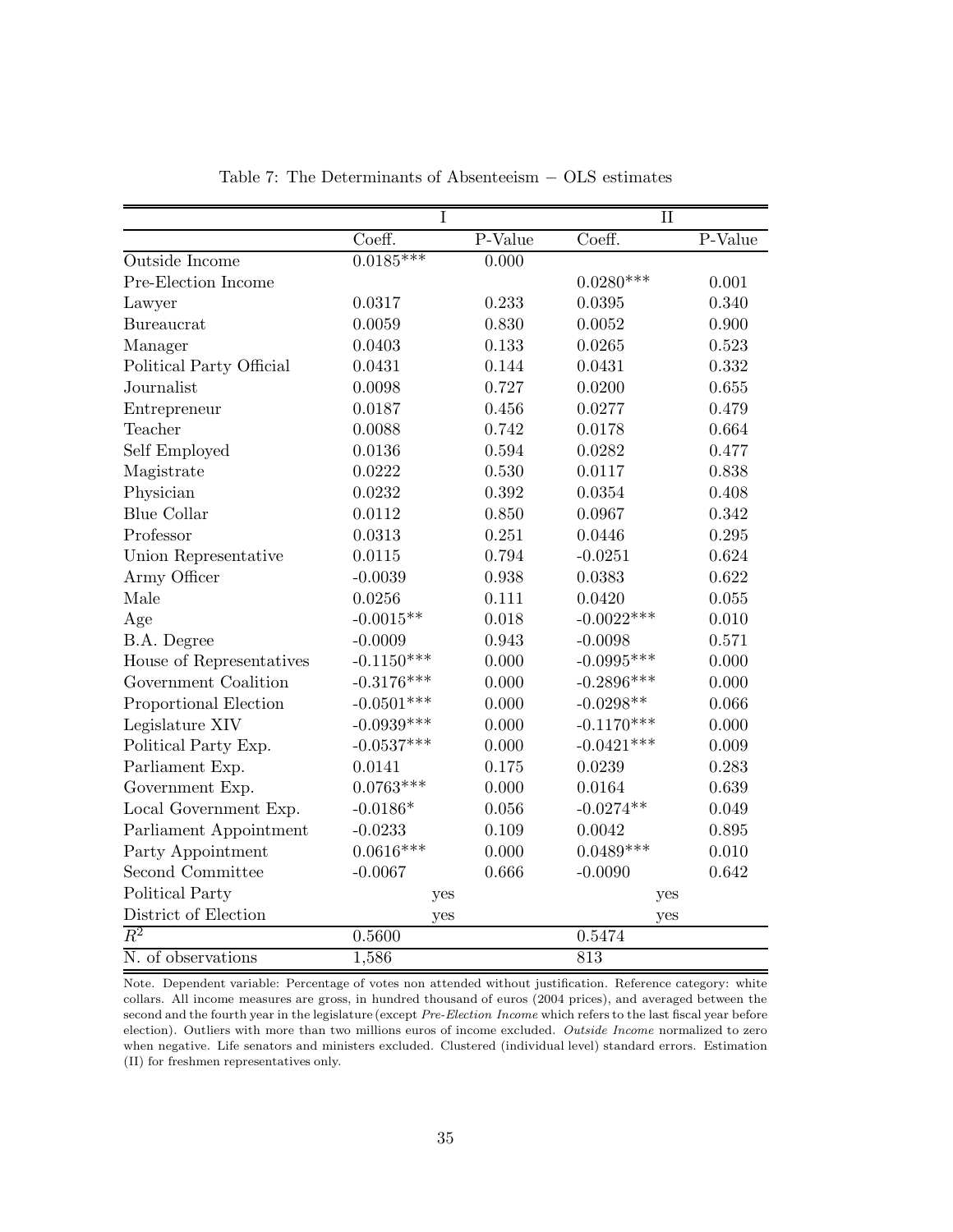|                    |                     |         | п                   |         | Ш                   |         |
|--------------------|---------------------|---------|---------------------|---------|---------------------|---------|
| Decile             | $\beta$ -Politician | P-value | $\beta$ -Politician | P-value | $\beta$ -Politician | P-value |
| 0.1                | 6.9277              | 0.000   | 6.0194              | 0.000   | 2.0458              | 0.234   |
| 0.2                | 10.3043             | 0.000   | 6.0832              | 0.000   | $-0.1611$           | 0.920   |
| 0.3                | 13.1722             | 0.000   | 10.8644             | 0.000   | 3.7743              | 0.044   |
| 0.4                | 16.6715             | 0.000   | 10.9145             | 0.000   | 3.1251              | 0.123   |
| 0.5                | 20.3485             | 0.000   | 11.4547             | 0.000   | 1.9901              | 0.362   |
| 0.6                | 26.5309             | 0.000   | 19.2457             | 0.000   | 9.7688              | 0.000   |
| 0.7                | 36.5221             | 0.000   | 22.0028             | 0.000   | 9.8718              | 0.009   |
| 0.8                | 52.5372             | 0.000   | 27.0098             | 0.000   | 11.6699             | 0.008   |
| 0.9                | 67.0429             | 0.000   | 41.3787             | 0.000   | 27.7688             | 0.000   |
| Italian Population | 18,326              |         | 1,176               |         | 1,176               |         |
| Representatives    | 462                 |         | 231                 |         | 231                 |         |

Table 8: Income Distribution of Italian Population vs. Politicians - Quantile regression

Note. Only managers, lawyers, self-employed, entrepreneurs and white collars. *Pesofl* weights for the SHIW Italian population sample. Net total income at 2004 prices. Also control for gender, type of job, age, and education. Age between 25-65 in estimation (I). Age between 40-60, and males with at least BA degree in estimation (II). Age between 40-60, males with at least BA degree, and income for the Italian population raised by 15% (white collars and managers) and 30% (self-employed, lawyers, and entrepreneurs) in estimation (III). Outliers with more than one million euros of income excluded.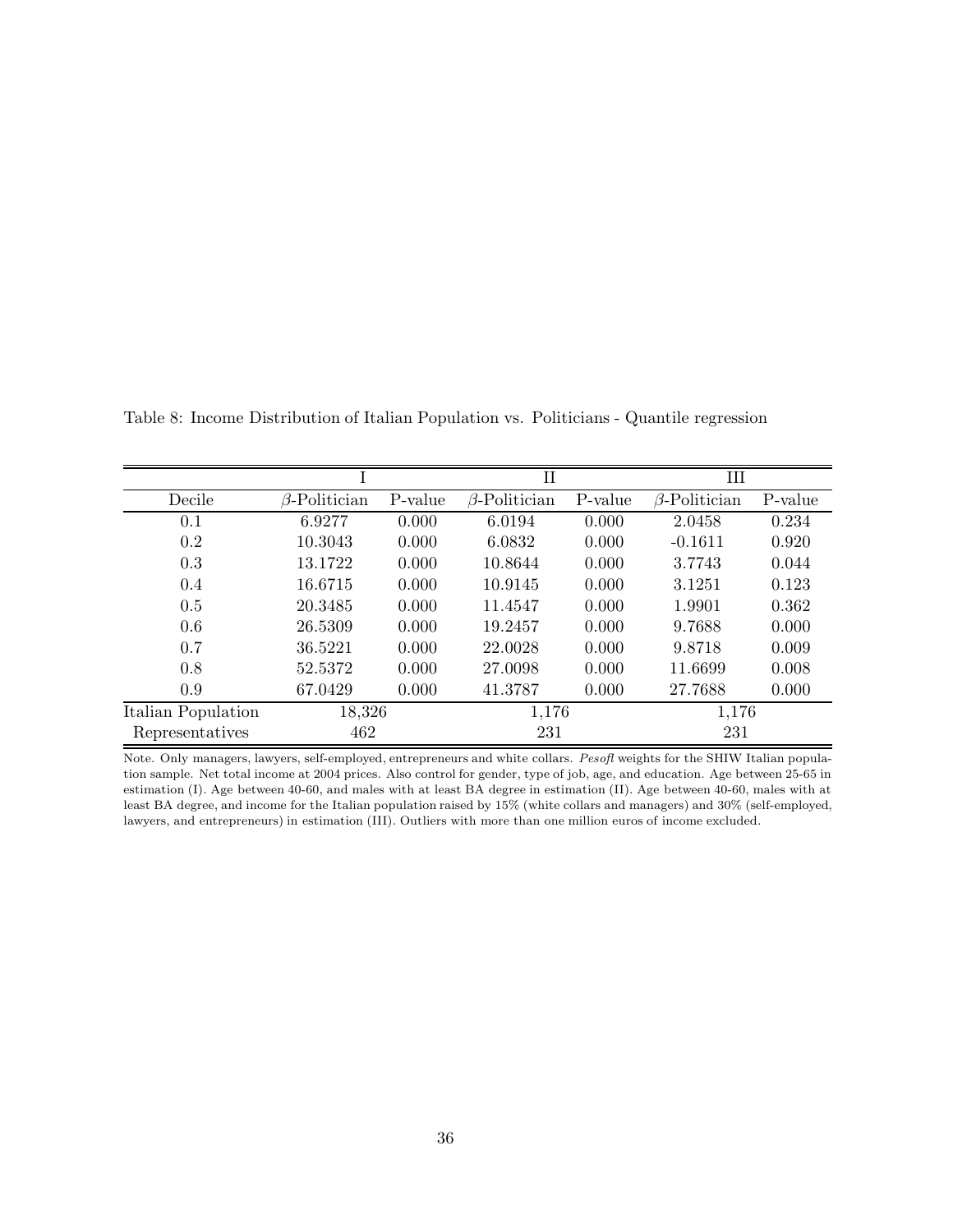|                               | Obs. | Mean  | St. Dev. | Min.  | Max.    |
|-------------------------------|------|-------|----------|-------|---------|
| First Quintile:               |      |       |          |       |         |
| Pre-Election Income           | 141  | 30.6  | 5.6      | 20.3  | 39.7    |
| Total Income                  | 141  | 136.5 | 16.7     | 123.3 | 240.1   |
| Parliament Salary             | 141  | 124.3 | 1.5      | 123.3 | 126.4   |
| Outside Income                | 141  | 12.2  | 16.9     | 0.0   | 116.8   |
| Second Quintile:              |      |       |          |       |         |
| Pre-Election Income           | 141  | 51.5  | 6.8      | 39.8  | 62.4    |
| Total Income                  | 141  | 144.6 | 25.8     | 123.3 | 273.4   |
| Parliament Salary             | 141  | 124.8 | 1.5      | 123.3 | 126.4   |
| Outside Income                | 141  | 19.8  | 26.1     | 0.0   | 150.1   |
| Third Quintile:               |      |       |          |       |         |
| Pre-Election Income           | 141  | 74.5  | 7.3      | 62.5  | 88.9    |
| Total Income                  | 141  | 149.3 | 32.3     | 123.4 | 321.1   |
| Parliament Salary             | 141  | 125.0 | 1.5      | 123.3 | 126.4   |
| Outside Income                | 141  | 24.2  | 32.5     | 0.0   | 194.7   |
| Fourth Quintile:              |      |       |          |       |         |
| Pre-Election Income           | 141  | 114.8 | 16.7     | 89.3  | 148.1   |
| Total Income                  | 141  | 169.8 | 47.5     | 123.4 | 385.4   |
| Parliament Salary             | 141  | 125.1 | 1.5      | 123.3 | 126.4   |
| Outside Income                | 141  | 44.7  | 47.8     | 0.0   | 262.2   |
| $\overline{Fifth\;Quintile:}$ |      |       |          |       |         |
| Pre-Election Income           | 141  | 278.6 | 256.7    | 148.6 | 2,663.6 |
| Total Income                  | 141  | 331.9 | 332.5    | 124.3 | 3,150.9 |
| Parliament Salary             | 141  | 125.1 | 1.5      | 123.3 | 126.4   |
| Outside Income                | 141  | 206.8 | 332.6    | 0.0   | 3,024.5 |

Table 9: The Pecuniary Gain from Election by Pre-Election Income Quintiles

Note. Freshmen representatives only. All income measures are gross, in thousand of euros (2004 prices), and averaged between the second and the fourth year in the legislature (except *Pre-Election Income* which refers to the last fiscal year before election). *Outside Income* normalized to zero when negative. Life senators and ministers excluded. Representatives with pre-election income lower than 20 thousand euros dropped for measurement error problems.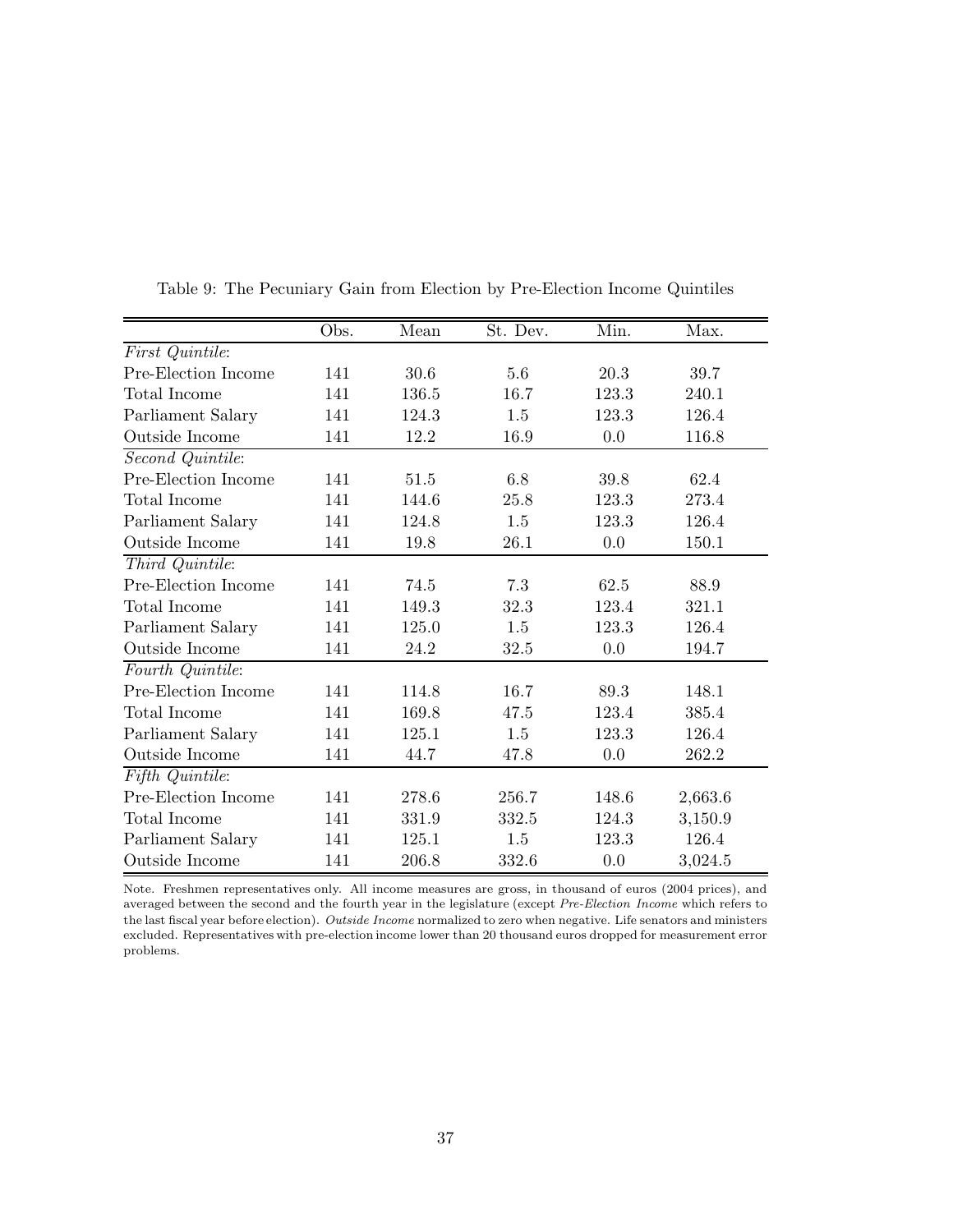|                          | Ι                      |         | II               |                    |               |             |  |
|--------------------------|------------------------|---------|------------------|--------------------|---------------|-------------|--|
|                          |                        |         | second-stage     |                    |               | first-stage |  |
| Dependent variable       | Log Outside Income     |         |                  | Log Outside Income |               | Absenteeism |  |
|                          | Coeff.                 | P-Value | Coeff.           | P-Value            | Coeff.        | P-Value     |  |
| Log Pre-Election Income  | $1.\overline{1896***}$ | 0.000   | $1.1735***$      | 0.000              | $0.0291$ **   | 0.014       |  |
| Absenteeism              | 0.0363                 | 0.928   | 0.5203           | 0.379              |               |             |  |
| Lawyer                   | $1.9944$ **            | 0.024   | $1.9909$ **      | 0.024              | 0.0071        | 0.897       |  |
| Bureaucrat               | 0.4178                 | 0.652   | 0.4294           | 0.644              | $-0.0241$     | 0.672       |  |
| Manager                  | 0.8408                 | 0.340   | 0.8425           | 0.341              | $-0.0036$     | 0.947       |  |
| Political Party Official | 0.3081                 | 0.747   | 0.3047           | 0.750              | 0.0072        | 0.907       |  |
| Journalist               | 0.7812                 | 0.385   | 0.7872           | 0.383              | $-0.0123$     | 0.827       |  |
| Entrepreneur             | $1.5161$ *             | 0.074   | $1.5220*$        | 0.074              | $-0.0122$     | 0.817       |  |
| Teacher                  | 1.0202                 | 0.244   | 1.0159           | 0.248              | 0.0089        | 0.875       |  |
| Self Employed            | 1.4558                 | 0.101   | 1.4633           | 0.101              | $-0.0155$     | 0.776       |  |
| Magistrate               | 0.4397                 | 0.650   | 0.4459           | 0.646              | $-0.0127$     | 0.854       |  |
| Physician                | $1.4766*$              | 0.093   | $1.4693*$        | 0.096              | 0.0151        | 0.788       |  |
| <b>Blue Collar</b>       | 0.8967                 | 0.370   | 0.9116           | 0.366              | $-0.0307$     | 0.870       |  |
| Professor                | 0.8937                 | 0.305   | 0.8803           | 0.313              | 0.0276        | 0.626       |  |
| Union Representative     | 0.9694                 | 0.315   | 0.9819           | 0.311              | $-0.0259$     | 0.706       |  |
| Army Officer             | 1.1277                 | 0.253   | 1.1244           | 0.260              | 0.0068        | 0.940       |  |
| Male                     | $-0.1446$              | 0.596   | $-0.1660$        | 0.546              | 0.0443        | 0.116       |  |
| B.A. Degree              | $-0.1383$              | 0.500   | $-0.1325$        | 0.522              | $-0.0121$     | 0.560       |  |
| Age                      | $0.0615$ ***           | 0.000   | $0.0628$ ***     | 0.000              | $-0.0026$ *** | 0.005       |  |
| Political Party Exp.     | $-0.3187$              | 0.204   | $-0.3028$        | 0.219              | $-0.0330*$    | 0.098       |  |
| Government Exp.          | $-0.1273$              | 0.775   | $-0.1255$        | 0.777              | $-0.0037$     | 0.939       |  |
| Local Government Exp.    | $-0.2912$              | 0.108   | $-0.2754$        | 0.147              | $-0.0327$ **  | 0.046       |  |
| Legislature XIV          | $-0.4968$ ***          | 0.006   | $-0.4454$ **     | 0.023              | $-0.1062$ *** | 0.000       |  |
| House of Representatives | $-0.1642$              | 0.231   | $-0.1113$        | 0.492              | $-0.1092$ *** | 0.000       |  |
| Proportional Election    | $-0.0857$              | 0.638   | $-0.0669$        | 0.715              | $-0.0388**$   | 0.026       |  |
| Government Coalition     | $-0.1411$              | 0.561   |                  |                    | $-0.2915$ *** | 0.000       |  |
| Political Party          | yes                    |         | yes              |                    | yes           |             |  |
| District of Election     | yes                    |         | yes              |                    | yes           |             |  |
| Parliament Appointment   | 0.1644                 | 0.535   | 0.1793           | 0.504              | $-0.0308$     | 0.385       |  |
| Party Appointment        | 0.0542                 | 0.836   | 0.0291           | 0.912              | $0.0519**$    | 0.021       |  |
| Second Committee         | $0.3827**$             | 0.047   | $0.3816**$       | 0.048              | 0.0022        | 0.923       |  |
| $\overline{R^2}$         | 0.3906                 |         | 0.3893           |                    | 0.5230        |             |  |
| N. of observations       | $\overline{633}$       |         | $\overline{633}$ |                    | 633           |             |  |

Table 10: The Elasticity of Outside Income w.r.t. Pre-Election Income

Note. Freshmen representatives only. Dependent variable: Log of *Outside Income*. All income measures are gross, in thousand of euros (2004 prices), and averaged between the second and the fourth year in the legislature (except *Pre-Election Income* which refers to the last fiscal year before election). Life senators and ministers excluded. Outliers with more than two millions euros of income excluded. Clustered (individual level) standard errors. In column II absenteeism is instrumented with a dummy indicating whether the politician belongs to the coalition supporting the government or not.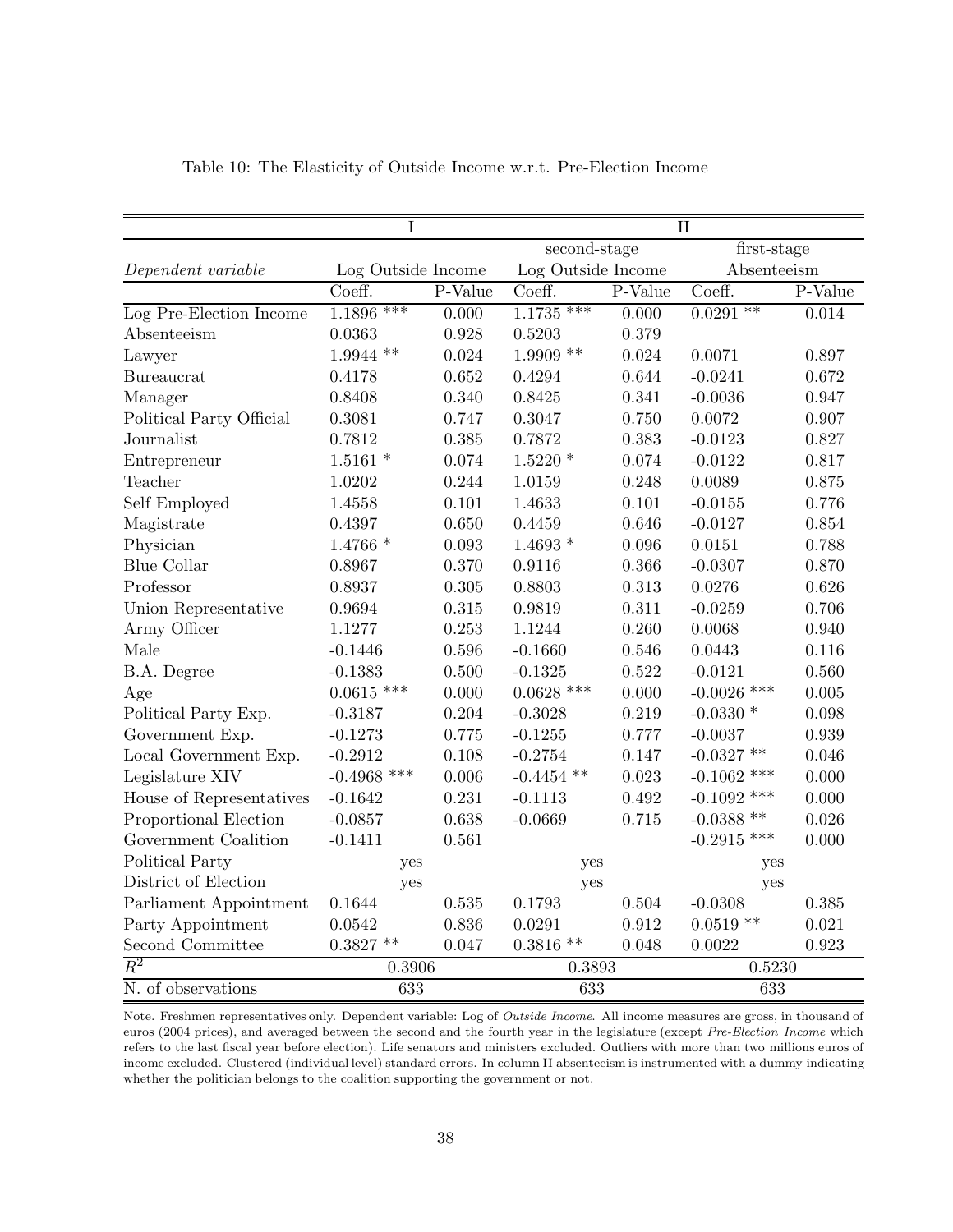

Figure 1: Negative Hierarchical Sorting with Moral Hazard (case A2)

Figure 2: Positive Hierarchical Sorting (case B2)

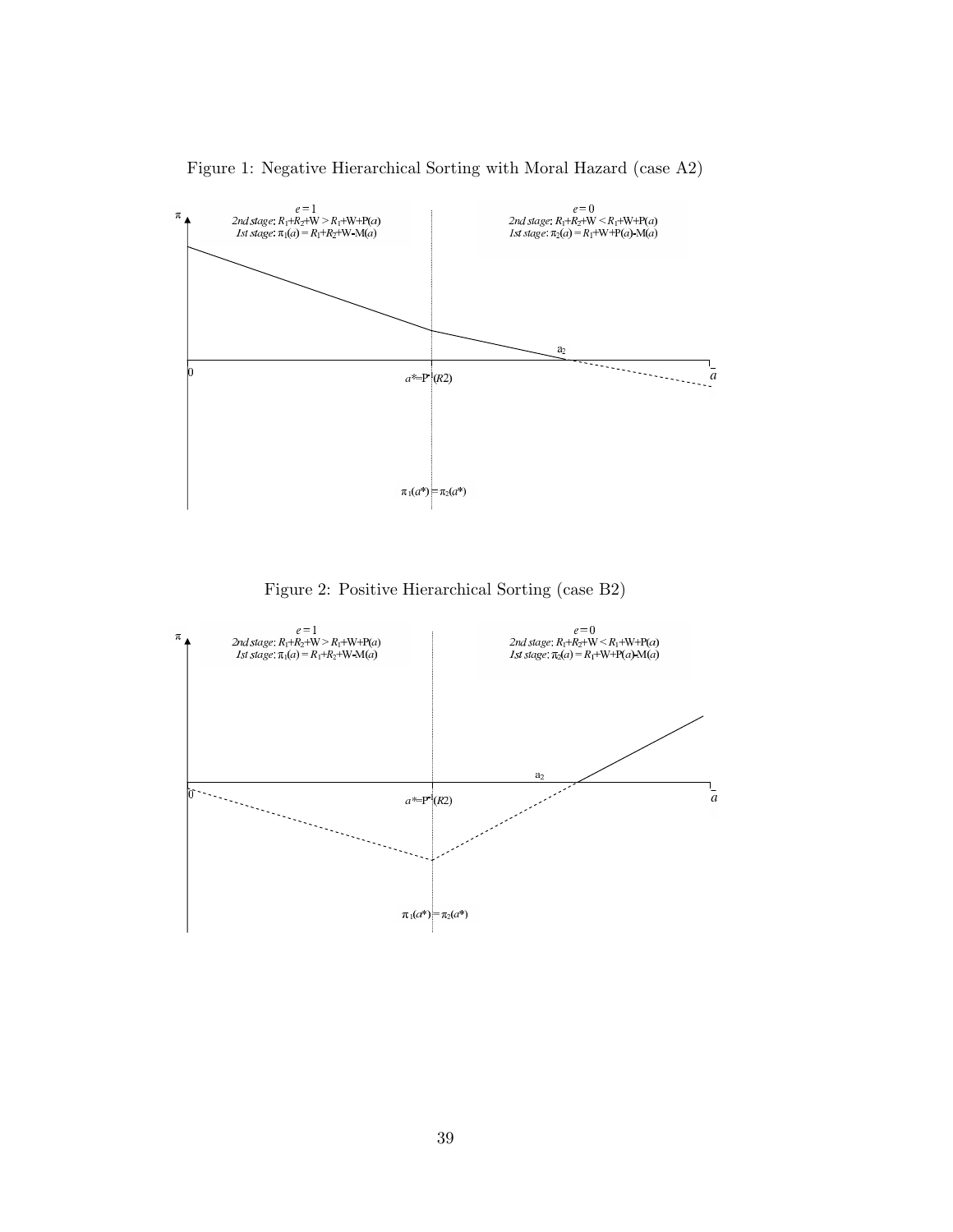



Figure 4: Two-Tail Sorting (case C2)

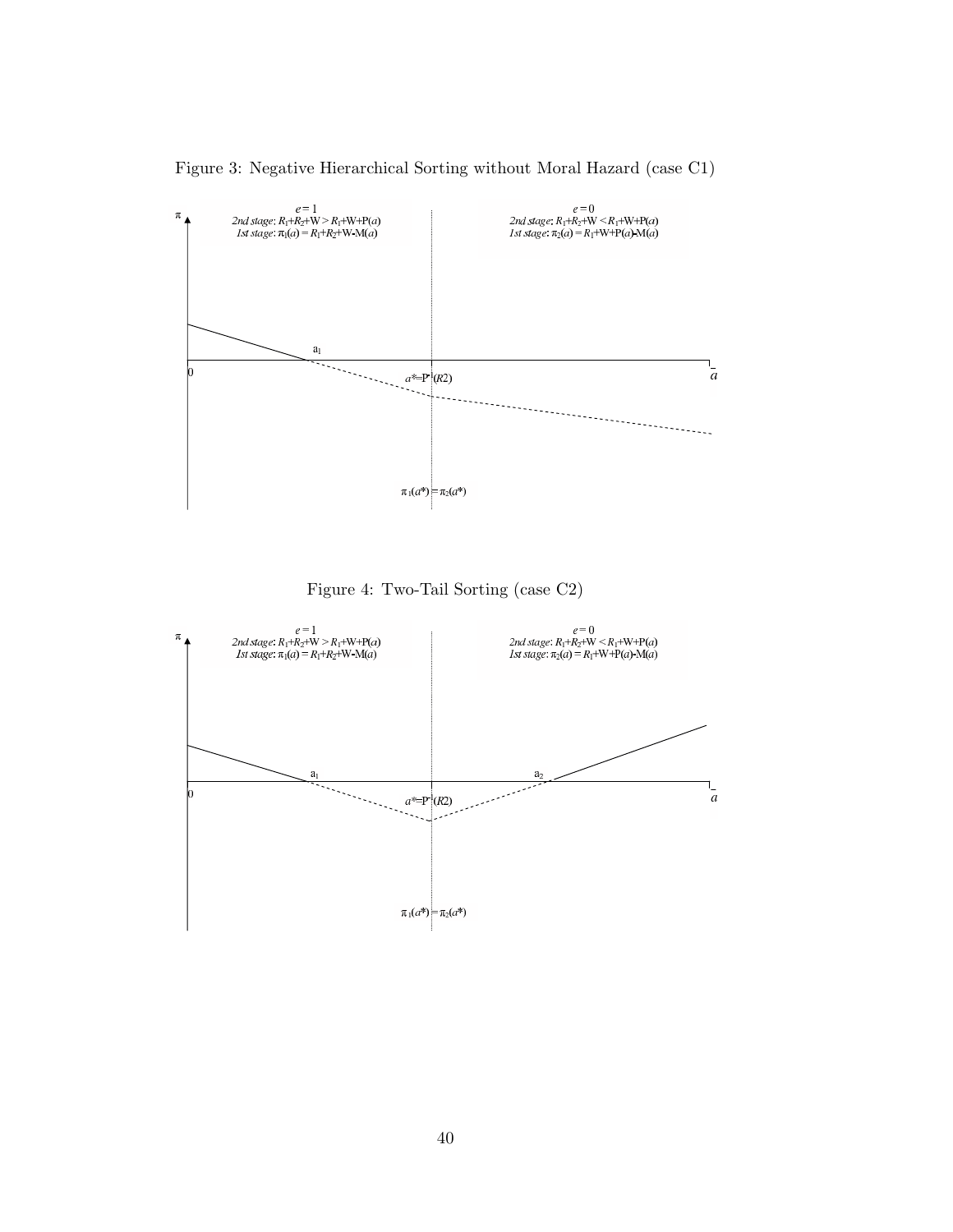

Figure 5: Quantile Regression − Absenteeism on Outside Income

Note. Bootstrapped standard errors (200 replications). 95% confidence interval in dashed line. Outliers with more than two millions euros of income excluded.

Figure 6: Quantile Regression − Absenteeism on Pre-Election Income



Note. Bootstrapped standard errors (200 replications). 95% confidence interval in dashed line. Outliers with more than two millions euros of income excluded.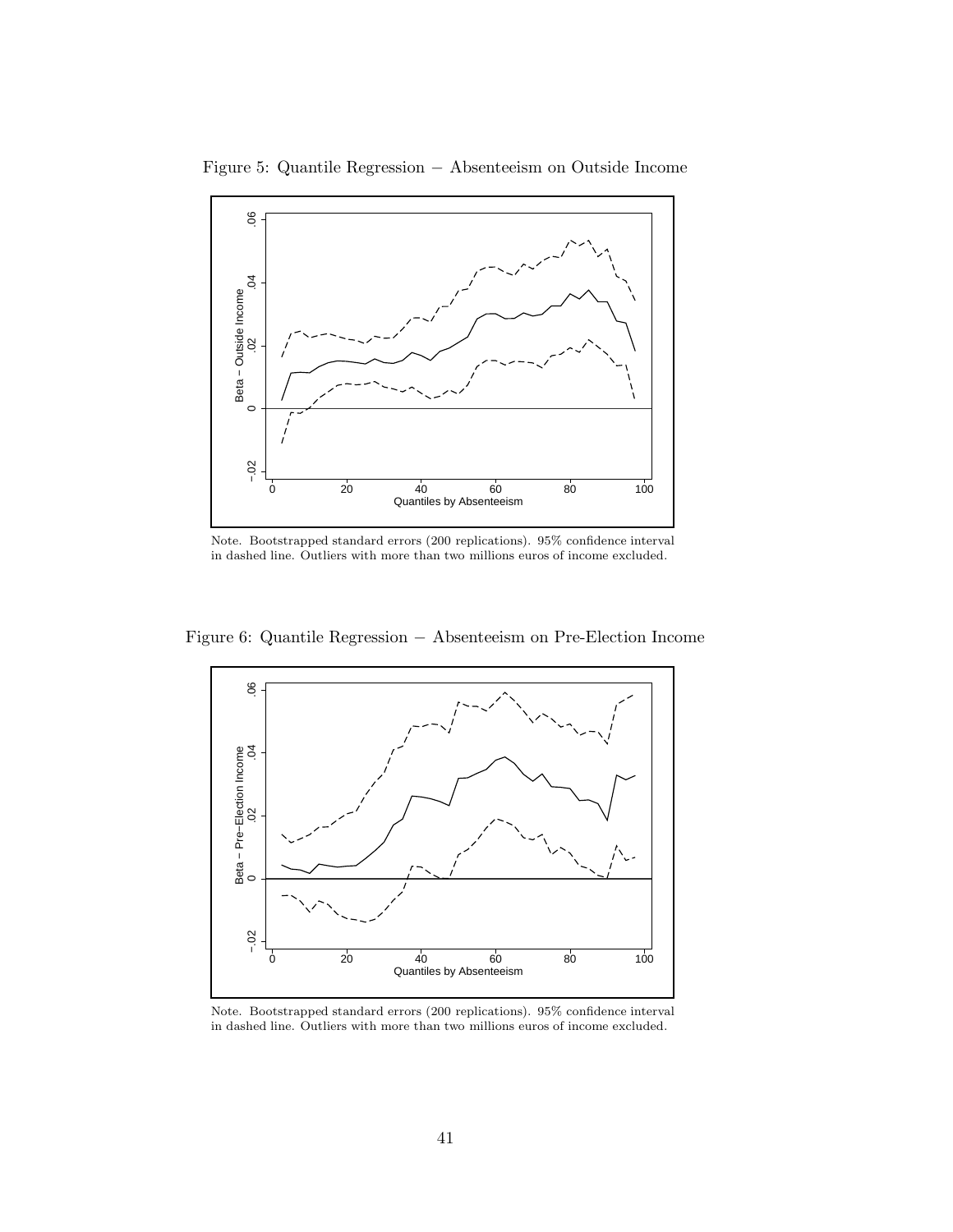Figure 7: Pre-Election Income Comparison with the Italian Population - Unadjusted



Net income in thousand of euros (2004 prices). Adjustments: only lawyers, managers, entrepreneurs, white collars and self-employed; age between 25 and 65. *Pesofl* weights for the SHIW Italian population sample, one for politicians. Freshmen representatives only.

Figure 8: Pre-Election Income Comparison with the Italian Population - Adjusted



Net income in thousand of euros (2004 prices). Adjustments: only lawyers, managers, entrepreneurs, and self-employed; age between 40 and 60; male only; at least B.A. degree. *Pesofl* weights for the SHIW Italian population sample, one for politicians. Freshmen representatives only.